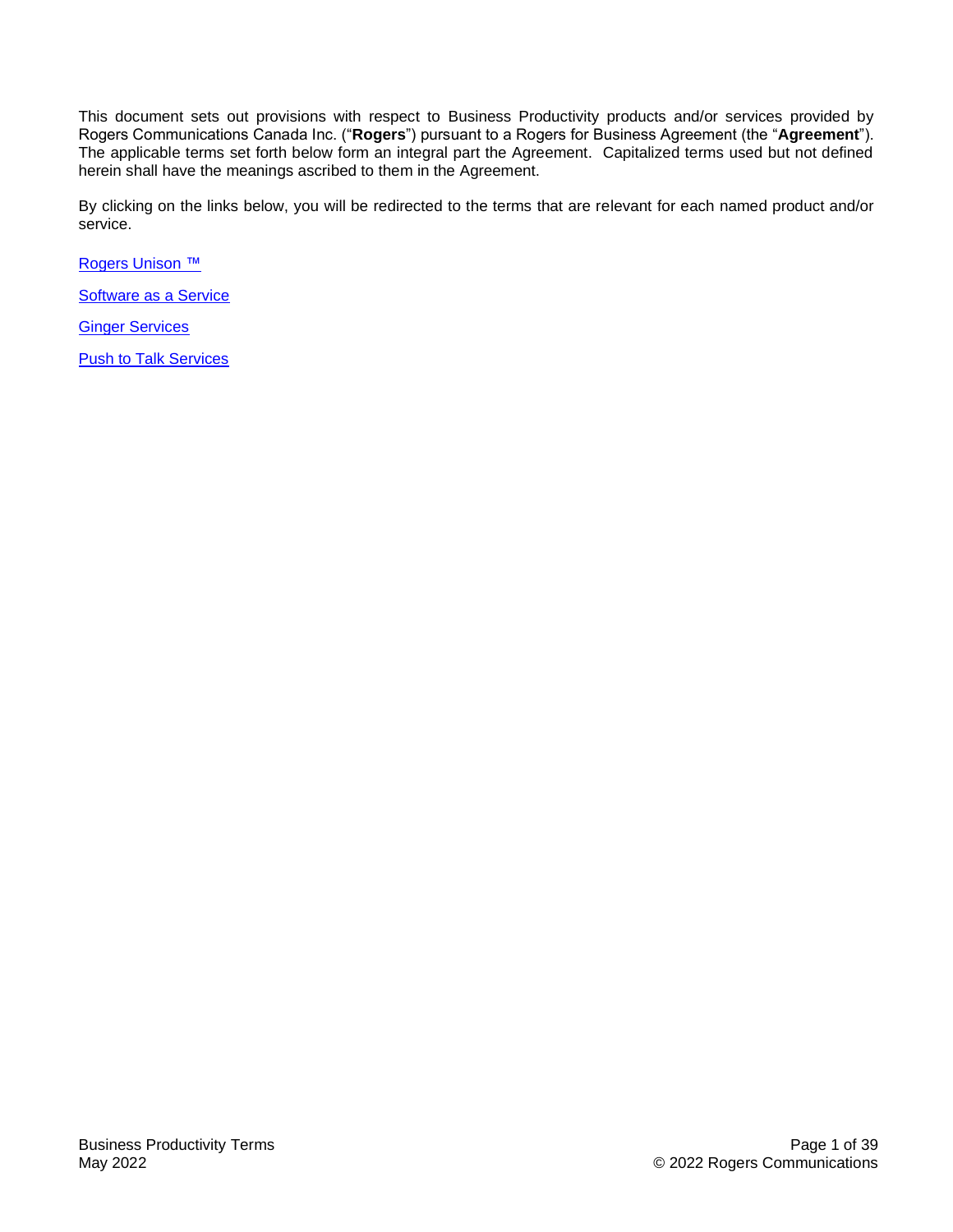# <span id="page-1-0"></span>**Rogers Unison™**

The following terms pertain specifically to Unison Services supplied by Rogers to you. Rogers Unison is a cloudbased PBX platform deployed in the Rogers Wireless Network that delivers voice services to IP phones, softphones and wireless endpoints over wired and wireless networks. Rogers Unison bundles internet protocol (IP) telephony, native mobile device integration, messaging support and PSTN access into a simple, price-per user subscription model. As the Unison Services evolve, Rogers will make new and amended features and functionality available for your use.

Rogers Unison Services have the following components:

#### **1. User Subscriptions**

To satisfy various organizational and user type needs, access to Rogers Unison Services can be configured for fully mobile users, desk-bound users, and those that are someplace in between. The Customer subscribes to Rogers Unison for a monthly service fee by line/user, and choses a Rogers Unison user type per subscriber based on individual needs. Available user types include:

- (a) Mobile user this subscription gives a single user the right to access the Rogers Unison Services via a single wireless device activated on an eligible Rogers wireless price plan, including Wireless Business Phone.
- (b) Hybrid user this subscription gives a single user the right to access the Rogers Unison Services via a combination of up to 5 approved devices supplied by Rogers per the following:
	- i. One of the Hybrid user's devices must be a wireless device activated on an approved Rogers wireless price plan. The user must also have a valid Rogers' Unison Mobile user subscription. Only a single wireless device is supported per Hybrid subscription.
	- ii. One of the Hybrid user's devices may be an approved IP Phone, Analog Telephone Adapter or Wireless Business Phone provided by Rogers. Only a single IP Phone is supported per Hybrid subscription
	- iii. Up to 3 Rogers Unison Softphone clients deployed on approved tablets, laptops or desktop computers
- (c) Office user this subscription gives a single user the right to access the Rogers Unison Services via a single IP Phone or Analog Telephone Adapter provided by Rogers. The Office user subscription also provides the user with right to access the Rogers Unison Services via up to 3 Unison Softphone clients deployed on an approved mobile operating system, tablet operating system, or laptop or desktop computer.
- (d)Softphone Only user this subscription gives a single user the right to access the Rogers Unison Services via up to 3 Unison Softphone clients deployed on an approved mobile operating system, tablet operating system or laptop or desktop computer.

Rogers Unison Mobile and Hybrid user types let the Customer use functionalities like Auto Attendant, Hunt Groups, Voicemail to Email, Simultaneous Ring and to use a Dual Persona phone number for incoming and outgoing calls.

## **2. Device Support**

Access to Rogers Unison Services is available via the following device types, in accordance with the applicable plan types outlined above. The make and model of approved devices is subject to change by Rogers without notice to the Customer, provided that the Customer's current Rogers Unison devices will continue to be supported until the end of the Customer's then-current Commitment Period.

(a) Wireless devices activated on an approved Rogers wireless price plan;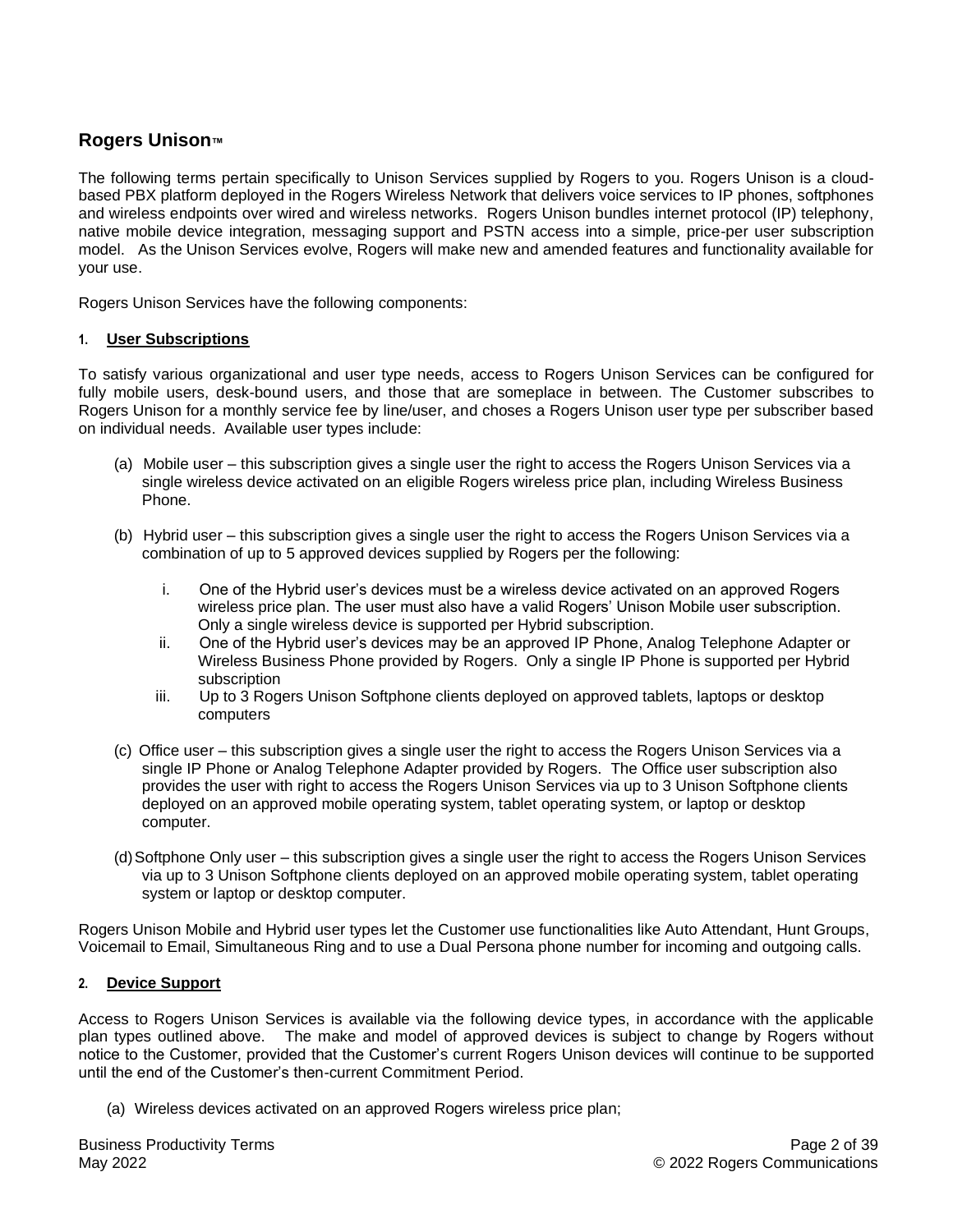- (b) If access to the Rogers Unison web portal is not required, an approved feature phone, provided that the Customer use the feature phone for call control purposes only;
- (c) IP Phones and Conference Units that have been certified and approved for use by Rogers;
- (d) Analog Telephone Adapter (ATA) which provides a single FXS port to support the connection of a single approved analog device to the Unison Services;
- (e) Unison Softphone;
- (f) Wireless Business Phone.

#### **3. Call Control Services**

The Unison Services provides all call control services as part of the monthly service subscription. Individual user call control features will vary by subscription plan type. A current list of the feature set supported by Rogers Unison is available to the Customer upon request.

#### **4. Voice Mail Services**

All Rogers Unison user types include message stores of 60 messages per user, up to a duration of 5 minutes per message. Enhanced messaging features included with the underlying Rogers wireless services are also available to the user. Voice mail messages will be stored for 45 days, after which the messages will be automatically deleted.

Customer can also get a Team Voicemail service for their Auto Attendant and Hunt Group services.

All Rogers Unison user types include support for Voicemail to Email conversion, which automatically forwards a voicemail message as a .wav file attachment to the user's email address as entered in the Rogers Unison database. Mobile users with the appropriate wireless plan may also receive Rogers Unison voicemail messages forwarded as text messages to their wireless device.

## **5. PSTN Access**

Rogers Unison includes Public Switched Telephone Network (PSTN) access for all user types, subject to service availability under CRTC regulations, as follows:

- Services for Unison Mobile and Hybrid subscribers are available within the Rogers Wireless Network footprint, as well as within Rogers extended coverage and roaming zones, subject to certain feature limitations, and subject to the additional charges or usage limits associated with such zones.
- Services for Unison Office and Softphone Only subscribers are available within the Rogers Wireline Network footprint.

Details of the current Rogers Wireless Network, Extended Coverage and Rogers Wireline Network footprints can be made available upon the Customer's request.

Rogers can provide up to one PSTN access per Unison subscriber, however availability of concurrent PSTN accesses is dependent on the amount of bandwidth the Customer provisions on their network connections for PSTN access. Details of appropriate PSTN access and associated bandwidth requirements will be mutually agreed upon by Rogers and the Customer during design discussions.

## **6. Direct Inward Dial (DID) Numbers**

Each Unison subscription includes a minimum of one unique Direct Inward Dial (DID) number which allows PSTN callers to directly reach individual Unison users. Each user must be provisioned with a DID even where the user is leveraging extension-based dialing.

DID numbers are provisioned for Unison subscribers as follows:

- (a) Mobile and Hybrid subscribers will each have support for up to 4 DID numbers assigned as follows:
	- i. Primary DID this is the user's Rogers wireless telephone number, which Rogers will provide or port over to the Unison environment from the incumbent carrier
	- ii. Dual Persona DID (if required)

Business Productivity Terms May 2022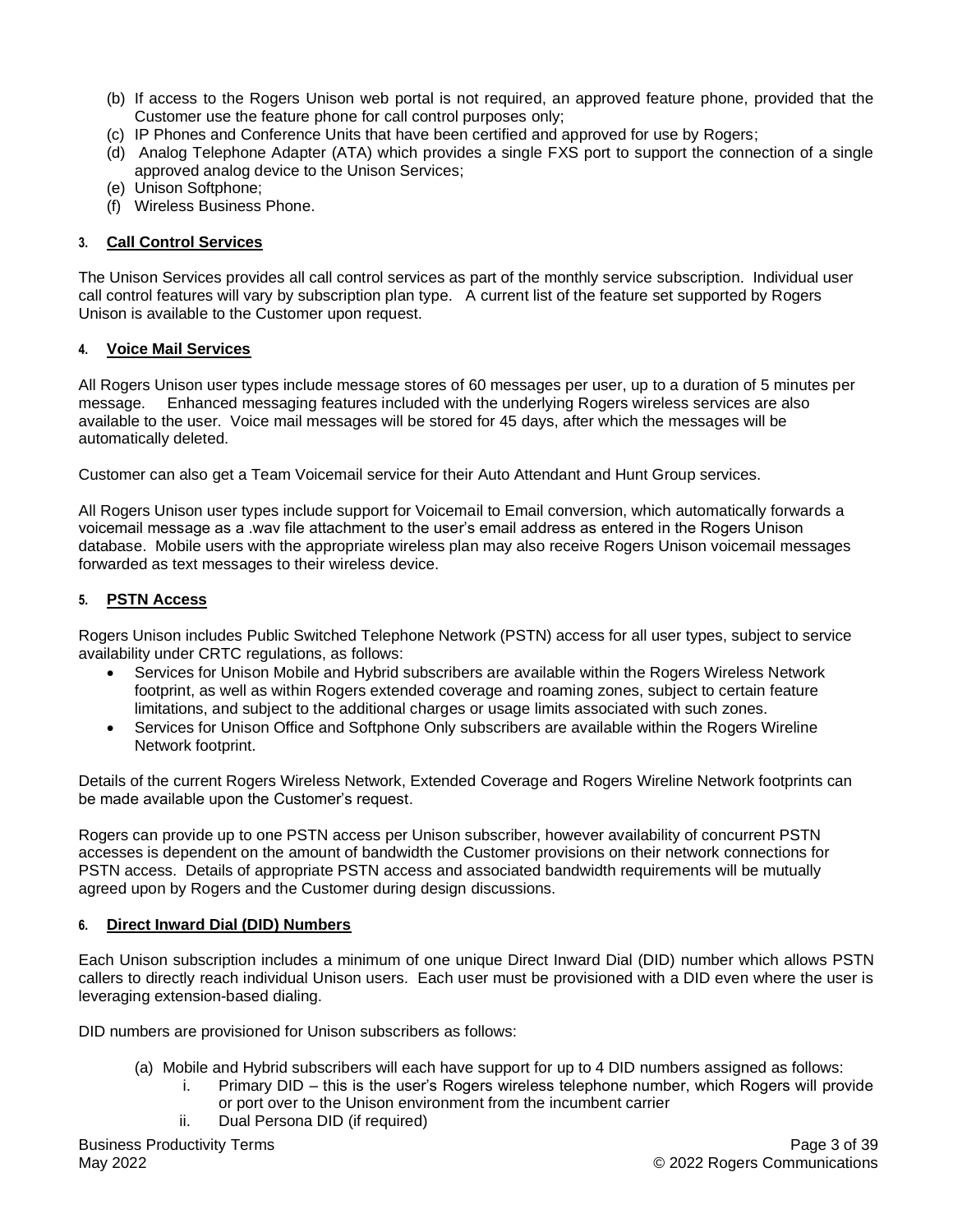- iii. Auto Attendant DID (if required)
- iv. Hunt Group DID (if required)
- (b) Office and Softphone Only Subscribers will each have support for one (1) DID numbers assigned as follows:
	- i. Primary DID this is the user's Rogers wireline telephone number which Rogers will provide or port over to the Unison environment from the incumbent carrier

#### **7. Long Distance**

All Unison subscriptions include access to wireline and wireless long-distance Services at the rates set out on http://www.rogers.com/unison/support. Where a Customer's Unison plan includes unlimited Canada-wide calling at no additional charge, such unlimited Canada-wide calling will be provided by Rogers in accordance with the terms set out below.

#### **8. 911 Support**

Rogers Unison includes 911 support for all subscribers per the following:

- (a) Unison Mobile users will receive Rogers Enhanced 911 (E911) support by default when on the cellular network. In the event that mobile devices are connecting via Wi-Fi, 911 support in alignment with CRTC regulations for nomadic VoIP services will be provided.
- (b) Unison Hybrid users will receive different methods of 911 support dependent on device type:
	- i. Mobile devices and Wireless Business Phone will receive Wireless Enhanced 9-1-1 (E9-1-1) support by default when on the cellular network. In the event that mobile devices are connecting via Wi-Fi, basic 9-1-1 support in alignment with CRTC regulations will be provided
	- ii. Each Unison Softphone application deployed on a PC/MAC or as a mobile or tablet application is associated with an address which is captured at service activation and can be updated by the designated Customer system administrator or authorized end user. The most current Customerprovided address associated with a Unison Softphone device will be communicated to the 9-1-1 call-taker in the event that the device places a 911 call.
	- iii. IP Phones are each associated with an address which is captured at service activation and can be updated by the designated Customer system administrator or authorized end user. The most current Customer-provided address associated with an IP Phone device will be communicated to the 9-1-1 call-taker in the event that a 9-1-1 call is placed from an IP Phone.
- (c) Unison Office users will receive different methods of 9-1-1 support dependent on device type:
	- i. IP Phones are each associated with an address which is captured at service activation and can be updated by the designated Customer system administrator or authorized end user. The most current Customer-provided address associated with an IP Phone device will be communicated to the 9-1-1 call-taker in the event that a 9-1-1 call is placed from an IP Phone.
	- ii. Each Unison Softphone application deployed on a PC/MAC or as a mobile or tablet application is associated with an address which is captured at service activation and can be updated by the designated Customer system administrator or authorized end user. The most current Customerprovided address associated with the single Unison Softphone device will be communicated to the 9-1-1 call-taker in the event that a 9-1-1 call is placed.
- (d) Unison Softphone Only users
	- i. Each Unison Softphone application deployed on a PC/MAC or as a mobile or tablet application is associated with an address which is captured at service activation and can be updated by the designated Customer system administrator or authorized end user. The most current Customerprovided address associated with the single Unison Softphone device will be communicated to the 9-1-1 call-taker in the event that a 9-1-1 call is placed.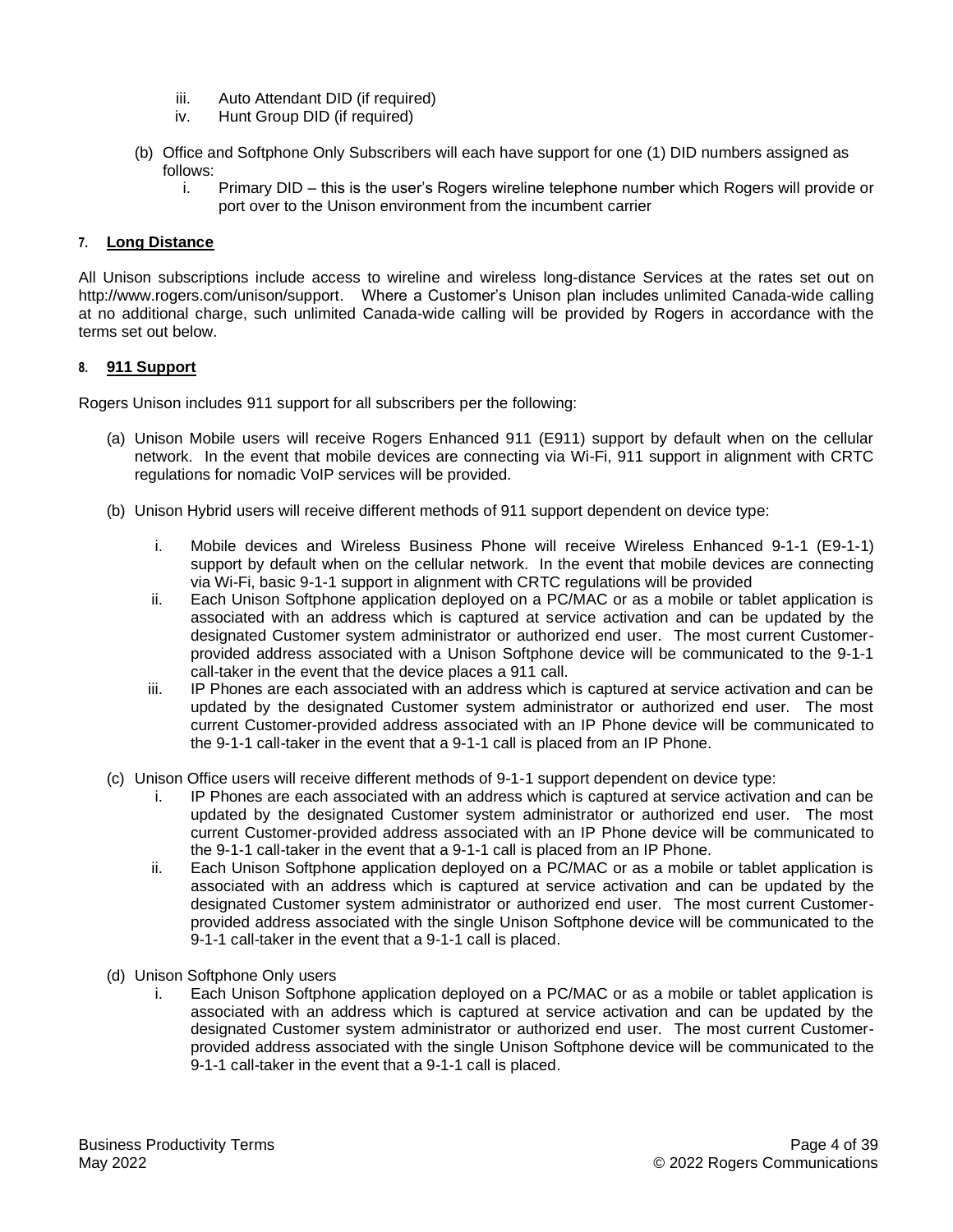#### **9. Network Connectivity**

In order to access Unison Services, Hybrid,Office and Softphone Only subscribers using either hard IP Phones or Unison Softphones on a non-mobile device will require Customer provided data network connectivity. Unison supports multiple data access types including:

- (a) Rogers Ethernet Fibre (provided pursuant to the terms of a separate service agreement)
- (b) Rogers Cable (provided pursuant to the terms of a separate service agreement)
- (c) Internet Connectivity provided by either Rogers (pursuant to the terms of a separate service agreement) or a third party Internet Service Provider (in which case the Customer and such third party Internet Service Provider must enter into a direct agreement for such services)
- (d) Mobile data network for the mobile or tablet Unison Softphone provided either by Rogers (pursuant to the terms of a separate service agreement) or a third-party Wireless Service Provider (in which case the Customer and such third party Wireless Service Provider must enter into a direct agreement for such services).

Each voice path provisioned on the Unison Service will consume 127Kb of bandwidth. Required bandwidth calculations must consider that calls between internal Customer users will consume two voice paths for the duration of the call.

At a minimum, the Customer must have Internet connectivity to reach the Unison web portal. This Internet connectivity is required to provide system administration access and to support Unison device management requirements that are only available via the Unison web portal.

Customer must also provide a LAN environment that is suitable to support voice traffic in addition to data traffic.

#### **10. System Administration**

(a) The Customer will have access to self-administration capabilities through the secure Unison web portal. Two levels of administrative access are available:

i. System Administration – which provides designated Customer administrators with access to system level features as well as features for all end users

ii. End User Administration – which provides end users with limited portal access or a mobile self-service application for iOS and Android devices and restricts them to management of their specific end user features only

- (b) Customer should note that Unison users cannot be activated or deactivated through the Unison web portal. Designated system administrators must call the Rogers Customer Care organization to have users added or removed from the Customer's Unison Service.
- (c) Rogers is not liable for damages, including any loss of benefits, lost savings or other incidental or consequential damages to the Customer or any other party arising from the use, misuse or inability to use the Unison web portal, whether or not Rogers or its authorized representative has been advised of the possibility of such damages.

#### **11. Support**

Rogers Unison is a managed service and Rogers is responsible for the operation and maintenance of the core Unison platform, including voice applications, PSTN and Core Network connectivity, Unison Mobile applications, and the Unison web portal. This includes all Rogers Equipment and associated software, which will be supported by Rogers when the Customer has a valid Rogers Unison monthly subscription.

Rogers will:

- (a) Troubleshoot, diagnose and resolve reported incidents in the core Unison platform
- (b) Perform required hardware maintenance or upgrades for the core Unison platform
- (c) Perform required software upgrades on the core Unison platform
- (d) Manage capacity utilization and required upgrades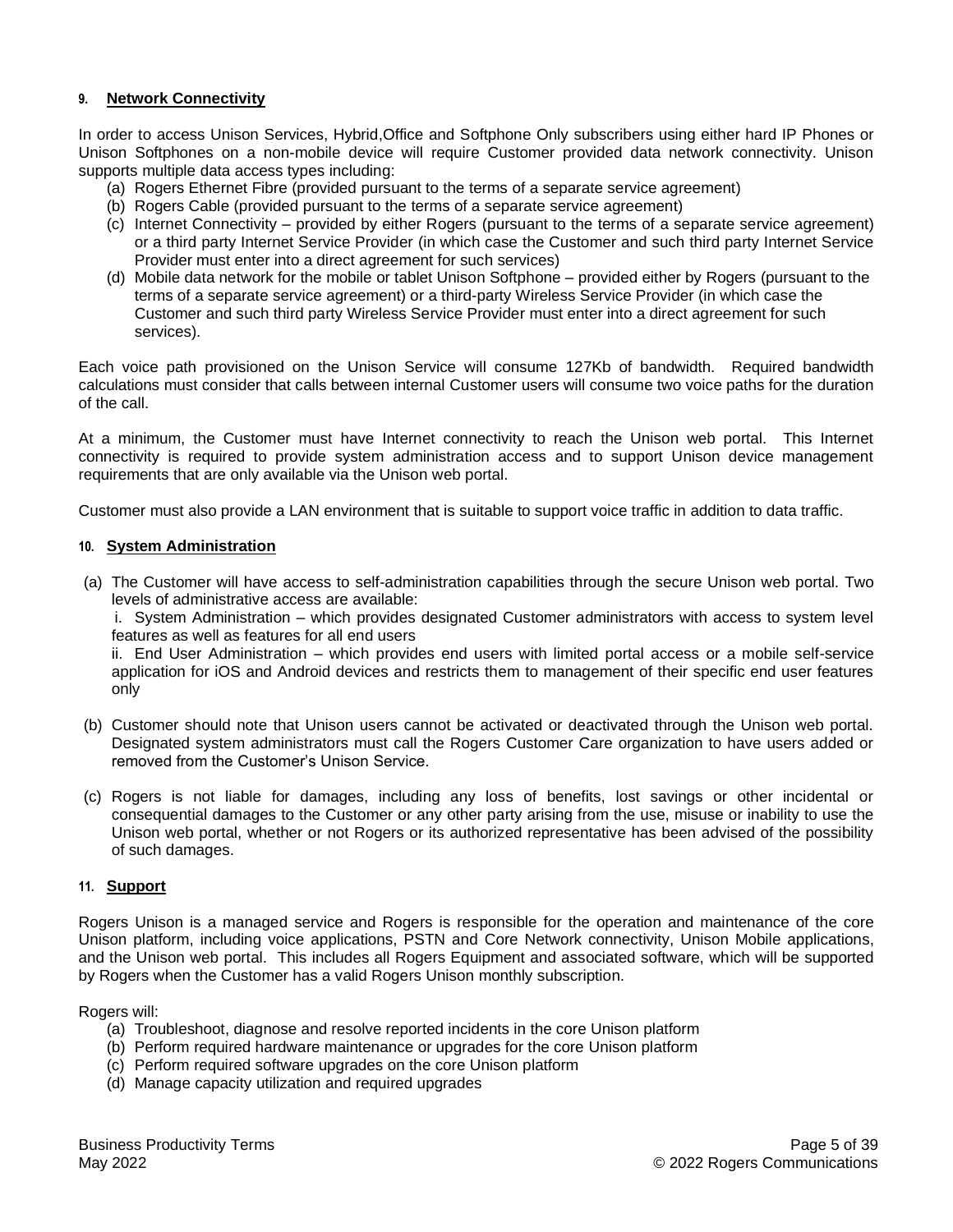## **12. Deactivations**

If you cancel your primary wireless subscription, any additional phone numbers for Auto Attendant, Hunt Groups and Dual Persona associated with your primary wireless subscription would also be cancelled

#### **Product Terms and Conditions**

**1. Termination Fees.** If the Customer signs up for a Commitment Period and terminates the Unison Services for any reason other than as permitted under these Terms, or if Rogers terminates the Unison Services for cause as permitted under the terms, the Customer shall pay to Rogers, as liquidated damages and not as a penalty, an amount which is equal to the sum of:

- (i) fifty percent (50%) of the average monthly charges for the terminated Service(s) (as determined over the previous three months) multiplied by the number of months remaining in the Commitment Period from the effective date of termination;
- (ii) any cost which Rogers must continue to pay to third parties for the remainder of the applicable Commitment Period as a result of the early termination of the applicable Services that exceeds the amount set out in (i) above; and
- (iii) a lump sum representing the amortized remainder of any waived or discounted installation or onetime charges associated with the terminated Service(s) in consideration of the Customer's commitment to the Commitment Period for such Services.
- (a) Customer must either return all Rogers-owned equipment associated with the Services to Rogers or pay Rogers for the fair market value of such Rogers-owned equipment.
- (b) Such termination liability shall be payable on the effective date of any and all terminations.

#### **2. Minimum Commitment**

Unison Services can be subscribed on a month-to-month basis. Where the Customer subscribes to the Unison Services for a Commitment Period that Commitment Period is set out in the services agreement.

#### **3. Charges**

- (a) Unison Services are billed on a monthly, per-user subscription basis. Unison billing begins as soon as a new user has been activated on the Services and monthly charges will be prorated for the first partial month of service.
- (b) Monthly charges for the Unison Services subscription fees will be fixed for the duration of the Commitment Period agreed by Rogers and the Customer, where applicable. Where there is no Commitment Period, monthly charges for the Unison Services will be provided on a month-to-month basis.
- (c) Unison Mobile and Hybrid users are billed wireless airtime while utilizing their Rogers wireless device pursuant to the terms of their Rogers wireless rate card subscription.
- (d) All incoming calls and messages received on the Dual Persona phone number associated with the primary wireless phone will be deducted from the airtime and messaging buckets included in the subscriber's wireless plan and no long distance charges will apply. If the user exceeds the plan's bucket, overage rates and/or current pay-per-use wireless rates apply. All outgoing calls, and messages to non-Canadian numbers will be rated according to the rates outlined in the user's wireless plan or current pay-per-use long distance wireless rates.
- (e) Any incoming calls to the Auto Attendant and Hunt Groups phone numbers will be treated as call forwarding minutes. The Customer's Unison subscription may include a fixed amount of Canada-wide call forwarding minutes, in addition to the regular call forwarding minutes in the user's wireless plan. If the user exceeds the allotted call forwarding minutes, overage charges may apply. Professional Services to activate the Unison service are billable as a one-time implementation charge based on the agreement of the customer and Rogers.
- (f) Any on-site IP Telephone deployment required can be performed by Rogers as an additional, billable Professional Services activity.
- (g) Should Customer elect to self-install IP Telephone devices, Customer must contact Rogers to arrange for scheduling of final set activation remote activities. Rogers will not be responsible for improper function of the Unison Services in connection with devices self-installed by Customer. In the event that Customer does not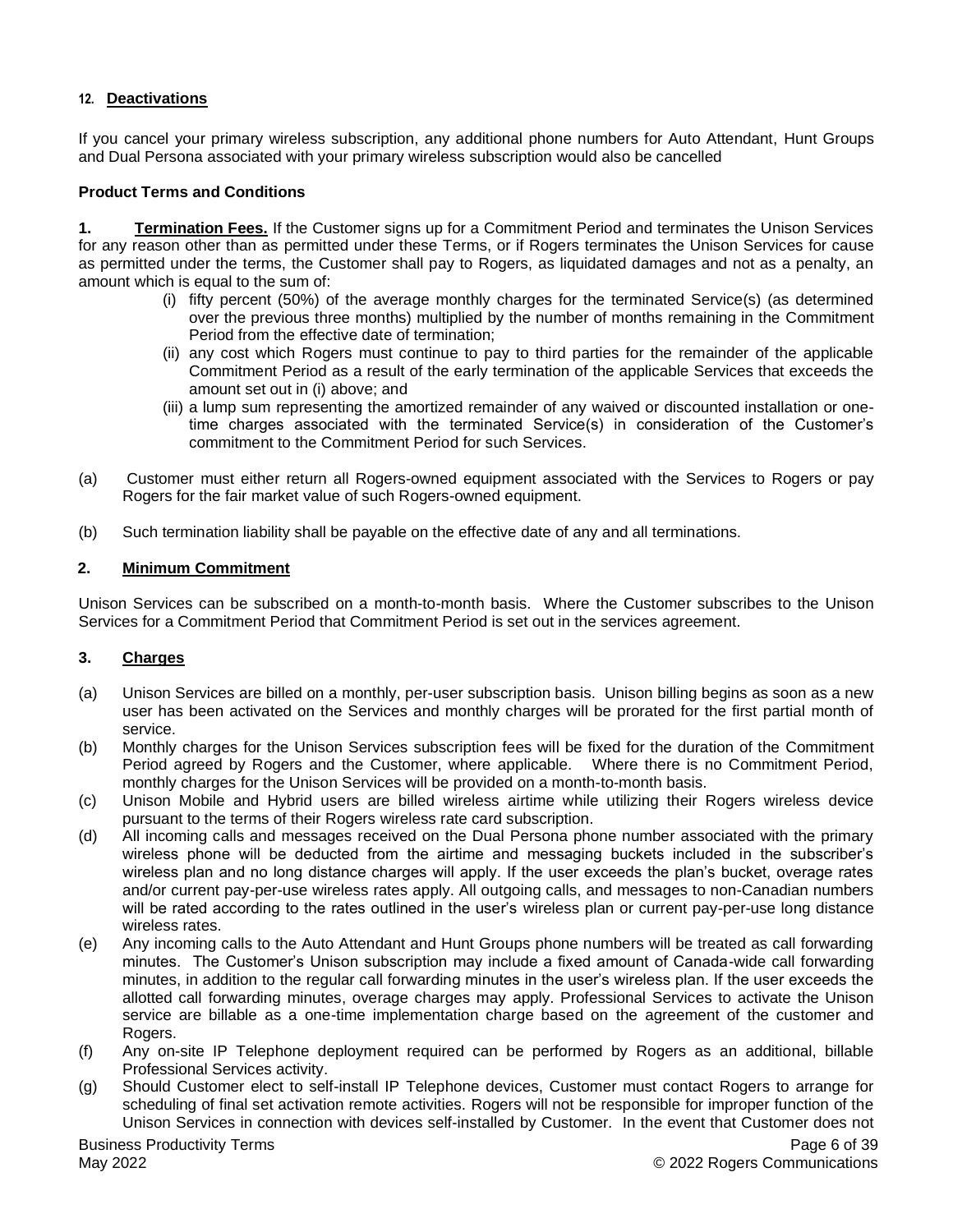contact Rogers or Rogers is unable to contact Customer within 2 Business Days after delivery of IP Telephone devices to the Customer Site, Rogers will begin billing for Unison services for the contracted number of Unison subscribers.

- (h) IP Telephone devices purchased by the Customer from Rogers for use with the Unison Services may be purchased outright by the Customer by way of a one-time charge payable to Rogers. IP Telephone devices for use with the Unison Office subscription only may be financed through Rogers, in which case the Customer and Rogers will enter into a Rogers' Device Financing Agreement that sets out the terms of such financing. Customer should note that only a single device per individual Unison Office subscriber may be financed through Rogers.
- (i) Analog Telephone Adapter (ATA) devices purchased by the Customer from Rogers for use with the Unison Services must be purchased outright by the Customer by way of a one-time charge payable to Rogers.
- (j) Routers and/or Power over Ethernet (POE) Switches purchased by the Customer from Rogers for use with the Unison Services must be purchased outright by the Customer by way of a one-time charge payable to Rogers.
- (k) Installation charges for Routers/POE switches purchased from Rogers will be payable as one-time charges as set out in the terms. Travel charges may also apply for on-site deployments at Customer sites outside of a greater urban area.
- (l) If the Customer is connected to Unison Services via Rogers' Ethernet Core Network, it may elect to have Rogers monitor and maintain Router/POE Switch(es) procured from Rogers for use with the Unison Services. In this event, the Customer must purchase Cisco SmartNet for the duration of the Commitment Period for any Routers/POE Switches purchased from Rogers for use with the Unison Services.
- 4. **Payment Terms.** You must pay invoices within 30 days of the date of our invoice. Late payment charges are set out on your invoice and are subject to change without notice.

#### **5. Network Connectivity Requirements**

- (a) The Customer is responsible for providing suitable network access and bandwidth to support the operation of Unison Services for its users at all sites, and for keeping such bandwidth adjusted appropriately in consideration of changes in the number of Rogers Unison users. Network connectivity and provisioned bandwidth must be sufficient to accommodate the Customer's Unison voice traffic, in addition to any data traffic the Customer may wish to support. Network access and bandwidth required for Customer's use of the Unison Services are not included in the Unison Services user pricing and must be quoted by Rogers separately. The Internet or data bandwidth required to support Unison Services is determined by several factors including required PSTN access and internal calling patterns and will be mutually agreed upon by Rogers and the Customer during design discussion.
- (b) In the event that the Customer choses to deliver Unison Services to remote sites over a network provided by a third party carrier, the Customer acknowledges and agrees that Rogers is not responsible for the failure or non-performance of the Unison Services caused by the performance of the third party network or issues with interconnection to, from or within such third party's network.
- (c) Customers using any Internet based telephony over their existing network either at a commercial or residential premise must provide the appropriate bandwidth for the concurrent call paths required and ensure all necessary ports are opened on firewalls to support SIP-based traffic.
- (d) At a minimum, every Customer must provide sufficient Internet connectivity to reach the Unison web portal. This Internet connectivity is required to provide system administration access and to support Unison device management requirements that are only available via the Unison web portal.
- (e) In the event that the Customer choses to access and deliver Unison Services over the public Internet, the Customer acknowledges and agrees that Rogers is not responsible for the failure or non-performance of the Unison Services caused by issues with the public Internet.
- (f) The Customer must have mobile data or WiFi Internet connectivity to access the mobile or tablet Unison Softphone application and the mobile or tablet self-serve application.

#### **6. Telephone Numbers**

(a) Rogers cannot guarantee the availability of a telephone number prior to the activation of the applicable telephone number. Rogers is not liable for any claims, actions, demands, loss or damages resulting from the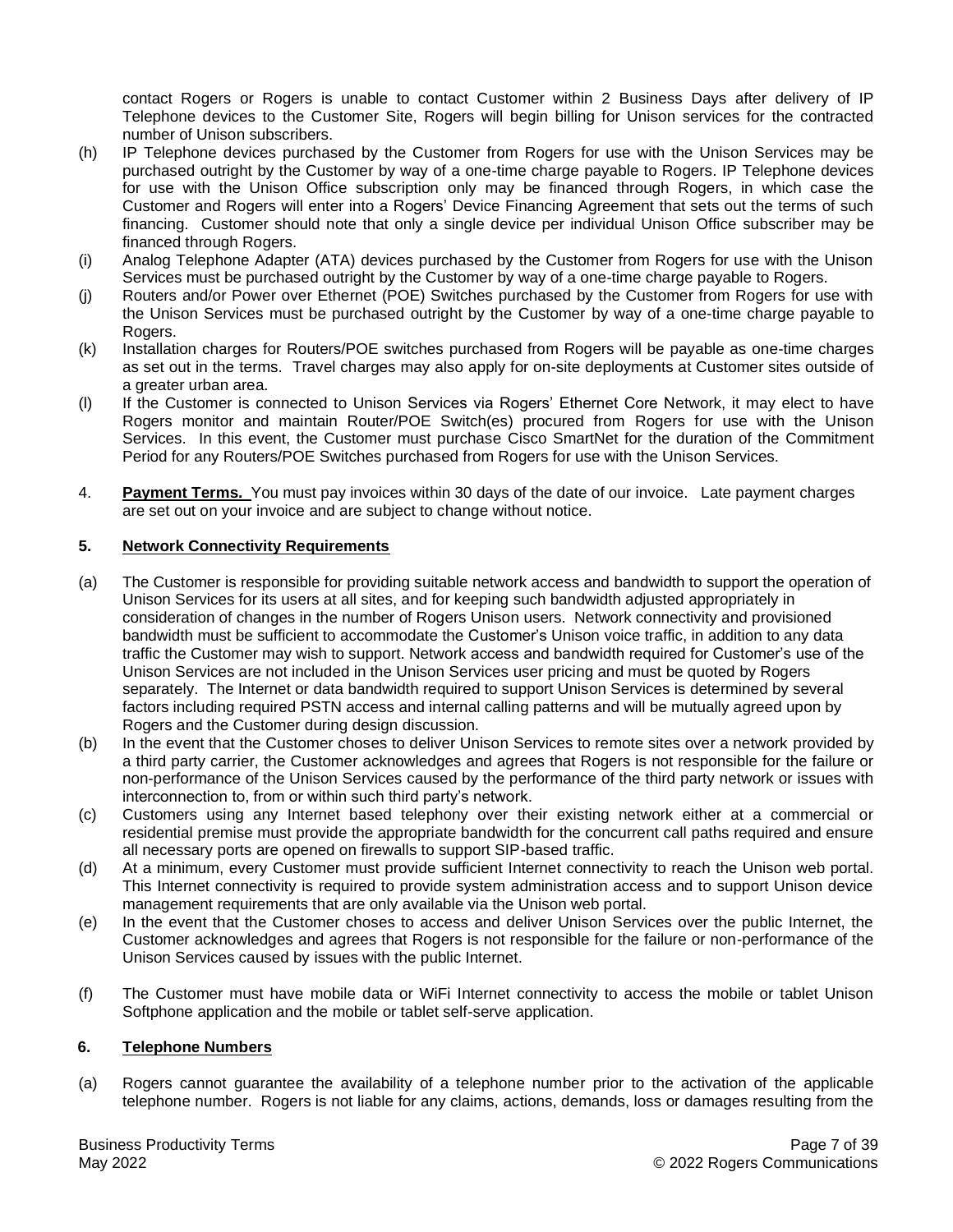advertisement, publication, distribution or other use of a telephone number prior to, or following, the activation of the telephone number.

- (b) Rogers reserves the right to change telephone numbers assigned to the Customer if such change is required by the Canadian Numbering Administrator, which governs the allocation of telephone numbers in Canada. Rogers agrees to provide reasonable notice of any such required change in telephone numbers except where circumstances beyond Rogers' reasonable control prohibit or preclude Rogers from being able to provide a reasonable period of notice.
- (c) Upon a request to terminate the Unison Services, the Customer may port any telephone numbers (including numbers associated with Auto Attendant or Hunt Group) associated with their Unison Services to another telecommunications carrier, provided those telephone numbers are active with Rogers. In the event that the Customer's Rogers Unison Services are terminated without the Customer requesting to port the associated telephone numbers to a new Rogers' service or an alternative service provider, the Customer acknowledges that they are releasing the numbers for recirculation and such numbers will no longer be reserved for the Customer's use.
- (d) If the Customer cancels its primary wireless subscription associated with Unison Services, any additional phone numbers for Auto Attendant, Hunt Groups and Dual Persona associated with the Customer's primary wireless subscription will also be cancelled.

## **6 Long Distance**

When placing long distance calls from a Unison Services for Office IP phone or Softphone, the following terms apply:

- (a) Rogers' long-distance services provide outbound long-distance telecommunications from a landline (Unison Office or Softphone) connection.
- (b) Unlimited Canadian long-distance services are included in all plans for Unison Services for Office IP phone or Softphone. Per minute rates for North American and International long-distance services are standard Rogers' rates, unless otherwise stated in the service agreement.
- (c) Rates for the Customer's long-distance services are subject to maintaining monthly traffic distribution where: (i) no more than 5% of total minutes originate from or terminate to numbering plan areas (NPAs) 306/709, 819, 867, 705, 807, 418i or any derivations of these NPAs if they were to split at a future date; and (ii) no more than 2% of continental US traffic originate from or terminate to Alaska and/or Hawaii. In the event of any excess of the foregoing traffic distribution restrictions, the Parties agree that such excess traffic shall be charged at a rate of \$.25 per minute.
- (d) In the event of resale of long-distance services by the Customer without consent, Rogers reserves the right to charge a premium of \$.25 per minute on all mobile, cellular, digital and other non-geographic based terminations terminating Internationally.
- (e) Customer has a choice to obtain from Rogers different call detail reports which display Customer's detailed call information on their long-distance service(s). In the event of any discrepancies between such report and Rogers' invoice, information on the invoice prevails.
- (f) In case of discrepancies between any online billing summary and the Customer's invoice(s), the charges on the Customer's invoice(s) prevail. Rogers is not liable for damages, including any loss of benefits, lost savings or other incidental or consequential damages to the Customer or any other party arising from the use, misuse or inability to use the online billing portal, whether or not Rogers or its authorized representative has been advised of the possibility of such damages.

When placing calls from a Unison Mobile or Hybrid wireless line, the following terms apply:

(a) Unison Mobile and Hybrid users will be subject to roaming and North American and International longdistance charges in accordance with terms of the Customer's then-current Rogers wireless price plan.

## **7 9-1-1 Limitations and Customer Responsibilities**

9-1-1 Service: Because of the unique nature of Rogers Unison calls, emergency calls to 9-1-1 may be handled differently than traditional wireless or wireline voice service. The following provisions describe the differences and limitations of 9-1-1 emergency calls, and you hereby acknowledge and understand the differences between traditional 9-1-1 service and Rogers Unison with respect to 9-1-1 calls placed to emergency services from your account as described below.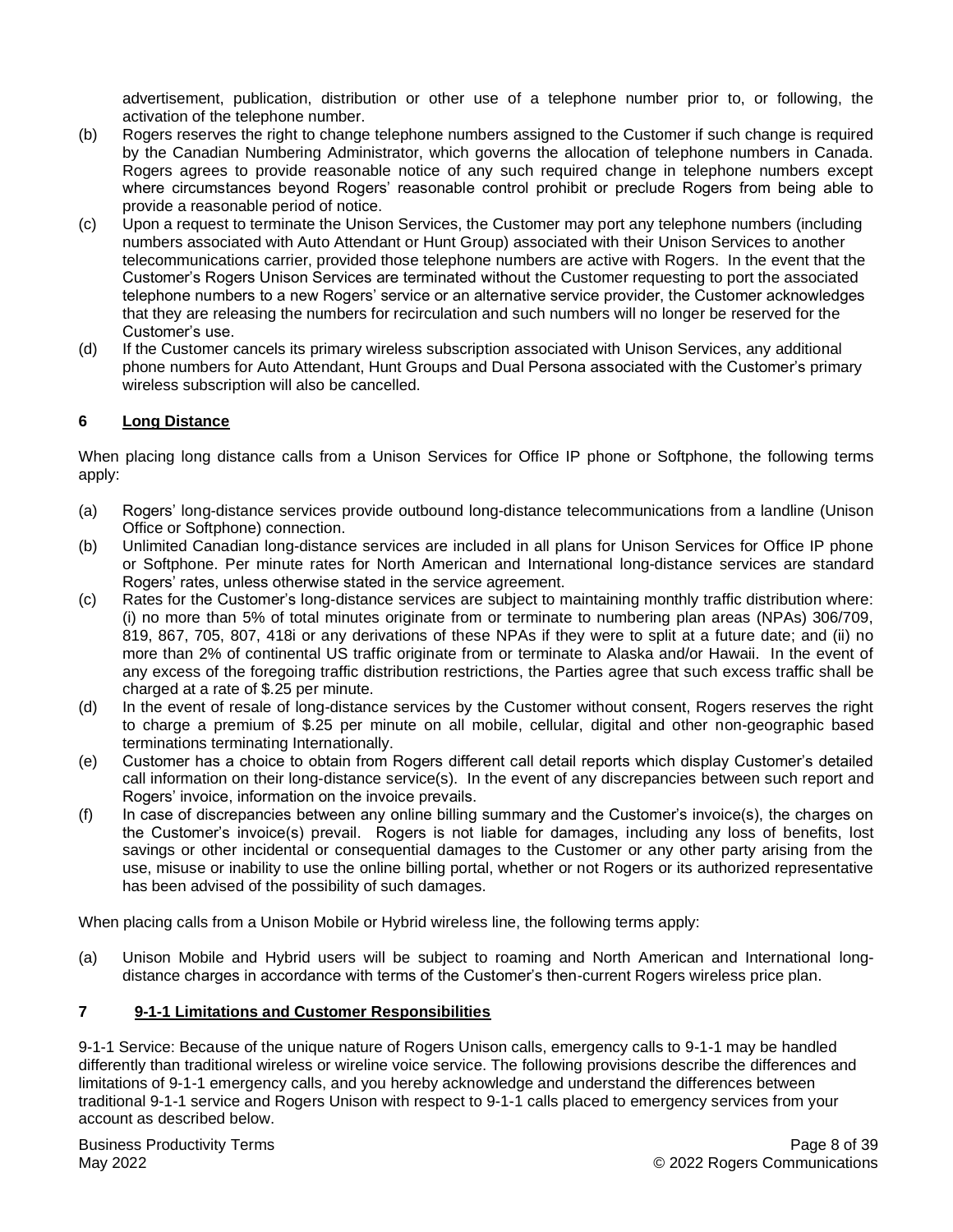- (a) For Unison Softphone Calling, Rogers Unison services must be connected to the internet (either through Ethernet, Wi-Fi or the cellular device data network) in order to make or receive 9- 1-1 emergency calls. A Rogers Unison user must also be signed into their Rogers Unison account with their correct username and password in order to place or receive a 9-1-1 emergency call. Additionally, if a user is signed onto Rogers Unison via multiple devices, any emergency 9-1-1 callback will ring to the device from which the 9-1-1 emergency call was placed.
- (b) When a Customer places a 9-1-1 emergency call, the Rogers Unison Services will route the 9-1-1 call through a third-party specialized call centre that handles emergency calls. The emergency call centre will verbally confirm the location the subscriber is calling from then route the call to the Public Safety Answering Point ("**PSAP**"). If the location cannot be verbally confirmed, the 9-1-1 call-taker will then route the call to the Public Safety Answering Point ("PSAP") corresponding to the Registered Location on the Customer's account for that particular subscriber. As a Customer can move their Rogers Unison Services between locations, and because, for technical reasons, the emergency call centres may not have the Customer's name, location or contact information available, the Customer must always be prepared to immediately inform the emergency operator of their location and contact particulars any time 9-1-1 is called.
- (c) The Customer is responsible for providing, maintaining, and updating correct contact information (including name, address where the subscriber will be using the Rogers Unison Services and telephone number) in the subscriber's account every time the Registered Location associated with a device is changed. If the Customer does not correctly identify the actual location where their subscribers are located, or if the account information has recently changed or has otherwise not been updated, 9-1-1 calls may be misdirected to an incorrect emergency response site. Rogers will pro-actively request that the Customer confirm their Registered Location and acknowledge these 9-1-1 limitations two (2) times per year.
- (d) For Unison Softphone Calling, If the Customer does not update the Registered Location for its subscribers, 9-1- 1 calls those subscribers make with the Rogers Unison Services may be routed based on the previously provided Registered Location and therefore may not be routed to the appropriate PSAP for the subscriber's current location. In addition, you must update the Registered Location for each subscriber to ensure that accurate location information is transmitted to the 9-1-1 call-taker. The Customer may update your Registered Location at any time by logging on to your online account. For purposes of 9-1-1 dialing, the Customer may only register one Registered Location at a time for each Rogers Unison line. The Customer agrees to provide true, accurate, current and complete Registered Location information to Rogers as part of the service activation process and to update as soon as possible the Registered Location for each subscriber with true, accurate, current and complete information whenever a subscriber uses Rogers Unison Services from a new location. If the Customer provides Registered Location information that is, or that Rogers suspects to be, false, inaccurate, not current, or incomplete, Rogers has the right to suspend or terminate the Services and refuse any and all current or future use of all Services or any portion thereof. Rogers will not, however, disable the Customer's ability to make a 9-1-1 call during any service suspension.
- (e) For Unison Softphone Calling, The Customer subscriber must not disconnect the 9-1-1 emergency call until told to do so by the dispatcher, as the dispatcher may not have the subscriber's number or contact information. If the Customer subscriber is inadvertently disconnected, they must call back immediately.
- (f) For technical reasons, including network congestion, it is possible that a 9-1-1 emergency call will produce a busy signal or will take longer to connect when compared with traditional 9-1-1 calls while using Unison Softphone Calling.
- (g) For technical reasons, the functionality of 9-1-1 Rogers Unison Services emergency calls may cease or be curtailed in various circumstances, including but not limited to: failure of service or the service access device – if the Customer's system access equipment fails or is not configured correctly, or if the Customer's Rogers Unison Services are not functioning correctly for any reason, including power outages, Rogers Unison Services outage, suspension or disconnection of the Services due to billing issues, network or Internet congestion, or network or Internet outage in the event of a power, network or Internet outage; the Customer may need to reset or reconfigure system access equipment before being able to use the Rogers Unison Services, including for 9-1-1 emergency calls; and changing locations – if the Customer moves its system access equipment to a location other than that described in its account information or otherwise on record with Rogers.
- (h) If the Customer is not comfortable with the limitations of 9-1-1 emergency calls, Rogers recommends that the Customer not purchase Rogers Unison Services, or consider an alternate means for accessing traditional 9-1-1 emergency services. Rogers recommends that the Customer keep an alternative phone service handy to increase the reliability of access to emergency services during any service interruption.
- (i) The Customer is responsible for notifying, and agrees to notify, any user or potential Rogers Unison users of the Customer's Rogers Unison Services of the nature and limitations of 9-1-1 emergency calls on the Rogers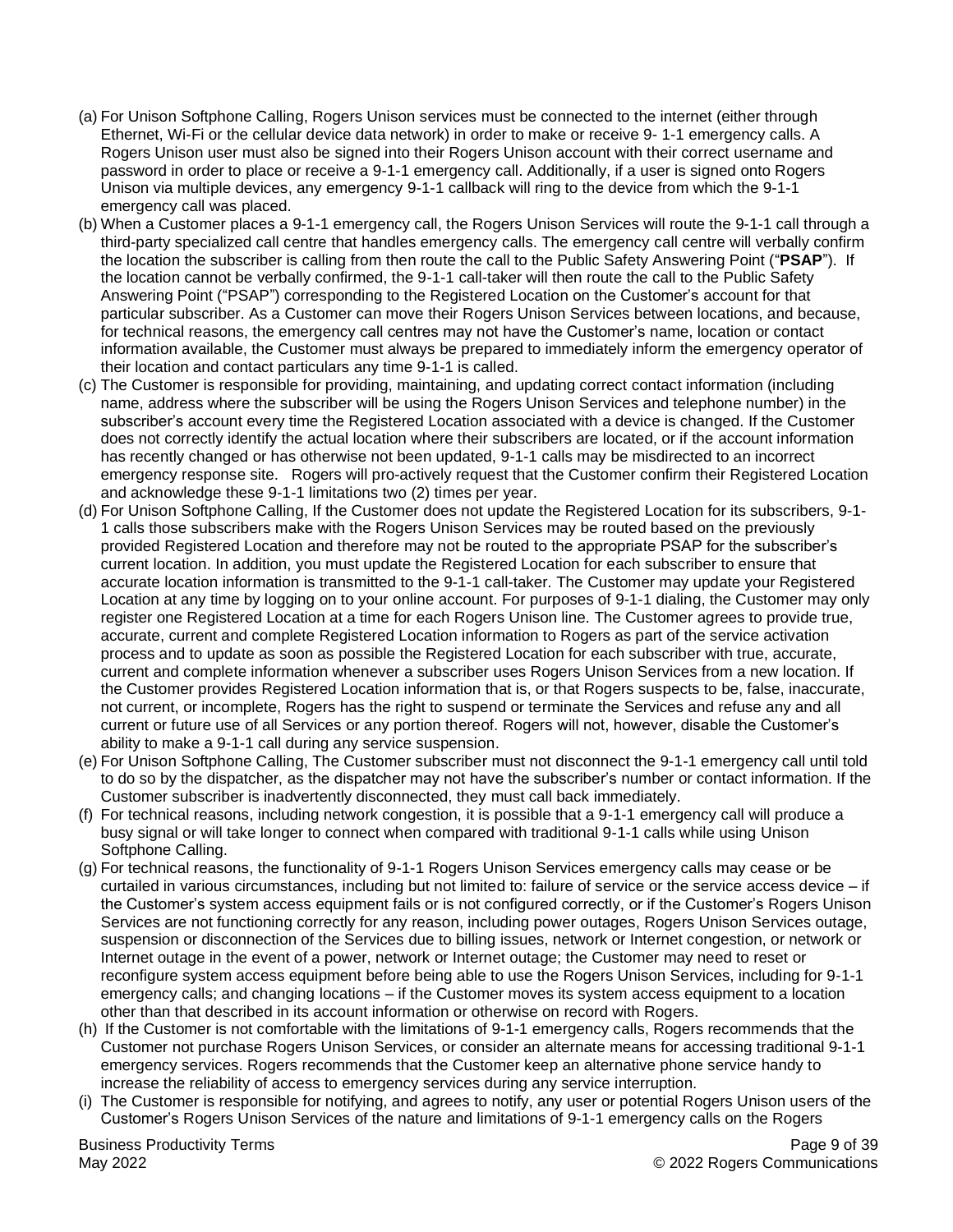Unison Services as described herein. Rogers and its service providers disclaim all responsibility for the conduct of PSAPs and all other third parties involved in the provision of emergency response services. Rogers and its service providers do not have any control over PSAPs and are therefore not responsible for whether they answer 9-1-1 calls made using the Rogers Unison Services, how they answer these calls, or how they handle these calls. Rogers and its service providers rely on third parties to assist in the provision of 9-1-1 services and disclaim any and all liability for acts or omissions by third parties in the provision of 9-1-1 services. Neither Rogers, nor its service providers, officers nor employees may be held liable for any claim, damage, or loss (including, without limitation, attorneys' fees) by, or on behalf of, the Customer or any third-party user of Rogers' 9-1-1 dialing capability.

- (j) The Customer waives all claims or causes of action against Rogers and its service providers, directors, officers, employees, subsidiaries and assigns, arising from or relating to Rogers' provision of 9-1-1 services unless the claims or causes of action arise from their gross negligence, recklessness, or willful misconduct.
- (k) As simultaneous ring allows any incoming calls to ring multiple phone numbers and devices for a **Rogers**  Unison<sub>TM</sub> customer, it is the user's responsibility to ensure that any emergency 9-1-1 callback is received on the correct device/phone number. This can be accomplished by ensuring that the simultaneous ring functionality is disabled by the user whenever an emergency 9-1-1 call is about to be made, or the user is expecting an emergency 9-1-1 callback

## **8 Wireless Usage**

- (a) Mobile and Hybrid subscriptions require that each Customer user also have active Rogers' corporately paid wireless services.
- (b) Any charges for extra airtime, messaging, roaming and call forwarding minutes beyond the Customer's then-current wireless plan allowances will be charged at applicable overage rates as set out in the Customer's Rogers wireless price plan.

## **9. Rogers Provided IP Telephones/Analog Telephone Adapters (ATA) Device Support**

- (a) All IP telephone/ATA devices provided to Customer by Rogers will receive a limited hardware replacement support service for the duration of the Commitment Period.
- (b) If Rogers determines that IP Telephone/ATA device replacement is warranted after initial triage of the Customer reported trouble, Rogers will ship a replacement IP Telephone/ATA device within 2 Business Days within greater urban areas
- (c) Rogers will issue a Return Material Authorization (RMA) number to the Customer.
- (d) Customer must return the faulty IP Telephone/ATA device to Rogers and quote the RMA number with the return. In the event that Customer does not return the faulty IP Telephone/ATA device within 10 Business Days of receipt of the replacement IP Telephone/ATA device, Rogers will invoice Customer for the full value of the replacement device.
- (e) In the event that Rogers' testing of the returned device does not find any fault with the IP Telephone/ATAdevice, Rogers will return the IP telephone/ATA to the Customer and will invoice Customer for the full value of the replacement device.

## **10. Rogers Routers/Power Over Ethernet (POE) Switches**

- (a) POE Switches provided by Rogers are intended solely to support Unison Services to end user subscribers. The only device that may be connected to a Rogers' provided POE Switch is an IP Telephone device provided by Rogers. No other Customer devices may be connected to unoccupied ports on the Rogers provided POE Switch.
- (b) Customer may elect to connect a single desktop or laptop computer device to the second port on the Rogers' provided IP Telephone device. In this event, Rogers will work with the Customer during the initial deployment to ensure the following conditions are met:
	- i. Ensure that both LAN ports on the IP Telephone device have been enabled
	- ii. Implement LLDP support on the IP Telephone device and the POE Switch
	- iii. Implement a voice VLAN on the POE switch
	- iv. Add a data access VLAN (for desktop/laptop computer) toward IP Telephone device and customer LAN
- (c) The Voice VLAN ID will be assigned by Rogers and may not be changed by Customer.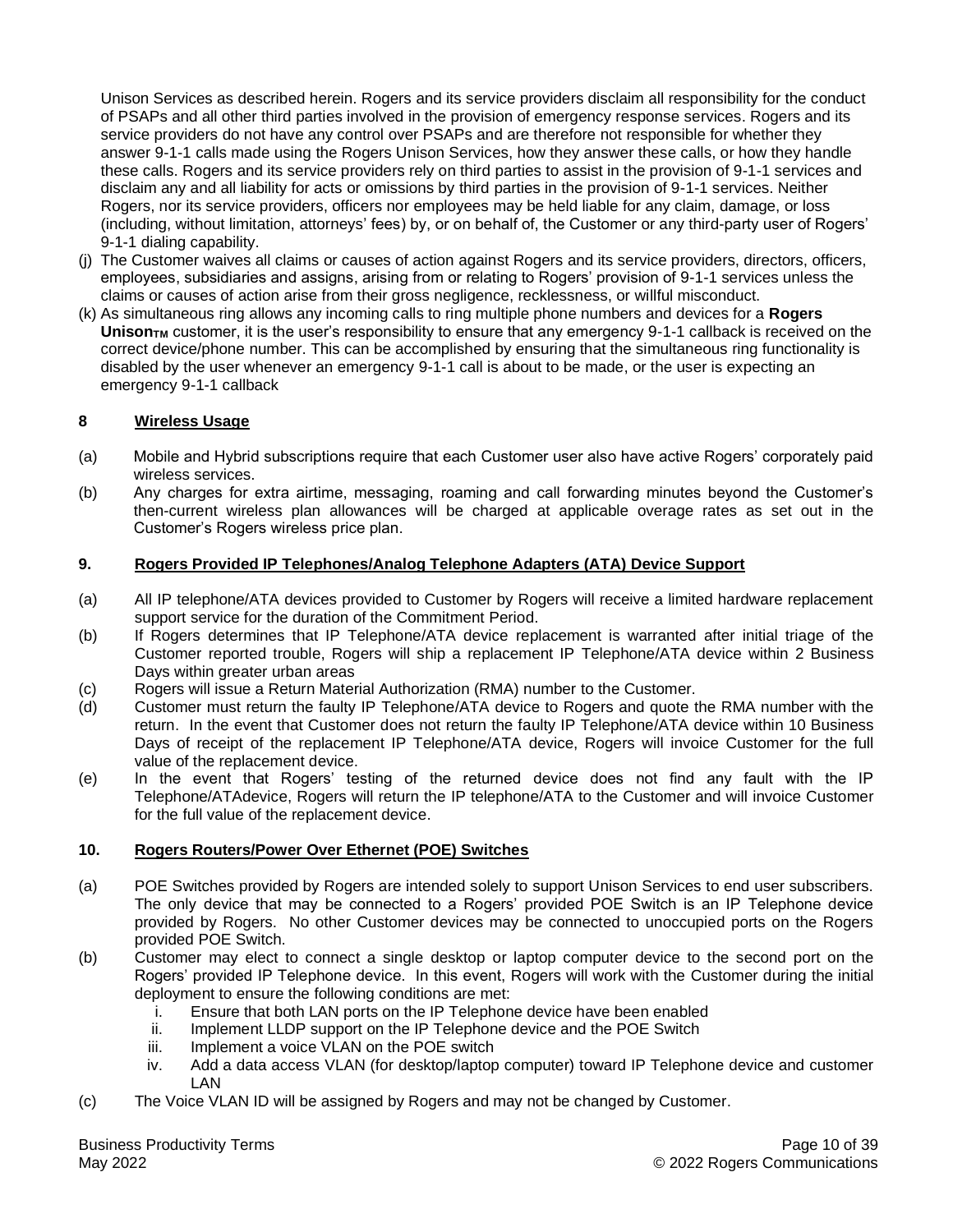- (d) Data VLAN ID and IP addressing will be coordinated between Rogers and Customer and integrated with Customer network.
- (e) Dedicated port(s) on Rogers' provided POE Switch will be provided to Customer to allow a Layer 2 connection to the Customer's device (router/switch). The port(s) can be in access or trunk mode. In case of trunk mode, only the Data VLAN shall be allowed.
- (f) Customer is responsible for managing IP assignments for desktop or laptop computers.
- (g) Customer is responsible for:
	- i. Providing an appropriate operating environment for the POE Switch(es) based on manufacturer specifications
	- ii. Providing appropriate power facilities including Uninterruptable Power Supplies/surge protectors
	- iii. Providing appropriate racks and rack space to allow mounting of the POE Switch(es)
	- iv. Providing appropriate Category 5/6 UPT cabling from the POE Switch(es) to each Rogers' provided IP Telephone device
	- v. Promptly communicating planned changes to the Customer's LAN/WAN that could potentially affect service provision
	- vi. Checking availability of power to the POE Switch(es) as requested by Rogers including a visual check of LED indicators
	- vii. Checking that cables are connected as requested by Rogers
	- viii. Providing security clearance and access to facilities as required for Rogers and authorized personnel to perform maintenance activities. This access includes badges, passwords, access cards and parking facilities

#### **10.1 Rogers Monitored Routers/Power Over Ethernet (POE) Switches – Device Support**

- (a) Where the Customer connection is via Rogers' Ethernet Core Network, and the Customer has also deployed a Rogers-provided Router/POE Switch(es), the Customer may elect to have Rogers monitor and maintain the Rogers' provided Router/POE Switch(es). In this event, the Customer must purchase Cisco SmartNet coverage for the duration of the Commitment Period as presented in the terms for any Routers/POE Switches purchased from Rogers for use with the Unison Services.
- (b) Where Rogers is providing Router/POE Switch monitoring Services, Rogers will generate alarms on up/down status of the devices.
- (c) Where Rogers is providing monitoring Services, the following information will be available to Rogers' technical support teams when trouble shooting an issue
	- i. Up/down events on any of the active ports
	- ii. Utilization of the device
		- 1. Overall traffic utilization
		- 2. Port utilization
		- 3. CPU/Memory and other chassis alerts that would be deemed to be Services impacting
- (d) The Customer should note that reporting and visibility to the Customer of network and device information is currently out of scope.
- (e) In the event of a confirmed incident or in the event that the Customer opens a service ticket with Rogers, Rogers will:
	- i. Investigate the incident
	- ii. Isolate the fault
	- iii. Dispatch field service technicians as needed and appropriate per the outcome of remote troubleshooting and resolution steps
	- iv. Repair or replace the Router/POE Switch as required

## **10.2 Rogers Unmonitored Routers/Power Over Ethernet (POE) Switches – Device Support**

- (a) At Customer's request, Rogers can also provide support services for Routers/POE Switches purchased from Rogers in support of Unison Services for unmonitored Routers/POE Switches under the following conditions:
	- i. Customer must purchase Cisco SmartNet coverage for the duration of the Commitment Period as presented in the terms for any Routers/POE Switches purchased from Rogers.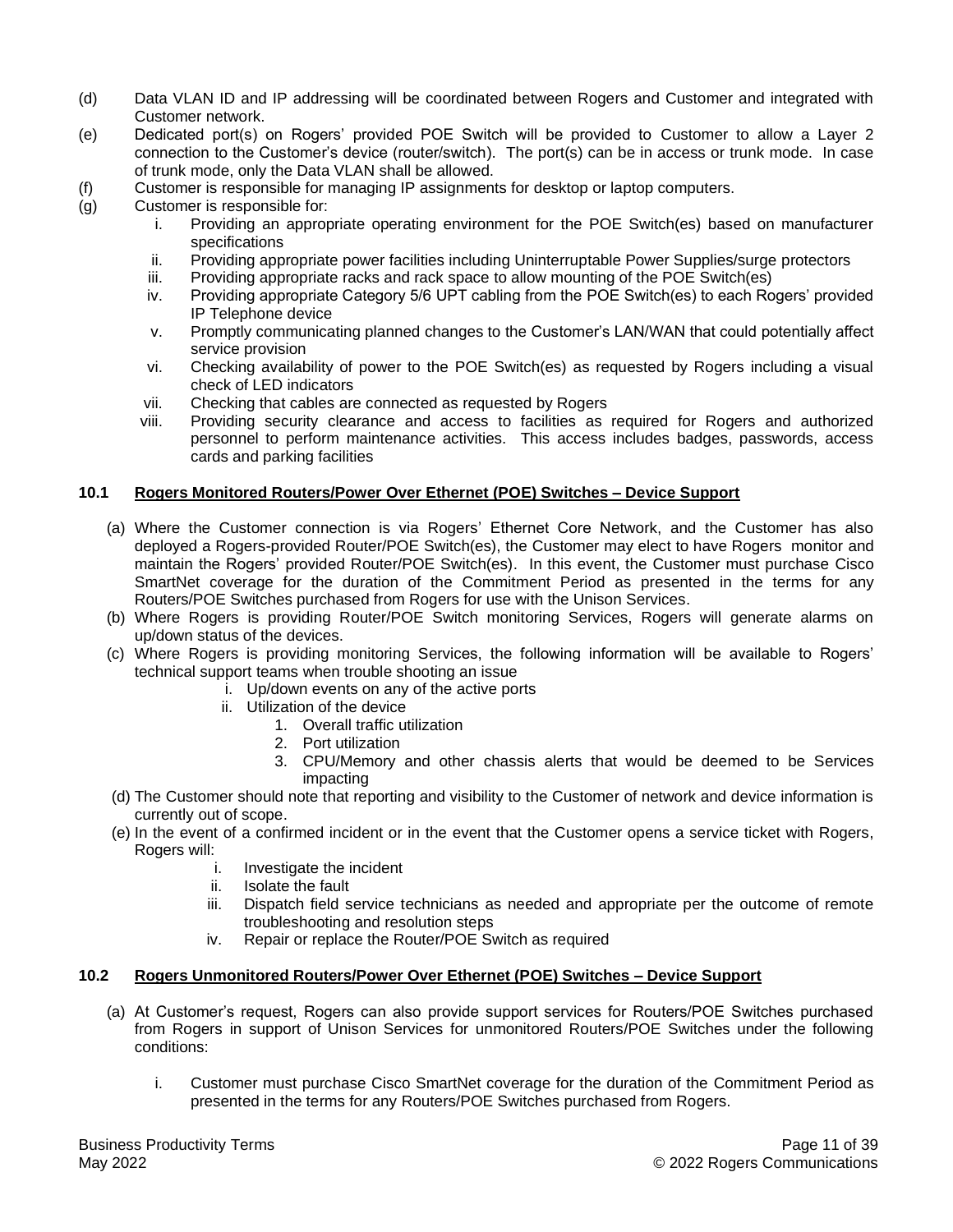- ii. Customer must have Cisco console access and on-site support staff capable of troubleshooting the devices and generating any required logs/reports with remote support from Rogers. In the event that the Customer does not wish to participate in troubleshooting activities, Rogers will dispatch a technician to the Customer site to perform diagnostic/troubleshooting activities as a billable service call which may include travel charges.
- iii. Based on the outcome of troubleshooting steps, repair or replace the Router/POE Switch as required.

#### **11. Unison Exclusions**

The following Rogers wireless services are not available to Rogers Unison subscribers:

- Rogers One Number<sup>TM</sup>
- UMA Wi-Fi Calling
- Wireless Priority Services
- Data blocking
- Ringback tunes
- Advanced Call Manager
- Teletypewriter

#### **12. Unison Limitations**

- (a) Dual Persona, Auto Attendant or Hunt Groups Phone numbers cannot be used for text and picture messaging purposes.
- (b) On a subscriber's mobile device, Extension Dialing, Call transfer and Dual Persona phone number for outgoing calling will not work while the subscriber is roaming or if the subscriber is within Rogers' Extended Coverage zones.
- (c) A Toll free number cannot be directly associated with an Auto Attendant or Hunt Group Number.

#### **Professional Deployment Services**

#### 1. **Summary of Professional Deployment Services**.

Optional Professional Deployment Services will commence upon the earlier of the execution of the Agreement by the Customer or the commencement of the Professional Deployment Services and will end upon the completion of the Professional Deployment Services described herein. Any Professional Services in excess of the Professional Deployment Services described below will be quoted to the Customer separately and will be described in a Statement of Work to be executed by the Parties.

Upon request, Rogers will provide Professional Deployment Services for Unison Services that include:

- (a) Centralized coordination of all Rogers' tasks and deliverables during deployment.
- (b) Assistance with Customer requirements gathering and system design.
- (c) Provision of both the Customer System Administrator "Getting Started" Guide and associated reference documentation for the Customer System Administrator. These guides can be viewed at http://www.rogers.com/unison/support

## 2. **Professional Deployment Services Inclusions**.

As part of the Professional Deployment Services, Rogers can assist with the following as requested:

- 2.1 Project coordination*:*
	- A single point of contact, accountable for all Professional Deployment Services activities.
	- Monitor and track project delivery.
	- Project kick-off meeting with Customer.

2.2: Assistance on the following:

• Auto Attendant configuration.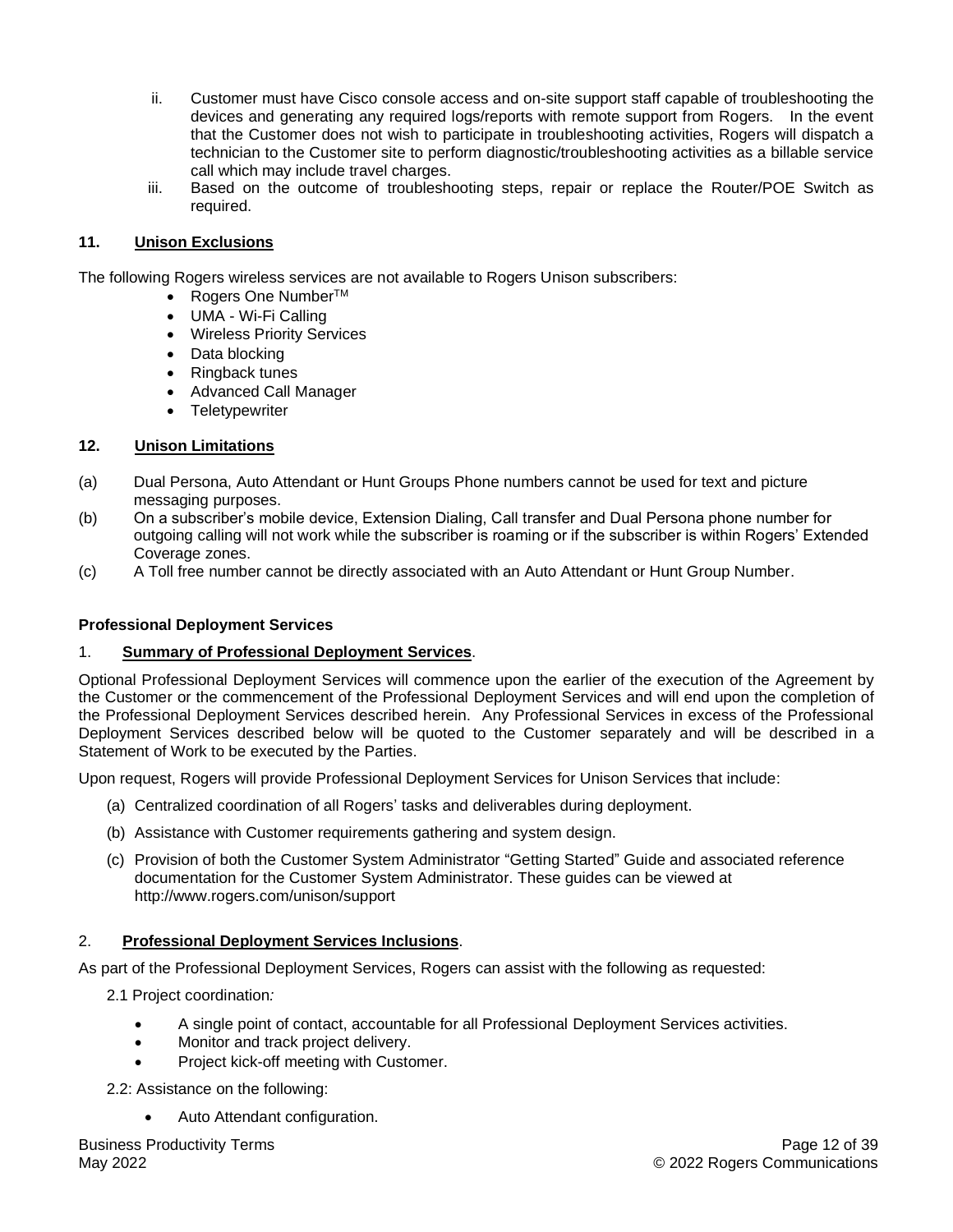- Hunt Group configuration.
- End User configuration: extension dialing, Dual Persona, and 911 location.
- 2.3 Shipping and installation of applicable CPE (phones, switches and routers) is provided per the service agreement, including:
	- 2.3.1 Pre-configure/stage the CPE according to the Solution Requirements Document.
	- 2.3.2 Ship IP phones and routers/switches to the attention of the Customer Site Contact identified by the Customer and confirm receipt of all equipment (equipment may be received in multiple shipments).
	- 2.3.3 Coordinate (with Customer Site Contact) date and time for the Rogers to install the CPE.
	- 2.3.4 During on-site installation, the Rogers Technician will:
		- Validate that full inventory of equipment has been received;
		- Review the site plan with the Customer Site Contact to verify where equipment will be installed;
		- Recommend any changes required to ensure overall effectiveness of the solution. Any recommendations that the Customer chooses not to implement will be noted as Customerrequested defects and will require sign-off from the Customer Site Contact;
		- Unpack and install the equipment by connecting devices to power and network;
		- Test network connectivity of all Rogers-provided equipment, and confirm that phones receive dial tone and that internal and external calls can be made;
		- Validate that phones have been configured for the correct phone numbers;
		- Coordinate testing and final configuration of routers and switches with Rogers Technical Support (if required);
		- Dispose of packaging to a disposal site designated by the Customer Site Contact; and
		- Achieve sign-off on work completion from the Customer Site Contact.
	- 2.3.5 In the event of self-installation of IP phones, Rogers will:
		- Confirm with the Customer that full inventory of equipment has been received;
		- Provide remote troubleshooting support during self-installation; and
		- Support Customer testing and final configuration of phones.
- 2.4 Providing the End User Help Guide, Receptionist Console Help Guide (for CPE Deployment services only) and the System Administrator "Getting Started" Guide,. If applicable
- 2.5 Providing remote review of Help Guides, web-based documentation/videos, and general solution orientation to the System Administrator.
- 2.6 Deploy and cut-over solution, including:
	- Build Customer profile for Unison Services;
	- Provision Unison Services;
	- Receive Auto Attendant audio files from the Customer and deploy into solution;
	- Program auto-attendants;
	- Program Hunt Groups;
	- Program dial plans (provided complete Customer dial plan design is not required);
	- Configure call flows:
	- Configure Dual Personas;
	- Assign routing codes;
	- Schedule cut-over;
	- Configure and port Customer Direct Inbound Dials (DIDs); and
	- 911 testing.
- 2.7 Providing remote support for the first Business Day after deployment is finished ("**Day 1**").
	- Transition remote support for ongoing support activities to the dedicated Unison Support team.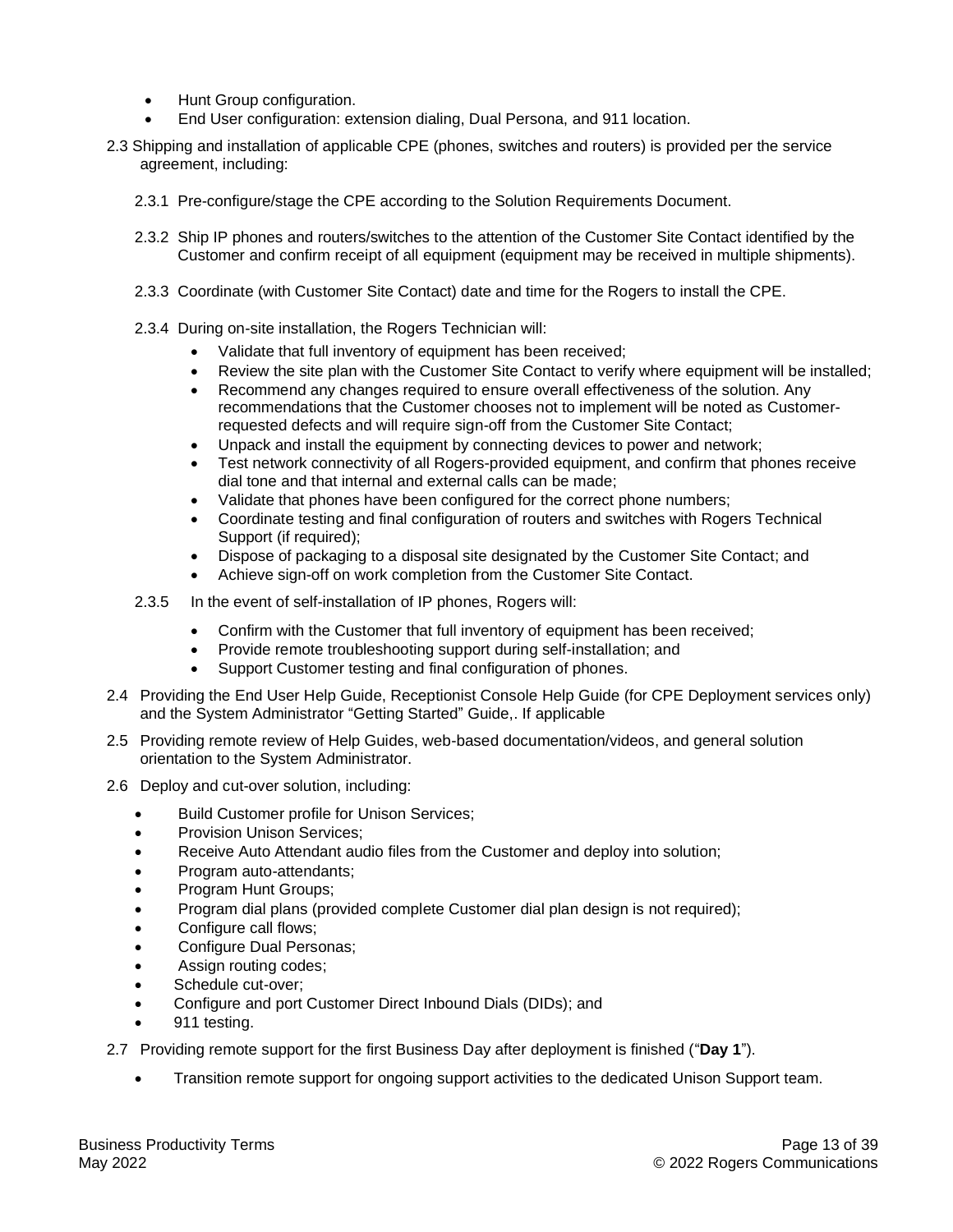## 3. **Professional Deployment Services Exclusions**.

The Professional Deployment Services specifically exclude the following:

- Network design or bandwidth expansion, including any adds or changes to Session Initiation Protocol (SIP) trunking.
- Network assessment or remediation.
- Network Quality of Service (QoS) Implementation.
- Hardware Load Balancing design and deployment.
- Implementation, configuration or testing of any backup, monitoring software or solutions used for recoverability and management.
- Integration of existing private branch exchange (PBX).
- In-person/classroom training for any End Users.

## 4. **Professional Deployment Services Assumptions**.

- 4.1 All Sites will have no more than one turn-up phase of the Unison Services. If more than one turn-up phase is required, this can be provided as a billable Professional Services charge.
- 4.2 Any sites requiring Rogers to install CPE are assumed to be commercial spaces (office or industrial space, etc.). Rogers cannot install Unison equipment in private homes. Customer may self-install phones. Routers/switches can only be installed in commercial spaces.
- 4.3 Pricing for Customer-led testing assumes that testing will not exceed a two-week duration. All additional testing is a billable Professional Service.
- 4.4 All installation and configuration will be coordinated, on the Customer side, by the Customer Project Manager. Rogers will not coordinate work with multiple Customer contacts.
- 4.5 **You are solely responsible for completing a backup of all existing data, software, and programs on supported product(s) before receiving the Professional Deployment Services (including telephone support). ROGERS WILL HAVE NO LIABILITY FOR LOSS OF OR RECOVERY OF DATA, PROGRAMS, OR LOSS OF USE OF SUPPORTED PRODUCT(S) OR NETWORKS.**
- 4.6 Customer is solely responsible to provide any hardware, software (inclusive of software licenses), third party services or equipment which are not being provided for under the service agreement and which are required to enable the provision of the Unison Services.
- 4.7 Customer will provide a Site plan for each location including locations for the deployment of Routers/POE Switches and the placement of IP Telephone devices, as well as all information regarding configuration of Hunt Groups, Auto Attendants, call flows, Dual Persona or dial plan requirements, and any other business process information impacting the Services.
- 4.8 Customer is responsible for providing an appropriate operating environment for the Routers/POE Switch(es) based on manufacturer specifications, including:
	- Providing appropriate power facilities including Uninterruptable Power Supplies (UPS)/surge protectors.
	- Providing appropriate racks and rack space to allow mounting of the Routers/POE Switch(es).
	- Providing appropriate Category 5/6 UPT cabling from the POE Switch(es) to each Rogers' provided IP Telephone device.
- 4.9 In the event that POE Switches are not being deployed, the Customer is responsible to provide power to the IP Telephone devices via a Customer provided power adaptor.
- 4.10 Rogers will arrange for delivery of Rogers' Equipment to the Customer's premises. The Customer will assume liability for Rogers Equipment once it is delivered to their Site(s) including scenarios where the equipment is lost, stolen, or damaged by the Customer or any 3<sup>rd</sup> party.
- 4.11 Customer acknowledges that Rogers is not responsible for delays in the Professional Deployment Services that are outside of Rogers' control.
- 4.12 Any implementation delays or any return trips required to the Customer Site for any reason (eg. Customer cabling not ready, site access not available, etc.) where Rogers is not responsible will be billable to the Customer at standard daily Professional Services rates.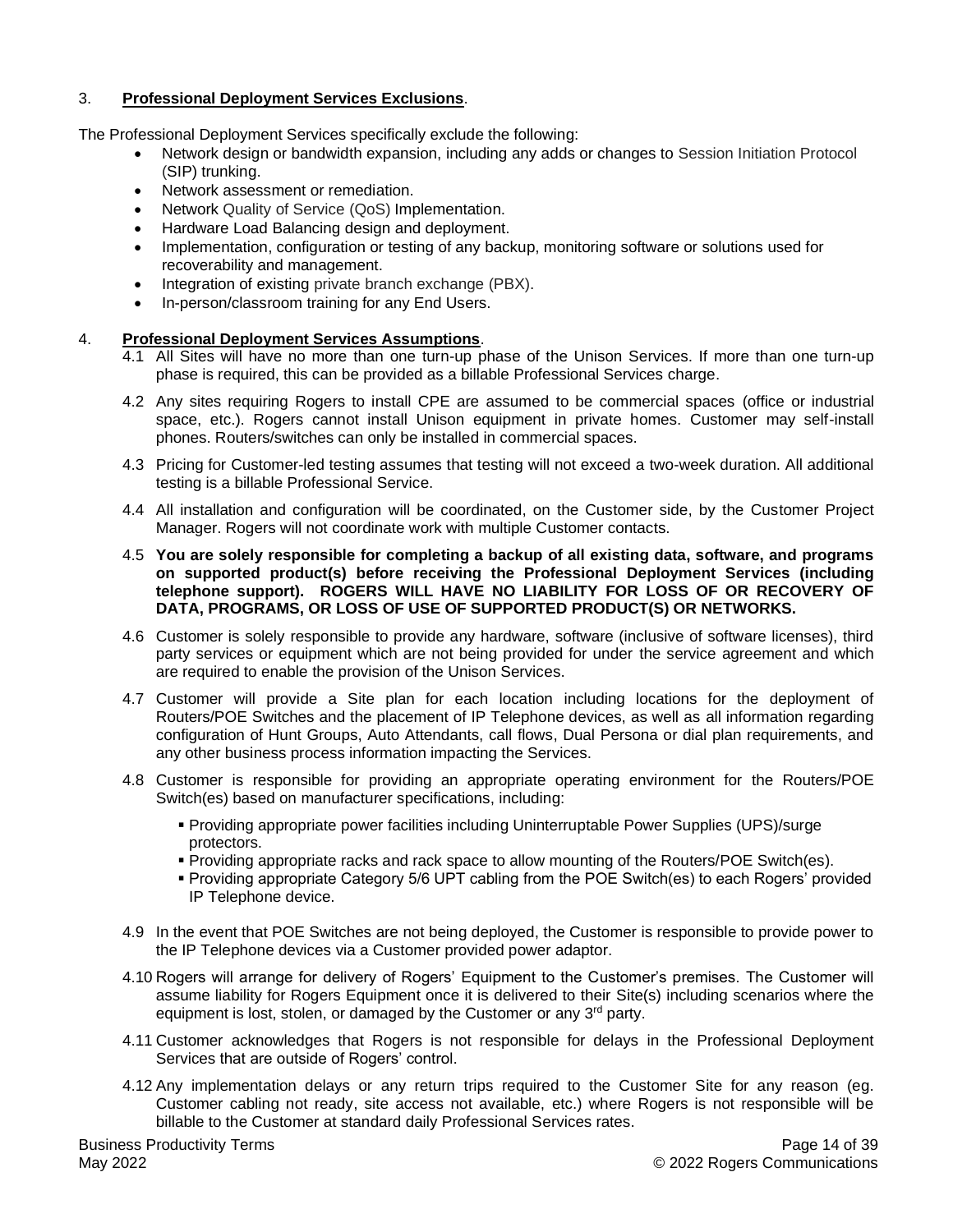4.13 Customer is responsible for providing all information regarding numbers to be ported to the Unison Services.

#### **Definitions**

**The following definitions are used in relation to Rogers Unison Services. Any capitalized terms not defined below are defined in the Agreement.**

**Analog Telephone Adapter (ATA)** is a premise-based device that supports the connection of a single analog device (FXS) to the Unison Services over the Customer's IP network.

**Auto Attendant DID** means a Direct Inward Dial telephone number that is for incoming calls only to the Unison Auto Attendant application. Unison Auto Attendant is a fully automated answering system that professionally greets callers and directs their calls to the right destination.

**Business Day** means Monday to Friday inclusive, excluding statutory holidays observed in the Province of Ontario.

**Cable** means broadband connectivity delivered over cable equivalent to Internet connectivity.

**Core Network** means the Rogers core network. This includes all network infrastructure between the Provider Edge (PE) equipment.

**Direct Inward Dial (DID)** is a unique telephone number that allows an endpoint to be reached directly from the PSTN.

**Dual Persona DID** means a Direct Inward Dial telephone number that can be used for both inbound and outbound calls. Dual Persona allows Unison Mobile and Hybrid users to have both a traditional wireline telephone number and a wireless telephone number terminate to the same wireless device. The Dual Persona number can be from any Canadian province as long as it is within a Rogers wireless serviceable area and can include currently installed telephone numbers provided by a 3<sup>rd</sup> party carrier which can be ported over to the Unison environment.

**E911** means Enhanced 911 which provides more accurate location information for emergency calls made from wireless phones. E911 Emergency operators that have the necessary systems deployed receive the caller's phone number and the geographic coordinates associated with the caller's approximate location.

**EON** means Ethernet Optical Network.

**FXS** – **F**oreign e**X**change **S**ubscriber interface is the port used by analog devices to deliver the analog line to the subscriber. An FXS (ATA) adapter is used to connect an analog device to the Unison service.

**Hunt Group DID** means a Direct Inward Dial telephone number that is for incoming calls only to the Unison Hunt Group service. Hunt groups route incoming calls between members of a group – ringing all hunt group member telephones at the same time or in an order determined by the Customer.

**International** means wireless or wireline voice, traffic terminating to a country other than Canada or the United States.

**North American** means wireless voice traffic terminating to and/or originating from the United States, and wireline voice traffic terminating to the United States.

**No Trouble Found** means that through its network management system, Rogers was unable to isolate the fault and after reasonable efforts could find no evidence of a service disruption.

**Out of Service** means when a specific Customer site is unable to perform call processing or access the PSTN, an "Out of Service" condition will be recorded in the incident ticket. Out of Service conditions can either be declared automatically by the Rogers trouble reporting system, or manually by a Rogers' technician following validation of a Customer reported outage.

**PBX** means Private Branch Exchange and refers to a real or virtual (IP) switching system that serves a private organization and performs concentration of central office lines or trunks and provides intercommunication between a large number of telephone stations in the organization.

**Public Safety Answering Point (PSAP)** means a communications centre which receives 911 calls and transfers such calls to the appropriate emergency services provider.

**PSTN** means Public Switched Telephone Network

**Registered Location** means, for any particular Customer subscriber to Unison Services, the street address, unit number, city, province and postal code for the location where such Customer subscriber is utilizing the Unison Services.

**Rogers Wireless Network** means the Rogers-owned wireless transmission facilities.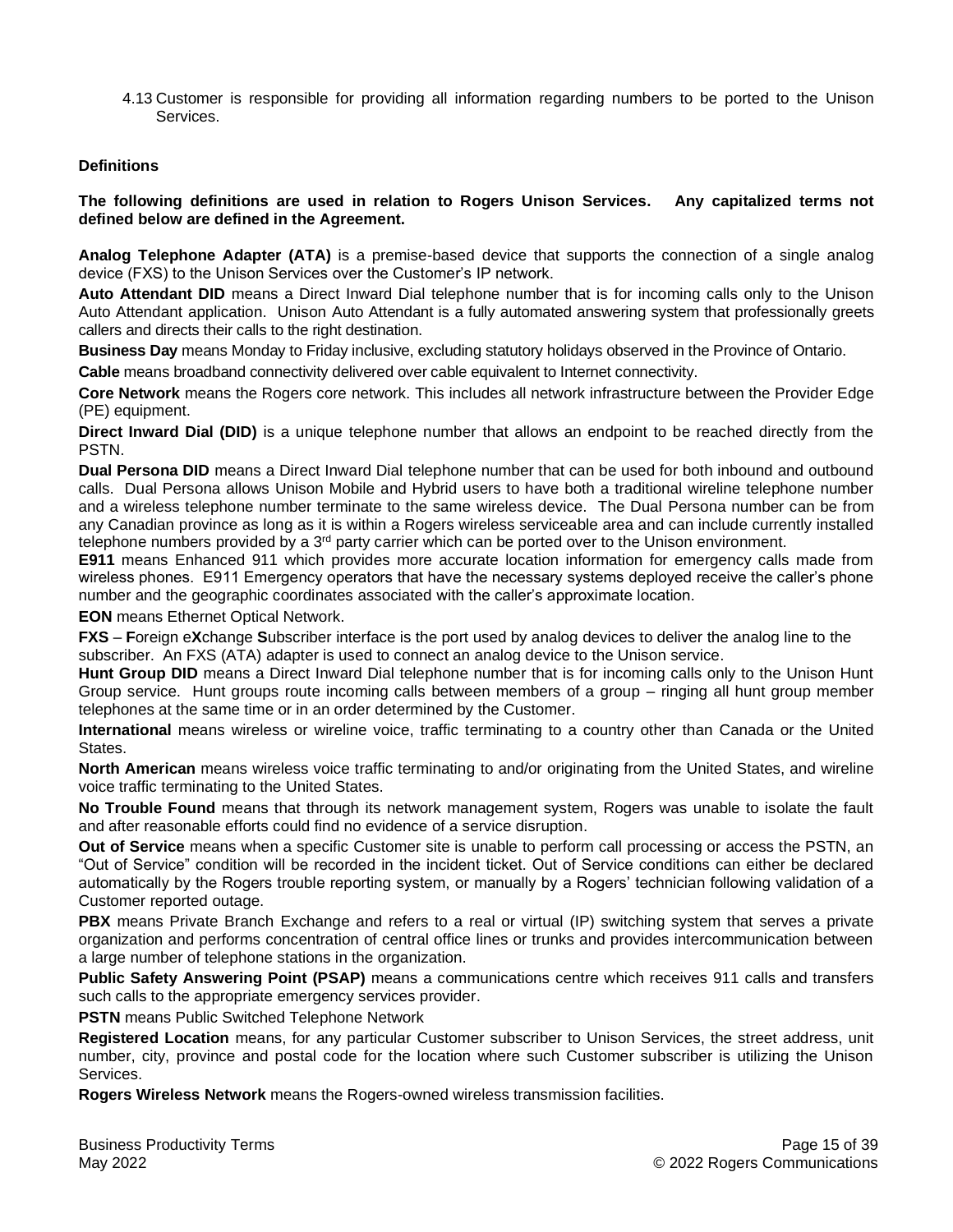**Rogers Wireline Network** means the Rogers-owned fibre and cable transmission facilities where local services (PSTN) are available.

**Site** means a geographic location where one or more of the Customer's Services is delivered.

**Team Voicemail** means a voicemail inbox for your Auto Attendant and Hunt Group phone numbers, which is shared between your team members, such that anyone can access them.

**Unison Softphone** means a software based telephony application that can run on supported versions of the Windows and MAC operating systems, as well as supported versions of mobile operating systems including Android and iPhone/iPad IOS.

**Wireless Business Phone** means a wireless modem which connects to the Rogers Wireless Network and supports the connection of a single analog telephone device.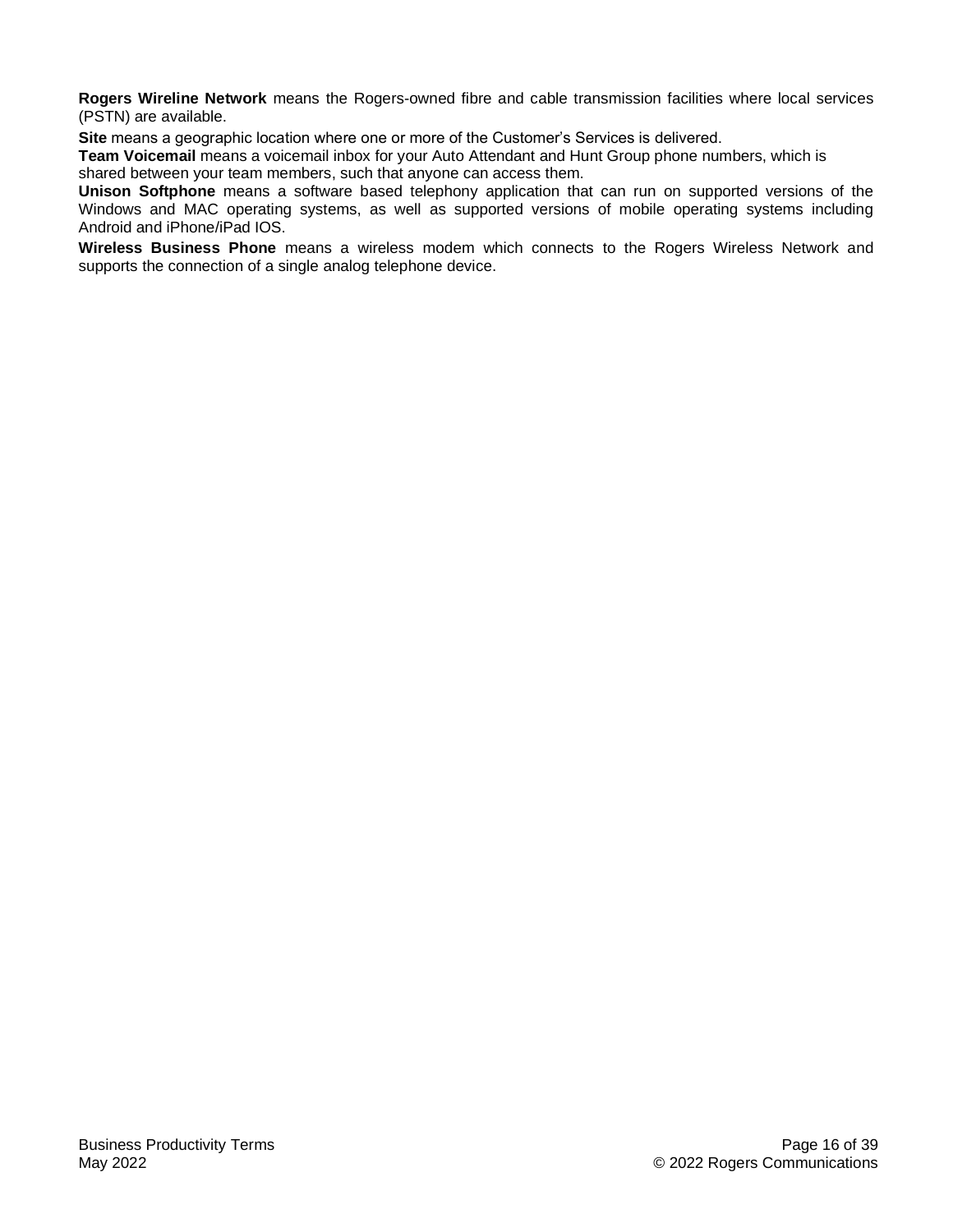# <span id="page-16-0"></span>**Software as a Service**

The following terms pertain specifically to Software as a Service Services supplied by Rogers to you.

- **1. Definitions**. Capitalized terms used, but not defined herein, shall have the meanings ascribed to them in the Agreement or in RBAM. The following terms, when capitalized, have the following meanings:
- 1.1 Business Day means Monday to Friday inclusive, excluding all observed public statutory holidays in Ontario.
- 1.2 RBAM means the Rogers Business App Market, available at https://businessmarket.rogers.com.
- 1.3 SaaS means Software as a Service and refers to the Software that you may purchase through RBAM and which is sold on a subscription basis (monthly or yearly).
- **2. General Description**. Subject to the terms of this Agreement, you may purchase or modify the number of SaaS subscriptions you have using the RBAM portal. From time to time, Rogers may remove, add, or alter the SaaS applications available through RBAM.
- **3. Billing Clarification**. You will only be invoiced for the total number of SaaS licenses that are present on your RBAM account each month. You may increase the total number of licenses on your RBAM account at any given time by either calling your Rogers support team or through the self-serve portal accessed via your RBAM account. Decreasing license count for all products sold on RBAM is allowed at no charge except for Microsoft SaaS which are only permitted on Microsoft "Month-to-month" subscriptions as indicated on the Product Quotation. Licenses active for a partial month will be billed for the entire month, as license charges are not pro-ratable. Notwithstanding the number of SaaS licenses listed in the Agreement, you will only be billed for those licenses activated on your RBAM account. The Rogers onboarding team will work with you to ensure that the accurate number of licenses are added to RBAM when the solution is initialized for you
- **4. Pricing Changes**. Notwithstanding any other provisions, should Rogers' licensor increase the prices of the SaaS licenses, Rogers shall increase Customer's prices accordingly, upon thirty (30) days notice.
- **5. Service Term**. The Service Term for any Products or Services purchased pursuant to this Schedule will be set out in the applicable Product Quotation. These terms commence on the date of signature of the Agreement, or inclusion of these terms to the Agreement by way of amendment and ends when the Agreement terminates or the last subscription in RBAM is cancelled. Upon expiration of the Initial Service Term or any Service Renewal Term, these terms will automatically be renewed on the same service terms, conditions and price/discount negotiated for the Initial Term for another Service Term unless you or Rogers provide written notice of non-renewal or cancellation to the other at least 30 days in advance.

## **6. Subscription Modification.**

#### i. General.

- **a)** Increase: You may increase the total number of licenses on your RBAM account at any given time by either calling your Rogers support team or through the self-serve portal accessed via your RBAM account.
- **b)** Decrease: Decreasing license count for all products (except Microsoft SaaS as outlined in section 6.b.) sold on RBAM is allowed at no charge
- ii. Microsoft SaaS Specific.
	- a) For Microsoft SaaS quoted on a month-to-month basis you may increase, decrease or cancel subscriptions on your RBAM account at any given time by either calling Rogers support team or through the self-serve portal accessed via your RBAM account.
	- b) For Microsoft SaaS that are quoted for greater than 1 month, you may increase the total number of licenses on Customer's RBAM account at any given time by either calling Rogers support team or through the self-serve portal accessed via Customer's RBAM account, or you may decrease and/or cancel subscription(s) once a year at every 12th month anniversary of the initial RBAM subscription initiation.
	- c) Notwithstanding any other provision, the four products on Table 1 will have no license decrease and/or subscription cancellation limitations.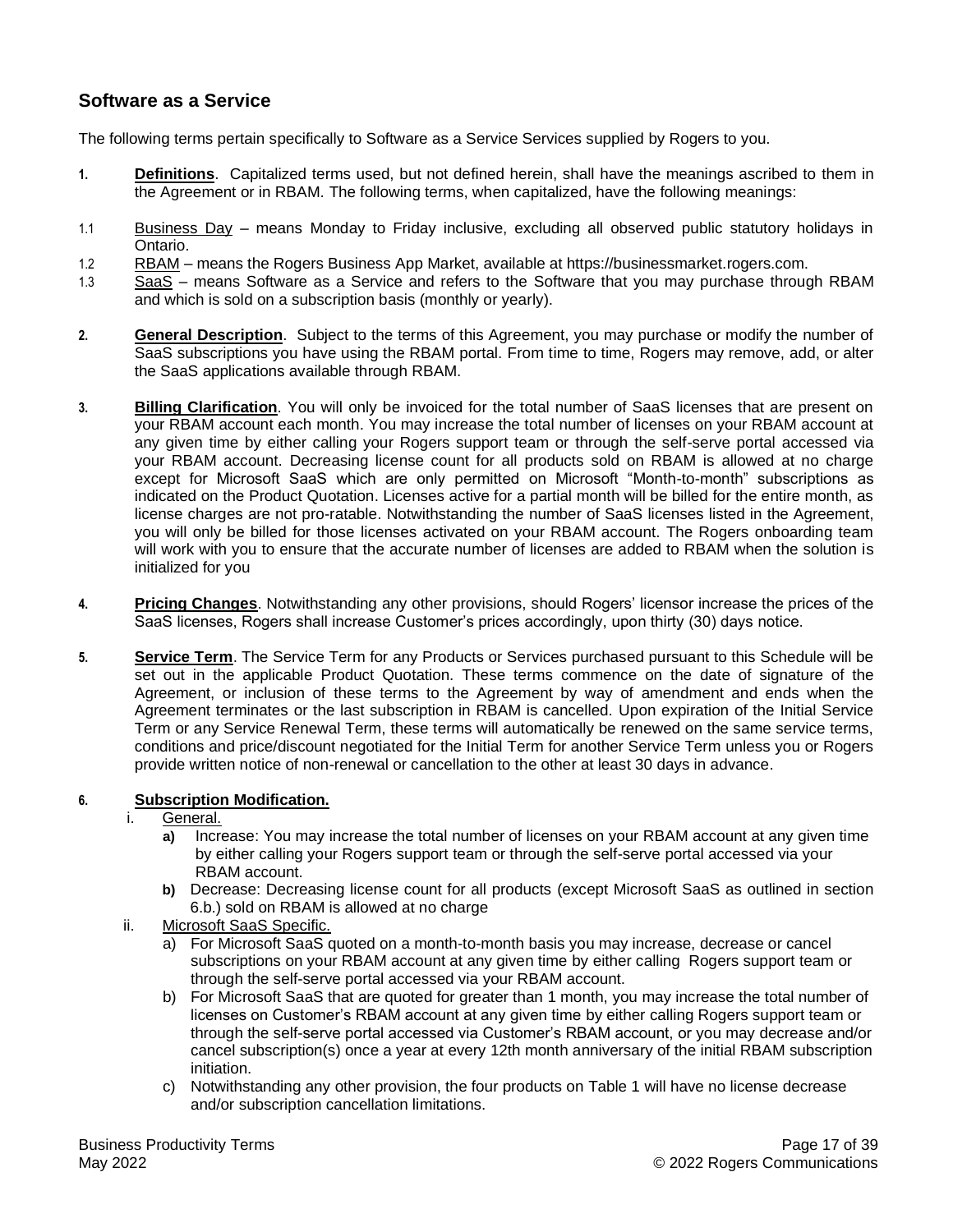## **Table 1**



- **7. Specific Terms & Conditions**. Any SaaS provided to you through RBAM is subject to the respective terms and conditions for each SaaS product posted on Rogers.com/terms, as updated from time to time (e.g. Microsoft 365 would be subject to the Microsoft 365 terms and conditions available on Rogers.com/terms). No early termination is permitted for Microsoft licenses greater than a one (1) month Term.
- **8. Limitation of Liability**. Rogers shall not be liable for any damages arising from the use of the Software itself. Rogers' sole responsibility is to provision the licenses that you have subscribed to and operate the RBAM portal.
- **9. Early Termination Fee**.Subject to any prohibitions against early termination set out in Section 6, SaaS licenses that can be terminated are not subject to any Termination Fees.

## **Microsoft 365 Business Voice and Calling Plans – Distributed by Rogers**

The following terms apply to your purchase of SaaS licenses from Rogers for Microsoft 365 Business Voice and Calling plans ("**Microsoft Voice**") where such Microsoft Voice licenses have been purchased by you:

- 1. Scope. Rogers licenses the suite of products and services known as Microsoft Voice to Customer on a per user per month basis.
- 2. License. Microsoft Voice is licensed and not sold. Microsoft Voice is an add-on license to eligible Microsoft 365 plans. The Microsoft Teams application is required to use Microsoft Voice. Upon Rogers' acceptance of each order, and subject to Customer's compliance with these terms and conditions, Rogers grants Customer a nonexclusive and limited license to use the Microsoft Voice ordered as provided in the applicable Use Rights and this Agreement. These licenses are solely for Customer's own use and business purposes and are nontransferable except as expressly permitted under these terms and conditions or Governing Law. "**Use Rights**" means the license terms and terms of service for each Product published at microsoft.com/licensing/docs/customer agreement and updated from time to time. The Use Rights supersede the terms of any end user license agreement that accompanies a Product.
- 3. Registration Requirements. Customer must enter or provide valid credit card information on Microsoft 365 Admin Portal [\(https://go.microsoft.com/fwlink/?linkid=2081615\)](https://go.microsoft.com/fwlink/?linkid=2081615) to subscribe for the service.
- 4. Duration of licenses. Licenses granted on a Service Term basis expire at the end of the applicable Service Term unless renewed, as set forth in a Quotation. Where no Service Term is provided, the licenses are provided on a month-to-month Term. If a Service Term expires and the Customer continues to use Microsoft Voice, the licenses will be deemed to be continued on a month-to-month basis.
- 5. End Users. Customer will control access to and use of Microsoft Voice by End Users and is responsible for any use of Microsoft Voice that does not comply with this Agreement.
- 6. Limitations on Use. Customer must not (and is not licensed to): (1) reverse engineer, decompile, or disassemble any Product, or attempt to do so; (2) install or use non-Microsoft software or technology in any way that would subject Microsoft's intellectual property or technology to any other license terms; (3) work around any technical limitations in a Product or restrictions in Product documentation; (4) separate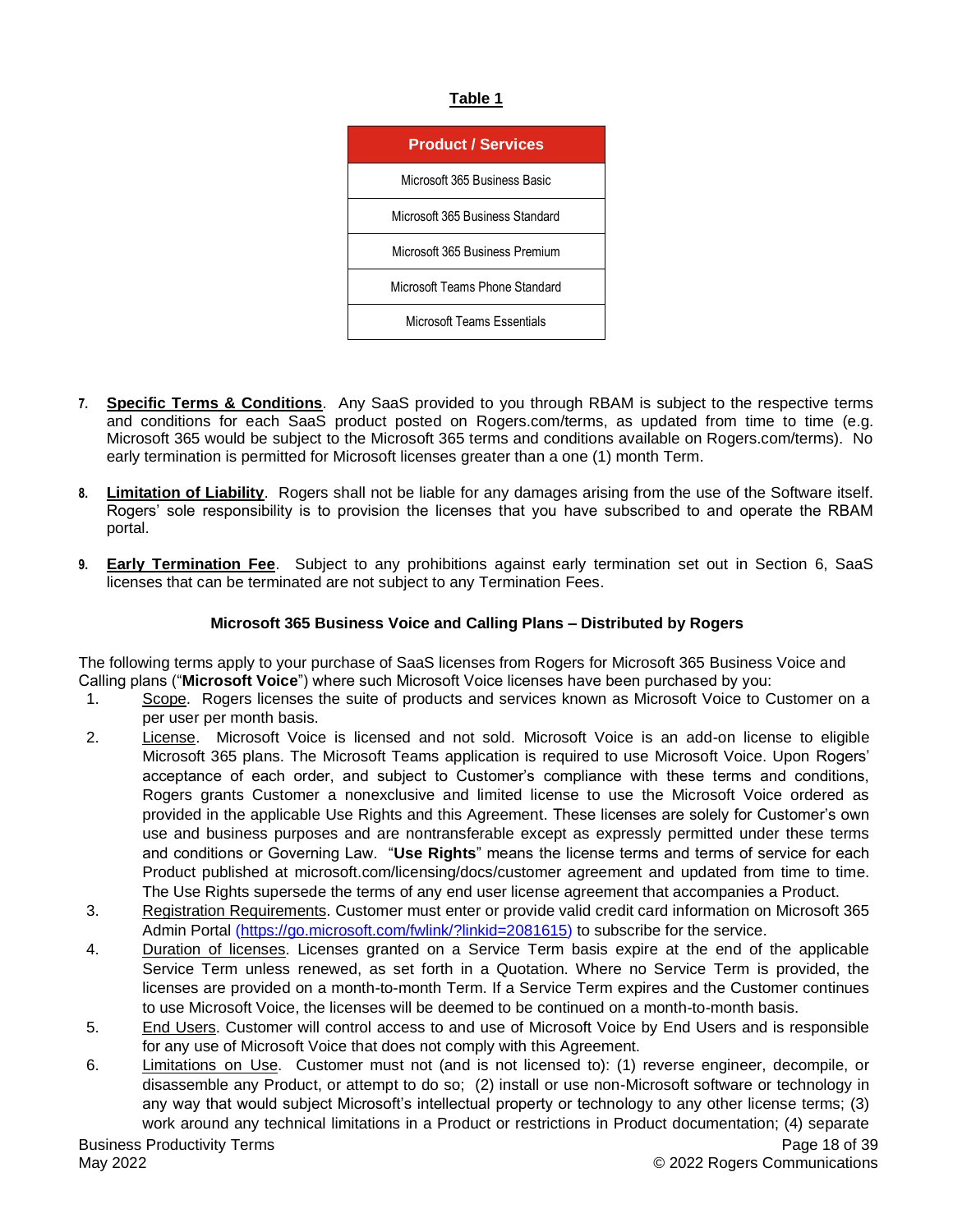and run parts of a Product on more than one device; (5) upgrade or downgrade parts of a Product at different times; (6) transfer parts of a Product separately; or (7) distribute, sublicense, rent, lease, or lend any Products, in whole or in part, or use them to offer hosting services to a third party.

Each user license entitles a single user to install the Microsoft Voice delivered by Rogers Software on up to five (5) non-mobile devices, and on an unlimited number of compatible mobile devices, but a user can only log on to five (5) devices simultaneously. Other than this right to use the Software on up to five (5) devices simultaneously, Customer may not separate and use the components of Microsoft Voice delivered by Rogers on multiple computers, upgrade or downgrade components at different times, or transfer components separately, except as provided in these Terms. In downloading or using Microsoft Voice delivered by Rogers, Customer may require certain hardware and may utilize certain bandwidth, for which the cost and responsibility will be borne entirely by the Customer.

- 7. Calling Rates, Long-Distance & Toll-Free Calling.
	- (a) Microsoft calling plans include unlimited incoming calls per month at no extra cost.
	- (b) Microsoft calling plans include 3,000 minutes per month of outgoing calls made to Canada, USA and Puerto Rico. These minutes are pooled at the tenant level, and any additional overage minutes of outgoing calls will be charged on customers credit card by Microsoft using Communication Credits.
	- (c) International Long Distance outgoing calls will be charged on customers credit card by Microsoft using Communication Credits or customers can subscribe to International Calling Plans with an additional monthly service fee. Outgoing calls International Long Distance rates can be found on <https://products.office.com/en-us/microsoft-teams/voice-calling#Pricing>
	- (d) Any Toll-Free services required for Microsoft Teams will be billed directly by Microsoft on customers credit card. Rogers cannot provide a Toll-Free number for Microsoft Teams or Microsoft 365.
- 8. Telephone Numbers. Rogers is only reselling and supporting Canadian phone numbers with Microsoft 365 and Microsoft Teams as part of the Microsoft Voice service. For more information and terms about the Microsoft Voice plans, please review the Microsoft Customer Agreement microsoft.com/licensing/docs/customer agreement.
- 9. Non-Microsoft Products. In the event that Customer is using any non-Microsoft product in conjunction with Microsoft Voice, neither Rogers nor Microsoft are parties to the non-Microsoft product terms and conditions. Customer is solely responsible for its use of any Non-Microsoft Product, including if the non-Microsoft product requires Microsoft to provide Customer information as part of such use. Microsoft makes no warranties and assumes no responsibility or liability whatsoever for Non-Microsoft Products.
- 10. Effect of termination or expiration on Microsoft Voice. If the Customer's Service Term expires or its rights under these Terms are terminated by Rogers or Microsoft, then Customer must delete all copies of Microsoft Voice licensed under these Terms and destroy any associated media. Rogers may ask you to provide written certification of the deletion and destruction. Upon expiration or termination of these Terms for Microsoft Voice, the Customer will have ninety (90) days to retrieve and migrate its data from Microsoft Voice platform. Upon the conclusion of this ninety (90) day period, Rogers and/or its licensor shall have the right to delete and destroy all of Customer's data remaining on the Microsoft Voice platform, without liability to the Customer.
- 11. Limited Warranty & Remedies.
	- (a) Microsoft warrants that Microsoft-hosted services will perform in accordance with the applicable SLA during Customer's use. Customer's remedies for breach of this warranty are described in the SLA. All applicable SLAs are published on microsoft.com/licensing/contracts or a successor site.
	- (b) Microsoft warrants that the software version that is current at the time will perform substantially as described in the applicable product documentation for one year from the date Customer acquires a license for that version. If it does not, and Customer notifies Microsoft within the warranty term, Microsoft will, at its option, (a) return the price Customer paid for the Software license or (b) repair or replace the Software.
	- (c) The remedies above are Customer's sole remedies for breach of the warranties in this section. Customer waives any warranty claims not made during the warranty period.
	- (d) The warranties in this Agreement do not apply to problems caused by accident, abuse, or use inconsistent with this Agreement, including failure to meet minimum system requirements. These warranties do not apply to free, trial, preview, or prerelease products, or to components of products that Customer is permitted to redistribute.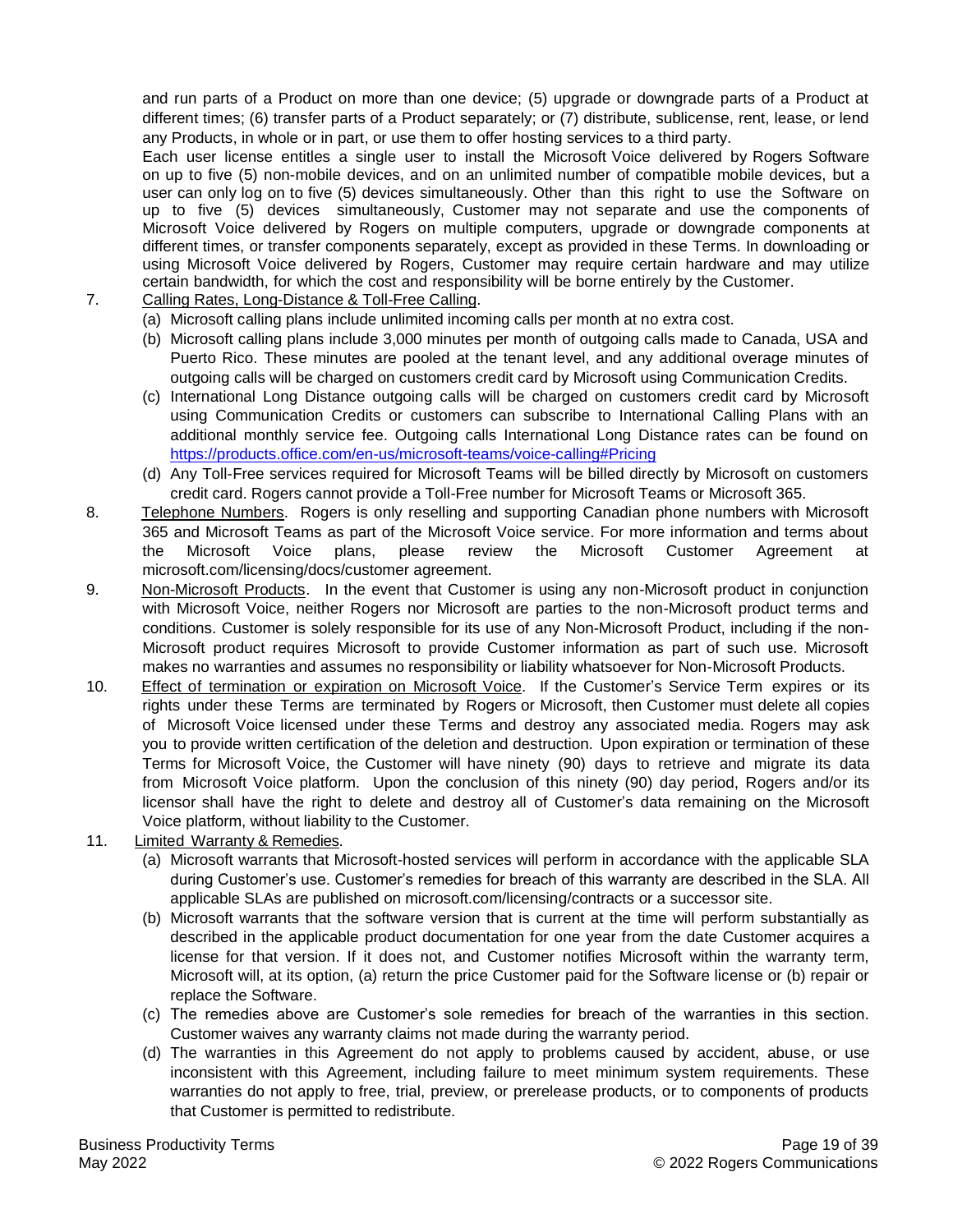- (e) Except for the limited warranties above and subject to applicable law, Microsoft provides no other warranties or conditions for Products and disclaims any other express, implied or statutory warranties for Products, including warranties of quality, title, non-infringement, merchantability, and fitness for a particular purpose.
- 12. Professional Services. The Customer also has the option of purchasing the Professional Services from Rogers, including but not limited to the configuration of the Customer's Microsoft Voice, the configuration of Customer's users, and the migration of Customer's Microsoft Voice over to Rogers. These Professional Services may be subject to additional terms and conditions, which the Customer would have to agree to at the time of purchase.
- 13. Quality of Service. Rogers provides no guarantee of Quality of Service related to voice connectivity while using Microsoft Voice on account of its reliance on the public internet and/or mobile cellular data networks. The quality of the voice connectivity is dependent on the internet bandwidth speeds. Microsoft Voice requires a user to be signed in with their correct username and password on a minimum of one endpoint/device in order to use Microsoft Voice. Customer is responsible for the security and safekeeping of its users' usernames and passwords. Rogers recommends that users only remain signed in on an endpoint/device when they are in close proximity to that endpoint/device, and that each user use the security features (passwords, screen time-outs, etc.) of each endpoint/device to protect the confidentiality and privacy of the user's credentials. If a user is signed in on multiple endpoint/devices, an incoming phone call will ring to all endpoint/devices, but can only be received on one endpoint/device.

## **9-1-1 LIMITATIONS OF MICROSOFT VOICE**

14. Limitations for Emergency Calling. By using Microsoft Voice, you acknowledge and agree to the information in this section regarding the limitations of using the service for dialing 9-1-1. If you are not comfortable with these limitations, we recommend that you not use the service, or consider an alternate means for accessing traditional 9-1-1 emergency services. We recommend you keep an alternative phone service handy to increase the reliability of your access to emergency services during any service interruption. Note: Microsoft Voice cannot support emergency calls made outside of Canada. Ensure you are connected to a mobile network when attempting to make an emergency call outside of Canada to be routed to the nearest emergency services. You agree to inform all people who use Microsoft Voice on your device of the following limitations and requirements.

(a) **Your 9-1-1 Emergency Address.** When you first subscribe to Microsoft Voice, you will be asked to provide the full address for your most likely location for all employees. You may only register one (1) 9-1-1 Emergency Address and it must be a location in Canada. You are responsible for providing, maintaining and updating correct contact information and emergency address for your organization and your employees at least twice per year, and every time the primary location associated with the employee using Microsoft Voice is changed. If you do not correctly identify the actual location where you were located, or if your account information has recently changed or has otherwise not been updated, 9-1-1 calls may be misdirected to an incorrect emergency response site.

(b) **Placing 9-1-1 Calls.** If you dial 9-1-1 from your device using the mobile network (i.e., not using Microsoft Voice, or a Microsoft Teams application, your call routes automatically to the proper Public Safety Answering Point based on the location you are calling from. When the call is made using Microsoft Voice, your call routes to a specialized emergency call centre that will transfer your call to the correct PSAP by using the 9- 1-1 Emergency Address you specified or based on the location you have provided to the 9-1-1 operator. When using Microsoft Voice to dial 9-1-1, you must immediately inform the 9-1-1 operator of your location (or the location of the emergency, if different) if you are able to do so. It is important that you do not hang up unless directly told to do so, and if disconnected, immediately dial 9-1-1 again. You should also be prepared to provide your call-back number to the 9-1-1 operator. If you use Microsoft Voice to dial 9-1-1 and the Internet connection is lost, your call to 9-1-1 will drop and the specialized emergency call centre and/or PSAP will not have any method of re-connecting with you. If this occurs, dial 9-1-1 again.

(c) **Accuracy of 9-1-1 Information.** You agree to provide true, accurate, current and complete 9-1-1 Emergency Address and other information to Rogers and/or Microsoft and are responsible for maintaining and updating the 9-1-1 Emergency Address associated with your device. If you do not update your 9-1-1 Emergency Address and do not correctly identify the location of the emergency, 9-1-1 calls made using

Page 20 of 39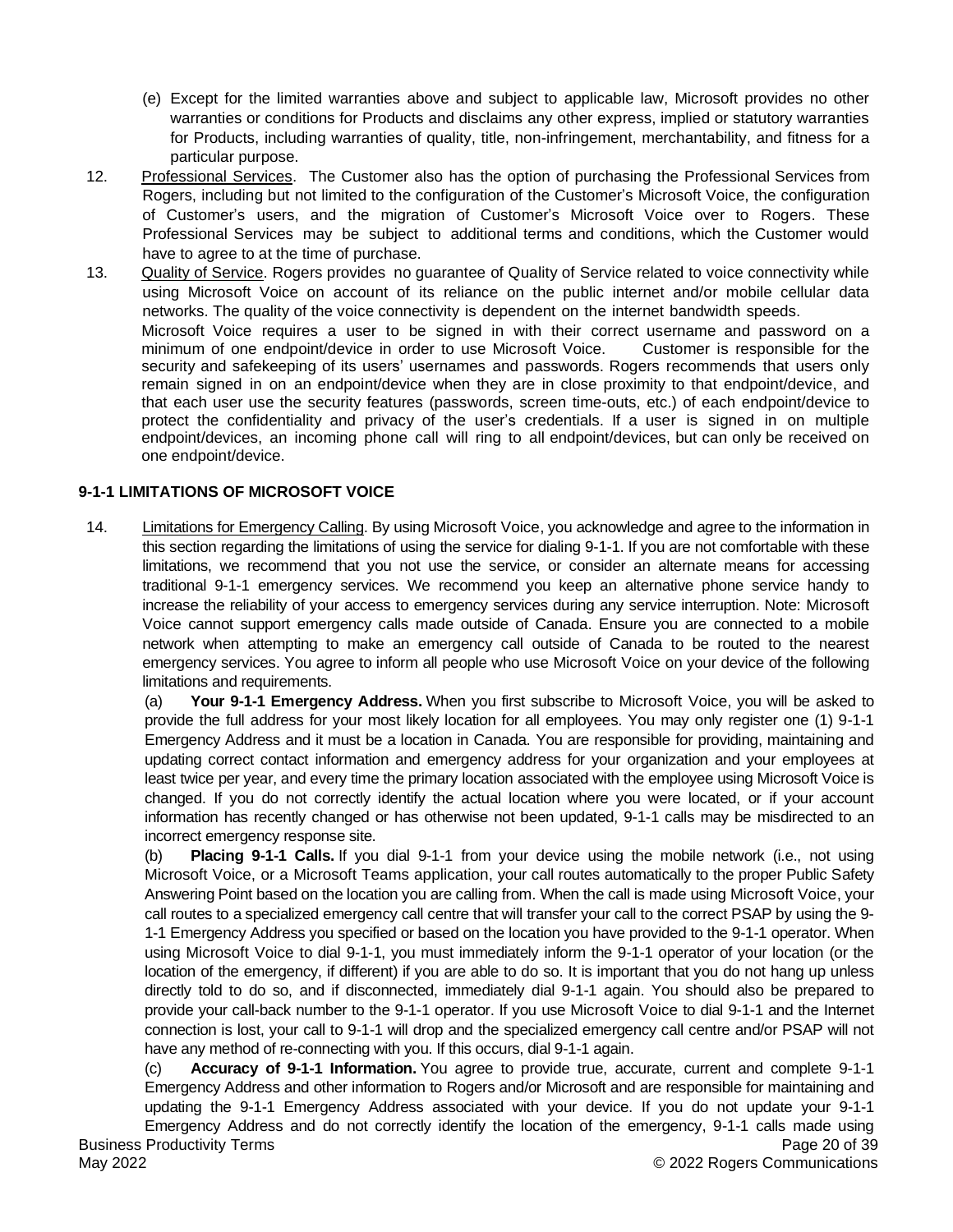Microsoft Voice will be routed based on your previously provided 9-1-1 Emergency Address and therefore may be routed to the incorrect PSAP for the emergency location. If you are unable to speak, the dispatcher may not be able to locate you if you have failed to update your 9-1-1 Emergency Address. You may update your 9-1-1 Emergency Address on the Microsoft Online Portal. If the validation service is not able to recognize the proposed 9-1-1 Emergency Address you provided, you will be provided with a recommendation for correction of the 9-1-1 Emergency Address. If you choose to override the recommendation, your 9-1-1 Emergency Address may not be properly validated and updated. Therefore, in the event of an emergency, it is important to immediately inform the 9-1-1 operator of your location you are calling from (or the location of the emergency, if different). It is strongly encouraged that you always have an alternate means of accessing 9-1-1.

(d) **Connection Time and Technical Difficulties.** For technical reasons, your 9-1-1 call may produce a busy signal or take longer to answer as compared to traditional 9-1-1 calls, or if the internet connection being used to place the call isn't working properly. The 9-1-1 service will not function if the internet access point and underlying Wi-Fi network is not configured correctly, does not have the bandwidth to carry a call, or if the Microsoft Voice feature is not functioning for any reason, including but not limited to, power outage, Wi-Fi or broadband service outage or suspension, network or internet congestion or disconnection, mobile network outage or service disconnection due to billing issues or breach of your Agreement.

(e) **Features Not Available for 9-1-1 Calling Using Microsoft Voice.** The following features will not be available for 9-1-1 Calling using Microsoft Voice: Call Transfer (you cannot transfer a 9-1-1 call or transfer another call to 9-1-1); Conference Call (a 9-1-1 call cannot be included in a conference call); and Call Forwarding (you cannot forward calls to 9- 1-1). In addition, you will not be able to put a 9-1-1 call on hold. T9- 1-1 Service is not available for 9-1-1 Calling using Microsoft Voice (you cannot communicate with 9-1-1 operators via text message for deaf, hard of hearing or speech impaired users).

**Limitation of Liability.** Rogers and its service providers disclaim all responsibility for the conduct of PSAPs, all other third parties involved in the provision of emergency response services and any technical difficulties associated with the functioning of the 9-1-1 service. Rogers and its service providers do not have any control over PSAPs and are therefore not responsible for whether they answer 9-1-1 calls made using **Microsoft Voice**, how they answer these calls, or how they handle these calls. Rogers and its service providers rely on third parties to assist in the provision of 9-1-1 services and disclaim any and all liability for acts or omissions by third parties in the provision of 9-1-1 services. Neither Rogers nor its service providers, officers or employees may be held liable for any claim, damage, or loss (including, without limitation, legal fees) by, or on behalf of, you or any third-party user of Rogers™ 9-1-1 dialing capability.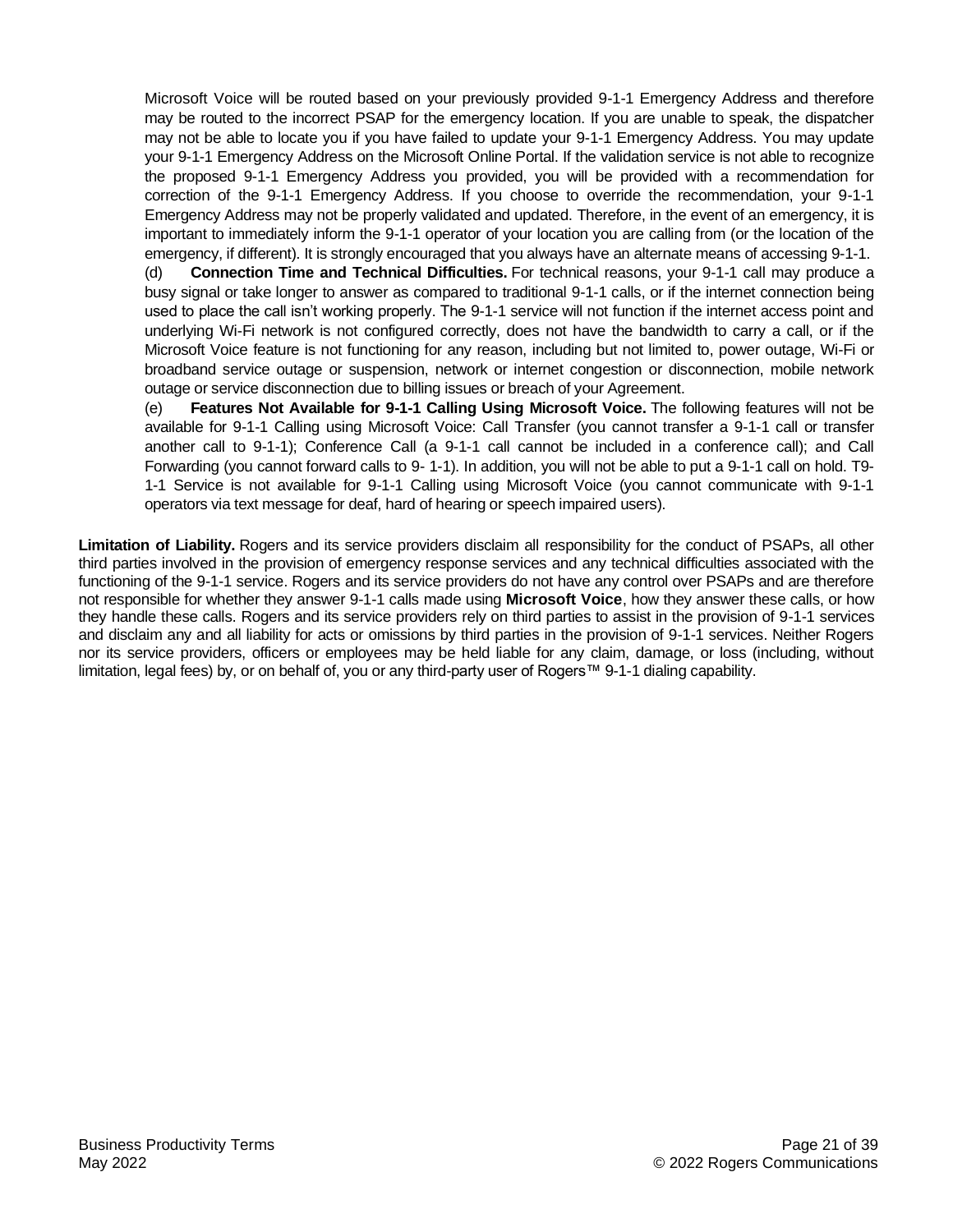# **Ginger Services**

This Schedule pertain specifically to Ginger Services supplied by Rogers to you. Gingers Services include, the Gingers Help Desk services ("Ginger Help Desk"), Ginger Mobile Device Management services ("Ginger MDM") and Ginger Telecom Expense Management services ("Ginger TEM").

## **1. Ginger Help Desk**

## **1.1.Offering**

Ginger Help Desk is a specialized mobility help desk service which assists you in managing incoming requests from employees about your mobile devices. You are provided with a dedicated email and phone number to manage requests within a ticketing system.

Ginger Help Desk provides multiple functions and features described in Table 1 below.

| Table 1 – Ginger Help Desk Functions and Features |
|---------------------------------------------------|
|---------------------------------------------------|

| <b>Ginger Help Desk</b>                                                  |
|--------------------------------------------------------------------------|
| Management of carrier portal                                             |
| Incoming calls and email requests                                        |
| Activations, suspensions, deactivations                                  |
| Hardware upgrades                                                        |
| Level 1 help desk support (troubleshoot)                                 |
| Repair service with web-portal and access to 80+ locations across Canada |
| Integration of ServiceNow (if applicable)                                |
| Integration with Your LDAP file                                          |
| Your Telecom Administrator emergency contact after support hours* 24/7   |

*\*See Section 1.3- Ginger Help Desk Support*

## **1.2.Service Deployment Standard Timelines**

The table below outlines standard timelines for the deployment of Ginger Help Desk Services. Should you require a custom deployment schedule, the details of such schedule will be outlined in a change request.

| <b>Project Phase</b>         | <b>Activities</b>                                                                                                                                                                                                                                                                                                                                                                                                                                       | <b>Estimated Duration</b> |
|------------------------------|---------------------------------------------------------------------------------------------------------------------------------------------------------------------------------------------------------------------------------------------------------------------------------------------------------------------------------------------------------------------------------------------------------------------------------------------------------|---------------------------|
| Implementation &<br>Kick-off | Phase 1:<br>Implementation Plan & Onboarding Preparation<br>Kick off and Discovery Meeting<br>Requirements Planning and next steps<br>Current business objectives & priorities<br><b>Critical Path Deliverables</b><br>Current invoicing & AP processes<br>⋗<br>Corporate HR feeds<br>Security & business policies<br><b>Report Definitions</b><br>• Product Catalog<br>• Process mapping<br>• Telecom Policy review<br>• Spare phone management review | 2 weeks                   |
| <b>Service Overview</b>      | <b>Phase 2 – Service deployment</b>                                                                                                                                                                                                                                                                                                                                                                                                                     | 1 week                    |

## **Table 2 – Ginger Help Desk Standard Timelines**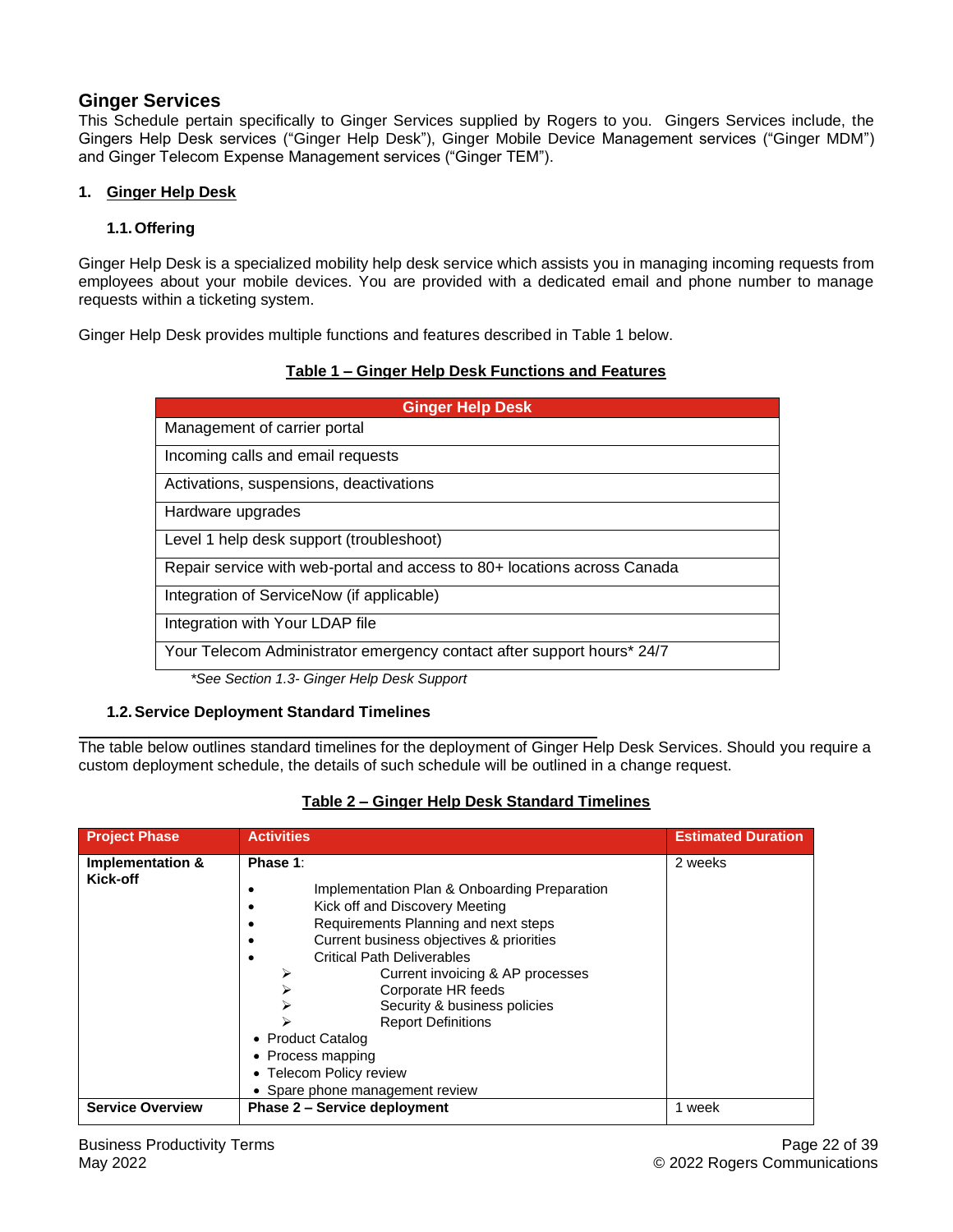|              | Testing contact points (Tickets, Phone)<br>Training Agent on the client Processes & Policy |         |
|--------------|--------------------------------------------------------------------------------------------|---------|
| <b>Total</b> |                                                                                            | 3 weeks |

## **1.3.Ginger Help Desk Support**

Support will be provided to you by the supplier by sending a request to support@gingertelecom.com or by phone at the dedicated number provided. Support service operating hours are Monday to Friday from 8:30am to 5pm local time.

## **2. Ginger MDM**

## **2.1 Offering**

Ginger MDM is a solution which ensures 100% adhesion on mobile device management from your employees while managing the day-to-day activities and security of your mobility fleet. This solution offloads precious time from internal IT staff by leveraging the approach of managed services.

Ginger MDM Managed solution includes the functions and features described in Table 3 below.

#### **Table 3 – Ginger MDM Functions and Features**

| <b>Ginger MDM</b>                                                 |
|-------------------------------------------------------------------|
| Various device enrolment options including Zero Touch enrollment  |
| Integrated with Apple Business Manager (device enrolment program) |
| Integrated with Samsung KME (Knox Mobile enrollment program)      |
| BYOD integration with Corporate container management              |
| Remote wipe, Remote access & Password management                  |
| Chrome & Windows 10 devices enrollment                            |
| Per-App VPN functionality                                         |
| Restrictions deployment                                           |
| Web and App content filtering - blacklisting                      |
| Integrated with Exchange ActiveSync                               |
| Enterprise SSO (Single Sign On)                                   |
| Certificates management tool                                      |
| Application management on Apple, Android and Windows store        |
| Group management with various policies                            |
| Automated reporting functionality                                 |
| Shared dashboard view                                             |
| No server required                                                |

## **2.2 Service Deployment Standard Timelines**

The table below outlines standard timelines for the deployment of Ginger MDM. Should you require a custom deployment schedule, the details of such schedule will be outlined in a change request.

## **Table 4 – Ginger MDM Standard Timelines**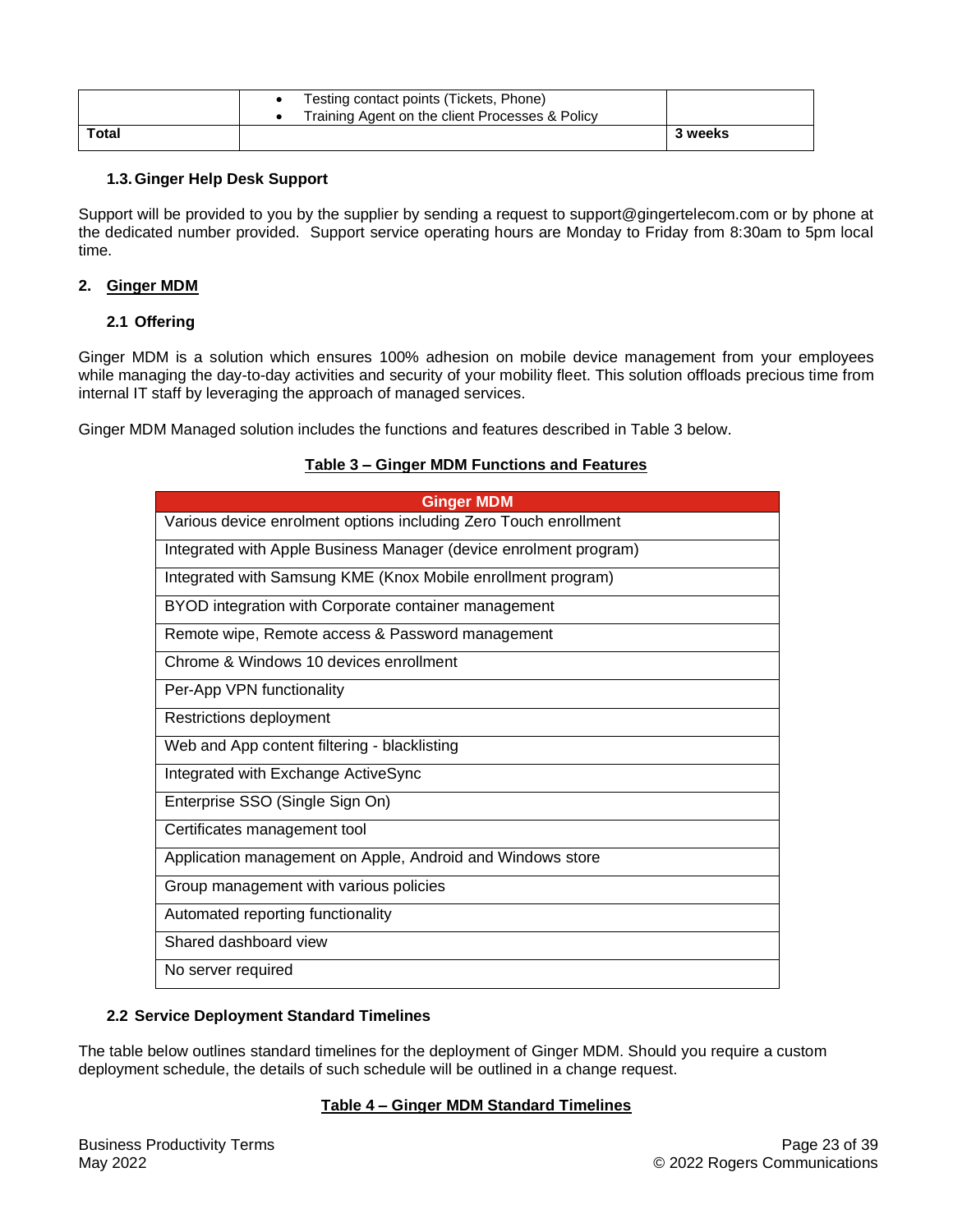| <b>Project Phase</b>                          | <b>Activities</b>                                                                                                                     | <b>Estimated</b><br><b>Duration</b> |
|-----------------------------------------------|---------------------------------------------------------------------------------------------------------------------------------------|-------------------------------------|
| Kick-off and<br><b>Requirements</b><br>review | Phase 1:<br>• Review of your requirements on mobile security desired<br>features.                                                     | 1 day                               |
| <b>System</b><br>configuration                | Phase 2:<br>Configuration of MDM based on your preferences.<br>$\bullet$<br>Creation/integration ABM and KME accounts*<br>$\bullet$   | 1 week after kick-<br>off           |
| <b>Enrollment</b><br>and<br>testing           | Phase 3:<br>• Proceed with Test device enrollment and adjust if<br>necessary.<br>• Proceed with device enrollment and support to you. | 1 week after<br>Phase 2             |
| Total                                         |                                                                                                                                       | 3 weeks                             |

*\*You need to provide AMB and KME account numbers for integration.*

## **2.3 Onboarding Activities**

## **Table 5 – Ginger MDM Onboarding Activities**

| <b>Title</b>                           | <b>Description</b>                                                                                                 | <b>Format</b>  |
|----------------------------------------|--------------------------------------------------------------------------------------------------------------------|----------------|
| Initial Kick-off                       | Meet with you to review system capabilities and requirements<br>from your part to complete the configuration.      | Online meeting |
| Integration of ABM<br>and KME accounts | Assist you in creating/integrating your ABM + KME accounts for<br>automated device information transfer to the MDM | N/A            |
| Pre-launch System<br>and testing       | Review with you on system setting and perform testing on some<br>devices                                           | Online meeting |
| Deployment                             | Official launch of MDM with enrollment of devices                                                                  | Online meeting |

## **2.4 Ginger MDM Support**

Support will be provided to you by the supplier by sending a request to [gingermdm@gingertelecom.com](mailto:gingermdm@gingertelecom.com) or by phone at 514-673-2337. Support service operating hours are Monday to Friday from 8:30am to 5pm local time.

## **3. Ginger TEM**

## **3.1.Offering**

Ginger TEM is a cloud-based platform that provides greater visibility notably on mobility cost and usage from various wireless service providers' electronic bills. Paired with your internal information (cost centers, divisions, departments, managers, etc.) the Ginger TEM solution can provide a variety of reports for your reporting and analysis. Along with the reporting capabilities, Ginger TEM provides a set of additional tools such as inventory management, ordering portal, request tracking system to outside vendors and an alert system based on billing review.

Ginger TEM provides multiple functions and features described in Table 6 below.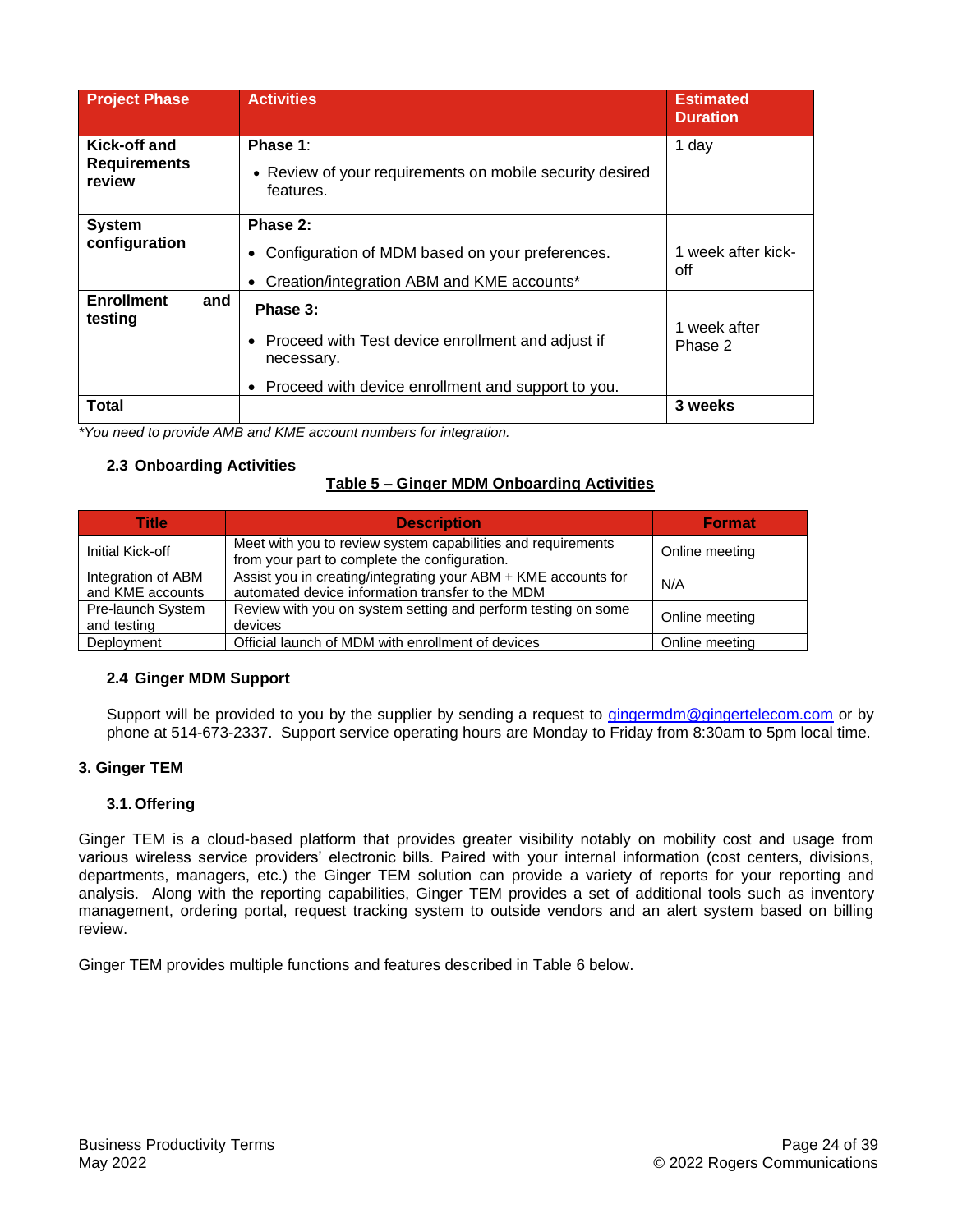# **Table 6 – Ginger TEM Functions and Features**

| <b>Ginger TEM</b>                                     |
|-------------------------------------------------------|
| Initial configuration of system with your information |
| List of standard reports from the industry            |
| Invoice audit and cost optimization report            |
| Monthly data upload                                   |
| Credit request management if applicable               |
| Up to 2 Custom reports including reports on-demand    |
| Inventory management tool                             |
| Automated report distribution                         |
| Ordering portal with electronic approval system       |
| LDAP/HR info integration for cost distribution        |
| Integration with Rogers Help Desk service             |
| Up to 4 access profiles on system                     |
| Available online 24/7                                 |
| Training on system (2 sessions of 1:30 hrs.)          |
| System update and maintenance                         |

## **3.2.Service Deployment Standard Timelines**

The table below outlines standard timelines for the deployment of Ginger TEM Services. Should you require a custom deployment schedule, the details of such schedule will be outlined in a change request.

| <b>Project Phase</b>         | <b>Activities</b>                                                                                                                                                                                                                                                                                                                                                    | <b>Estimated Duration</b>                        |
|------------------------------|----------------------------------------------------------------------------------------------------------------------------------------------------------------------------------------------------------------------------------------------------------------------------------------------------------------------------------------------------------------------|--------------------------------------------------|
| Implementation &<br>Kick-off | Phase 1:<br>Implementation Plan & Onboarding Preparation<br>Kick off and Discovery Meeting<br>Requirements Planning and next steps<br>Current business objectives & priorities<br><b>Critical Path Deliverables</b><br>Current invoicing & AP processes<br>Corporate HR feeds<br>⋗<br>Security & business policies<br><b>Report Definitions</b><br>• Product Catalog | 2 weeks                                          |
| <b>Platform overview</b>     | • TEM Configuration and setup<br>Phase 2 - Your platform overview and initial training<br>Review of initial platform configuration and identification of<br>٠<br>gaps with you.<br>Test and review report samples<br>$\bullet$<br>Training to your Administrators on new platform, processes,<br>$\bullet$<br>etc.                                                   | After 1 week from<br>Phase 1 kick off<br>meeting |
| <b>Platform Sign-off</b>     | Phase 3 – Your sign-off session<br>Review with your latest changes on platform based on                                                                                                                                                                                                                                                                              | week after Phase                                 |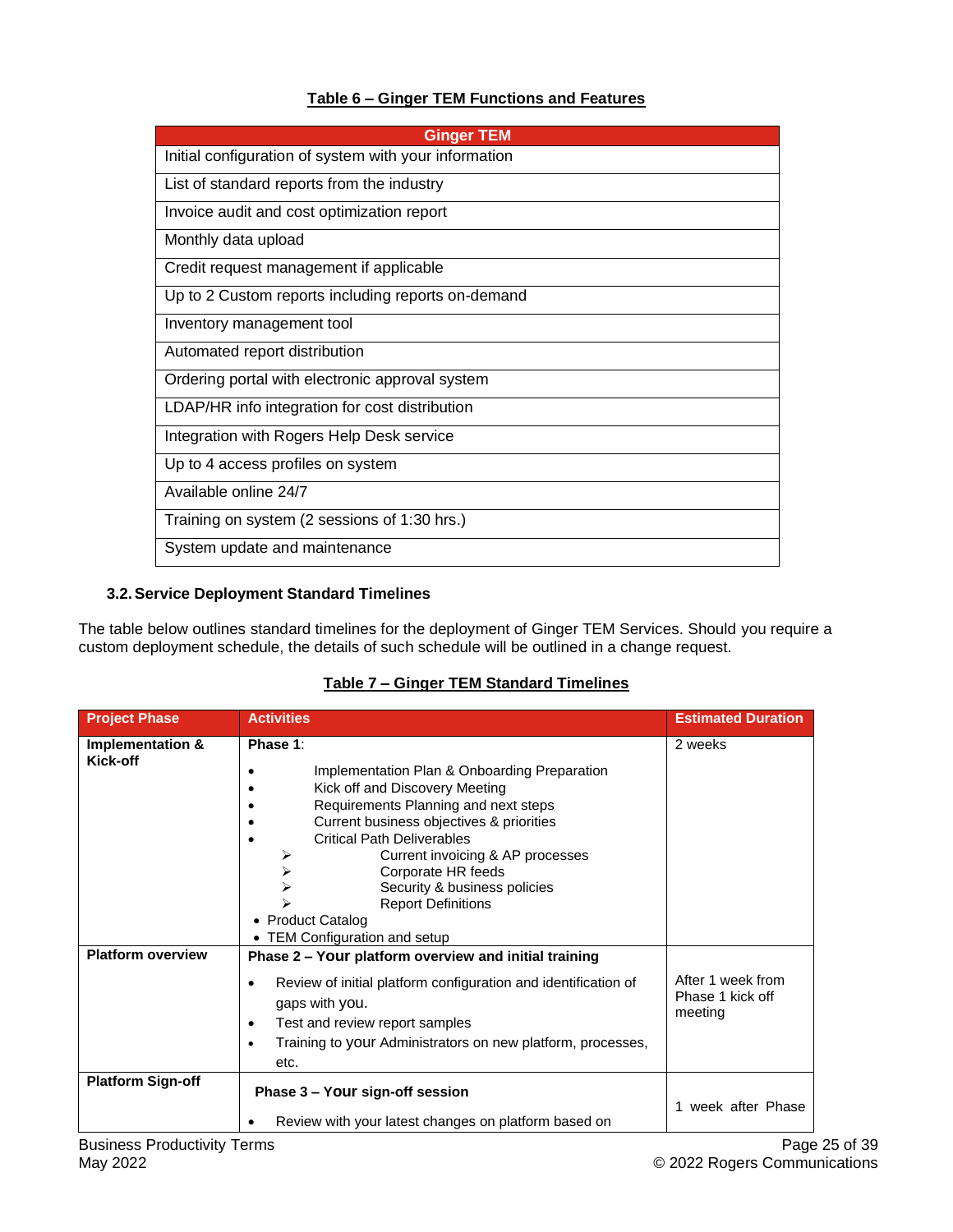|       | requirements.                                                 |         |
|-------|---------------------------------------------------------------|---------|
|       | Perform 2 <sup>nd</sup> and last training session on platform |         |
|       | Setup support and change request procedure with you           |         |
|       | Provide dedicated email and phone number to manage<br>٠       |         |
|       | requests                                                      |         |
| Total |                                                               | 4 weeks |

## **3.3.Ginger TEM Support**

Support will be provided to you by the supplier by sending a request to support@gingertelecom.com or by phone at the dedicated number provided. Support service operating hours are Monday to Friday from 8:30am to 5pm local time.

## **4. Professional Services**

Where you request additional Professional Services, Rogers will quote any such services to you in an Agreement and detail them in a separate Statement of Work.

## **5. Termination Fees**

If you terminate the any of the Ginger Services for any reason other than for cause as permitted under the Agreement, or if Rogers terminates any of the Ginger Services for cause as permitted under the Agreement, you shall pay to Rogers, as liquidated damages and not as a penalty, a termination fee which is an amount that is equal to the sum of:

(i) one hundred percent (100%) of the remaining monthly fees for the terminated service that would have been payable to the end of the Service Term; and

(ii) a lump sum representing any Hardware costs not covered by (i) above, and the amortized remainder of any waived or discounted installation or one-time charges associated with the terminated Service(s) in consideration of your commitment to the Service Term for such Services.

Such termination liability shall be payable on the effective date of any and all terminations.

## **6. Initial Service Term**

The Ginger Services are provided for an Initial Service Term set out in the Agreement.

## **7. Renewal Term**

Notwithstanding anything to the contrary in the Agreement, upon the expiration of the Initial Service Term or any Service Renewal Term, this schedule will automatically be renewed on the same terms and conditions for consecutive month-to-month renewal period(s) unless either party provides written notice of non-renewal or cancellation to the other at least 90 days in advance.

## **8. Your Billing**

Billing will begin on the earlier of (i) the date the applicable Ginger Service is available for your use, or (ii) thirty (30) days following the signature of the agreement or amendment for the applicable Ginger Service.

## 9. **Limitation of Liability**

Notwithstanding anything to the contrary in the Agreement, Rogers' total cumulative liability for Damages arising out of or in connection with the provision of Products or Services under this Schedule, whether arising in negligence, tort, statute, equity, contract, common law, or any other cause of action or legal theory even if Rogers has been advised of the possibility of those damages, is limited to direct, actual, provable Damages and will in no event exceed an amount equal to the total aggregate monthly fees paid for the Products or Services provided pursuant to this Schedule during the three month period before the event giving rise to the Damages, less all discounts and credits and amounts paid for previous Damages for such Service. Roger's liability shall be limited in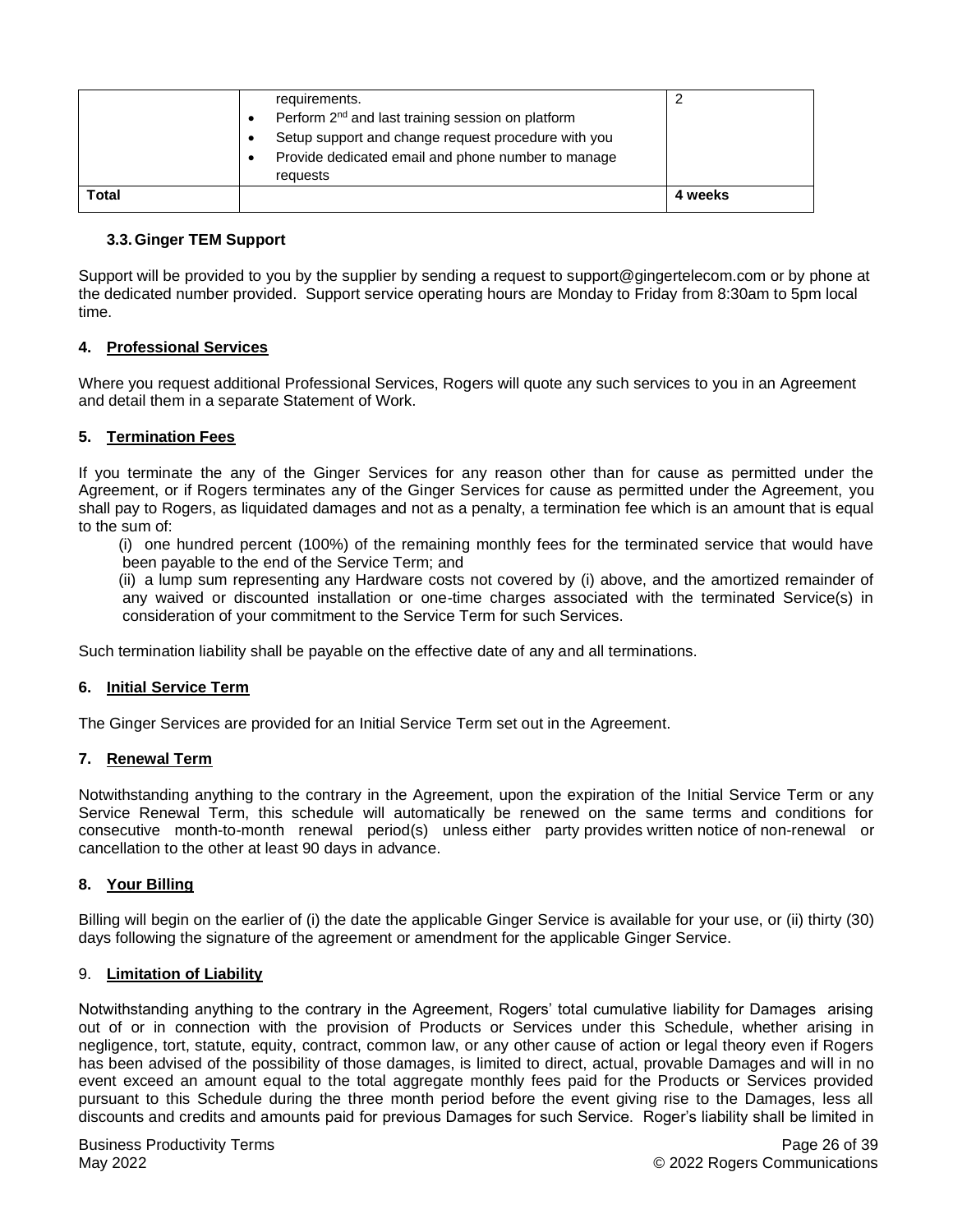all cases to direct damages and in no event shall Rogers be liable for lost profits, loss of data, economic loss, down time costs, costs of substitute goods or services, lost goodwill, loss from work stoppage, cost of overhead, loss of anticipated benefits hereunder, or any indirect, incidental, consequential, special or exemplary or punitive damages of any kind.

Your sole and exclusive remedy and Rogers' entire liability for breach of the Hardware warranty will be the repair or, at Rogers' option and expense, replacement of defective Product, or components thereof in accordance with the Hardware warranty provided.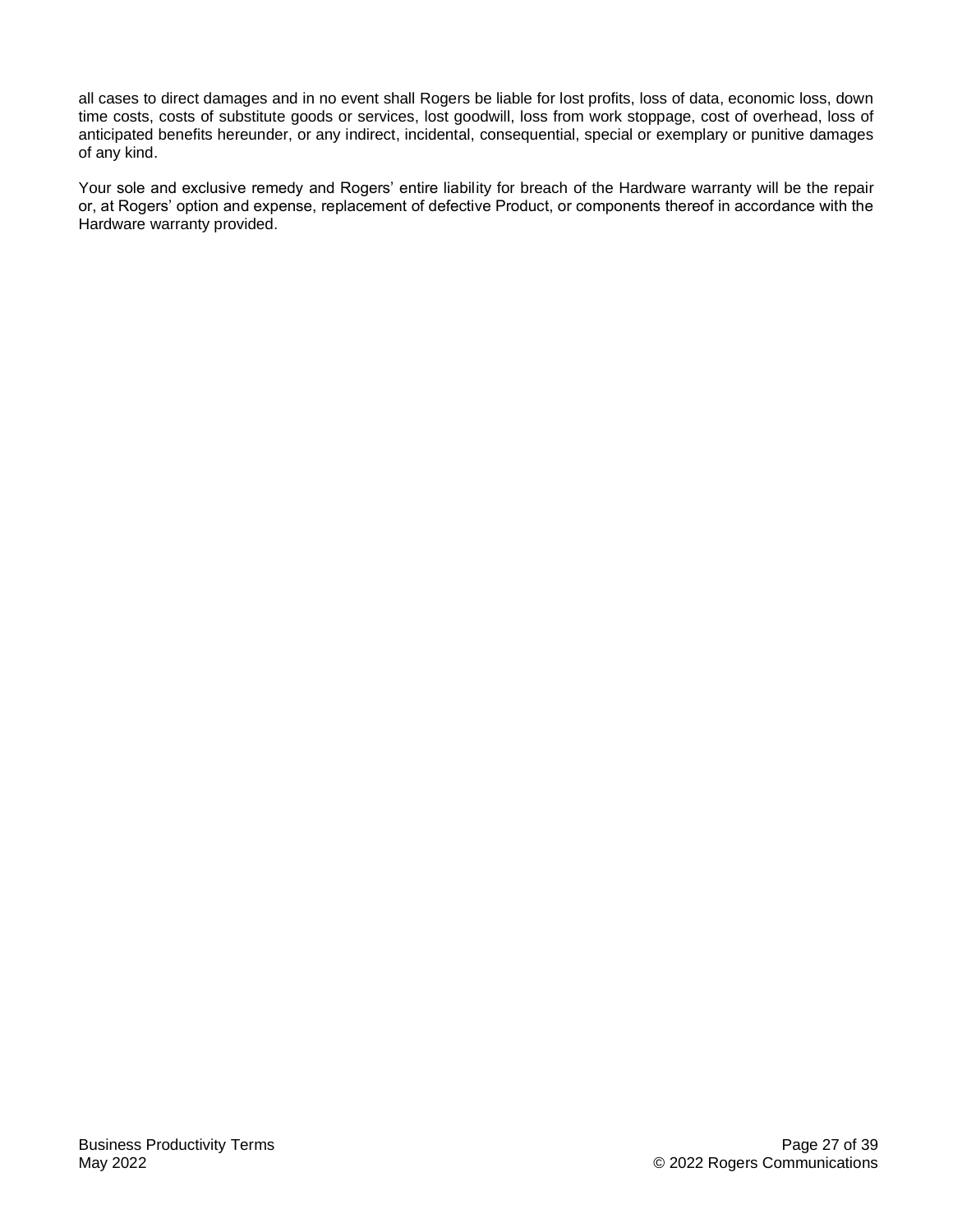## <span id="page-27-0"></span>**Push to Talk Services**

The following terms pertain specifically to Rogers Push to Talk service supplied by Rogers to you.

## **DESCRIPTION**

This description pertains specifically to Rogers' Push to Talk ("**PTT**") service in partnership with industry leader TASSTA and powered by Novatek DMI ("**Novatek**") (together known as the "**Service**" or "**Services**") Rogers' wireless services, including the wireless services provided with the Service, are provided over a coast-to-coast Rogers Wireless Network based on 3G, 4G, LTE and Wi-Fi. The Service application provides your device the ability to function like a two way radio around the Rogers Wireless Network. You can communicate directly to another Service subscriber on any data network. Since the Service calls are half-duplex, only one subscriber can transmit by PTT at a time; the other party is unable to transmit until the transmitting user unkeys their Service button. A Service transmission can be sent to one or multiple recipients.

# **Service Features**

#### **Dispatcher Options**

#### *Standard PC Dispatcher -*

Includes private and group calls, text and multi-media messaging, GPS location, call and history reporting (up to 7 days), emergency calls.

**Pro Dispatcher** – (You are required to subscribe to Pro Dispatcher license in order to utilize additional features)

You are required to have the Pro Dispatcher to be able to utilize all added on features eg, LWP, Task Manager etc.) and it includes multi-group scan, Dynamic group call, call queuing, maptools and geofencing, LoneWorker, call recording and location history (up to 7 days) and emergency calls.

Call and GPS History up to 30 days (based on a 5 min poling rate per user) can be added on.

Longer periods for history are possible and will need to be discussed on a case by case basis.

**Additional Product Features** (You are required to subscribe to Pro Dispatcher license in order to utilize additional features)

#### Push to Video

- Push to video to an individual
- Push to video to a defined group
- Push to video
- Remote video
- One-one video call
- Emergency Video call

#### Lone Worker Protection,

- ManDown
- No movement alarm
- Emergency Call
- Periodic Check
- Remote Control/Recording
- Crisis Team

#### Task Manager

- Distribute orders (to multiple users)
- Business Productivity Terms • Specify orders while sending files

May 2022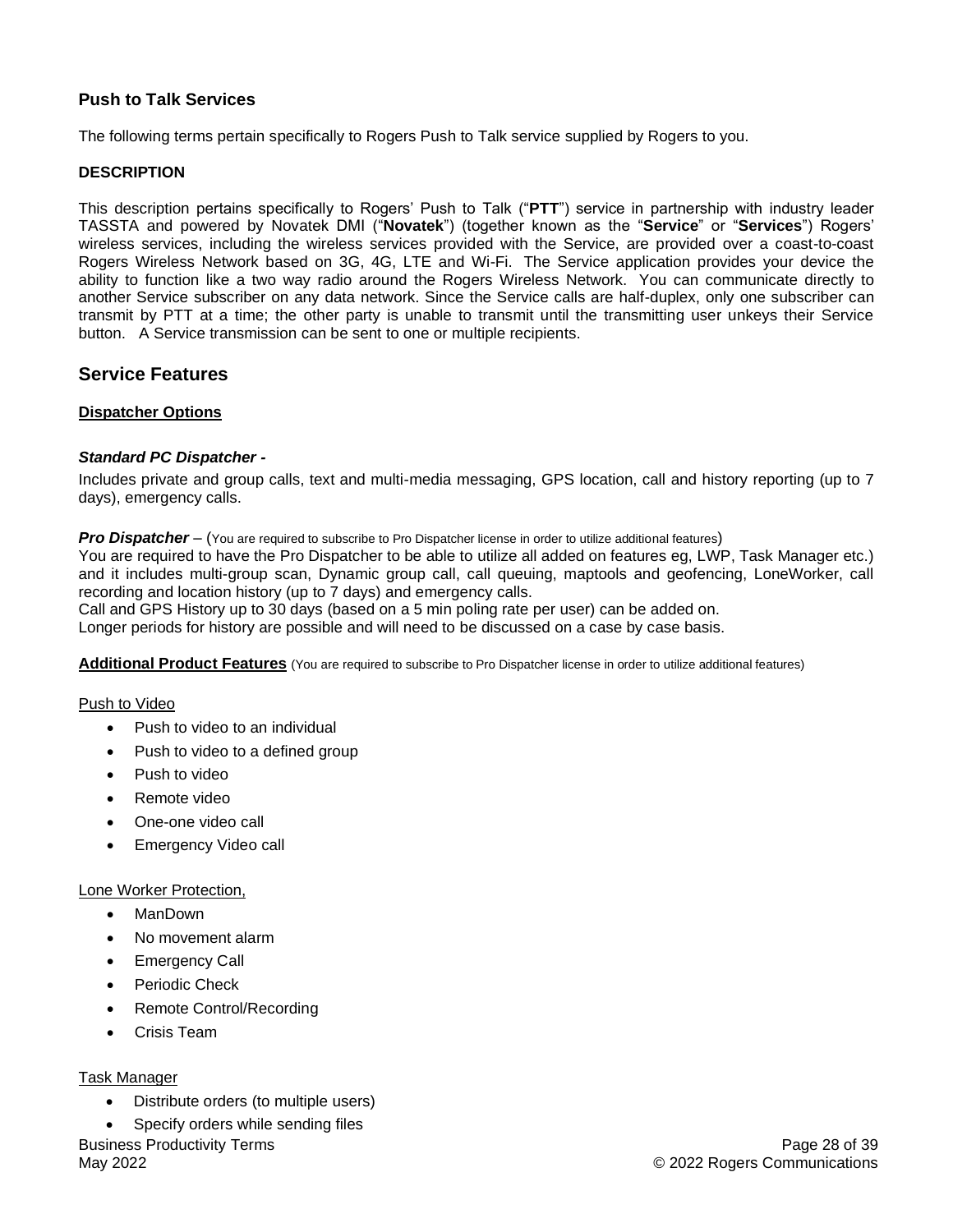• Different order-types and priority

## Indoor Localization

- Localization in buildings as extension to GPS
- High accuracy also in multistoried buildings

## 3D Map for Indoor

- Localization in buildings as extension to GPS
- High accuracy also in multistoried buildings

## Call history 30 days & GPS History Reporting (6 months, based on 5 min poling rate per user)

• Six (6) months, based on (5) minute poling rate

# **Help Desk and Support**

## **Support Process Flow**

On a process level all Faults identified by you must be addressed as follows:

- You undertake first level analysis of the Fault as provided herein or as further detailed in any Documentation provided to you by Novatek;
- Where you are unable to resolve a Fault via 1st Level analysis, the Fault must be reported to the Novatek's Help Desk as per the contact details provided herein by raising a Trouble Ticket in accordance with Part V; and
- Novatek will record the Trouble Ticket in the Fault Reporting System and either resolves it or forwards it to any third-party issues to the appropriate third-party resource for resolution, pursuant to the terms of this SLA.

## **Help Desk**

The Help Desk is an interface between your operations and support teams and the Novatek support team providing you with access to a centralized facility for reporting Faults and raising Queries, receiving Updates, reviewing and installing Upgrades and escalation. The Faults should always be raised via logging of a Trouble Ticket, including the Faults which are reported directly to the Help Desk via telephone line. Help Desk contact information is shown below:

- Fault Reporting System: Online service available at: [http://service.tassta.com](http://service.tassta.com/) (24/7/365)
- Help Desk: (Montreal, Canada) +1-514-800-1312 (Mon. to Fri. 9:00-19:00 EST)

## **Emergency Support Services**

The Fault Reporting System (for SL1 and SL2) is available 24 hours a day, 7 days a week via WEB interface on service portal. Calls to the Help Desk are generally answered immediately (during Business hours only). During the call, an initial description of the problem must be clearly communicated to the Novatek support engineer. At that time, the Novatek engineer will, if possible, give immediate instructions to help alleviate the problem.

You should immediately log a Trouble Ticket into the Fault Reporting System and send a supporting email to [support@novatekint.com](mailto:support@novatekint.com) with a clear written description of the Fault. Remote access to the system MUST also be immediately activated by you and details provided to the Novatek engineer verbally and in email.

A Novatek technical engineer shall respond within Fault reaction time schedule defined in Part V of a Trouble Ticket being raised, to assess and help resolve the problem via phone, email, remote access or other viable means. A tracking number for the incident will be issued to you during this follow up process.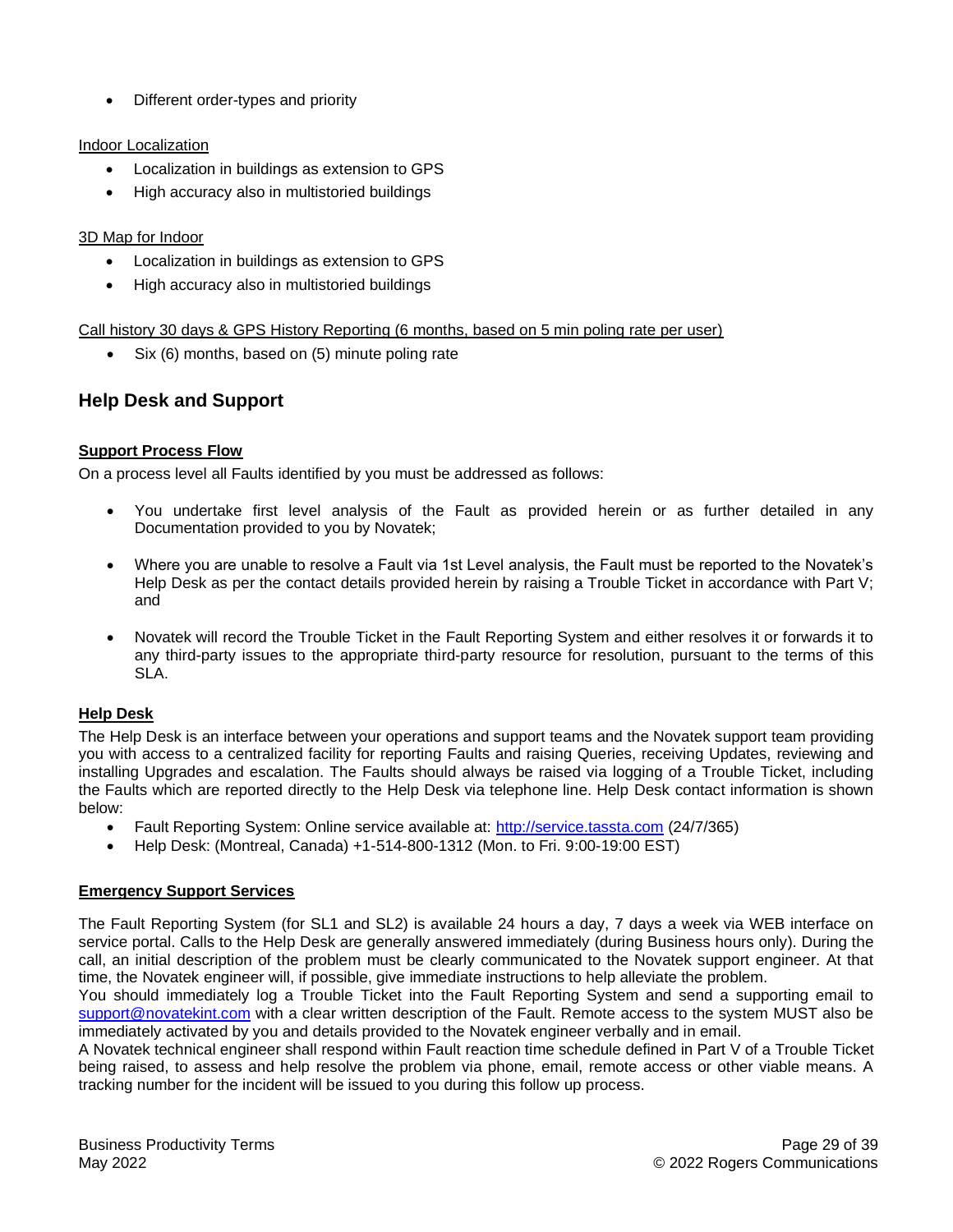# **Your Responsibilities**

## **Contact Information**

You are required to provide your Support Network Operations Engineer and your Care Manager Personnel (**"Personnel"**): contact phone numbers, e-mail addresses, Manager's name and other necessary information if applicable.

Your Personnel will be responsible for logging all Trouble Tickets with Novatek's Help Desk.

Your Personnel should have attended Novatek's training courses associated with TASSTA (or have undertaken such training internally). This will help them to have a better understanding of the information required by the Help Desk when a Trouble Ticket is raised; and

Should someone who is not a named position (with appropriate training) raise a Trouble Ticket, Novatek reserves the right not to progress the Trouble Ticket until Rogers has verified the identity of the individual with the named contacts.

## **First Level Support (SL1)**

You shall perform 1st level support for the Service(s), including the performance of all activities, administration and monitoring as detailed in the relevant Services documentation or as advised by Novatek from time to time.

First level support is normally provided by appropriately trained staff from your own organization.

The typical types of activities covered by first level support include (not exhaustive):

- Resolving all Faults identified as your responsibility and raising a Trouble Ticket with Novatek's Help Desk, in accordance with the procedures herein, for all FAULTS identified as Novatek/Third party responsibility;
- Investigating Faults relating to the interconnection between Novatek's Service(s) and your network;
- Performing system traffic monitoring which indicate local outages (for example, interface connection unavailable), to escalate the problem to relevant department and monitoring the clearing of the raised alarm and/or the availability of the Service(s);
- Complying with the Downtime Schedule procedure outlined in Part V.
- Providing additional capacity requirements in a timely manner subject to Novatek's recommendations;
- Providing an onsite resource for grant access matter to permit Novatek to do the installation of Updates, patches or fixes on site or remotely;
- Performing basic system diagnostics when Faults are being reported, such as connectivity checks; data, log and traffic capture; and checking of external components owned and managed by you.

In addition, you must inform Novatek in advance of any network changes or other matters that may affect the Service(s).

## **Fault Reporting Procedure and Trouble**

The first step in resolving a Fault that cannot be resolved via First level support is for you to raise a Trouble Ticket with Novatek's Help Desk.

Each Trouble Ticket should contain at least the following details:

- Identification and location of the Service(s) affected:
- Contact name and number of the person raising the Trouble Ticket for Novatek to liaise with during Fault resolution;
- Time and date Fault first identified;
- Detailed description of the Fault and circumstances in which it arose, including how the identified Fault deviates from normal Service operation. Where possible, attachments should be provided e.g. a copy/paste of a log output details or screenshot;
- What actions and/or investigations (if any) have been undertaken by you pursuant to first level support; and
- Any other relevant matters.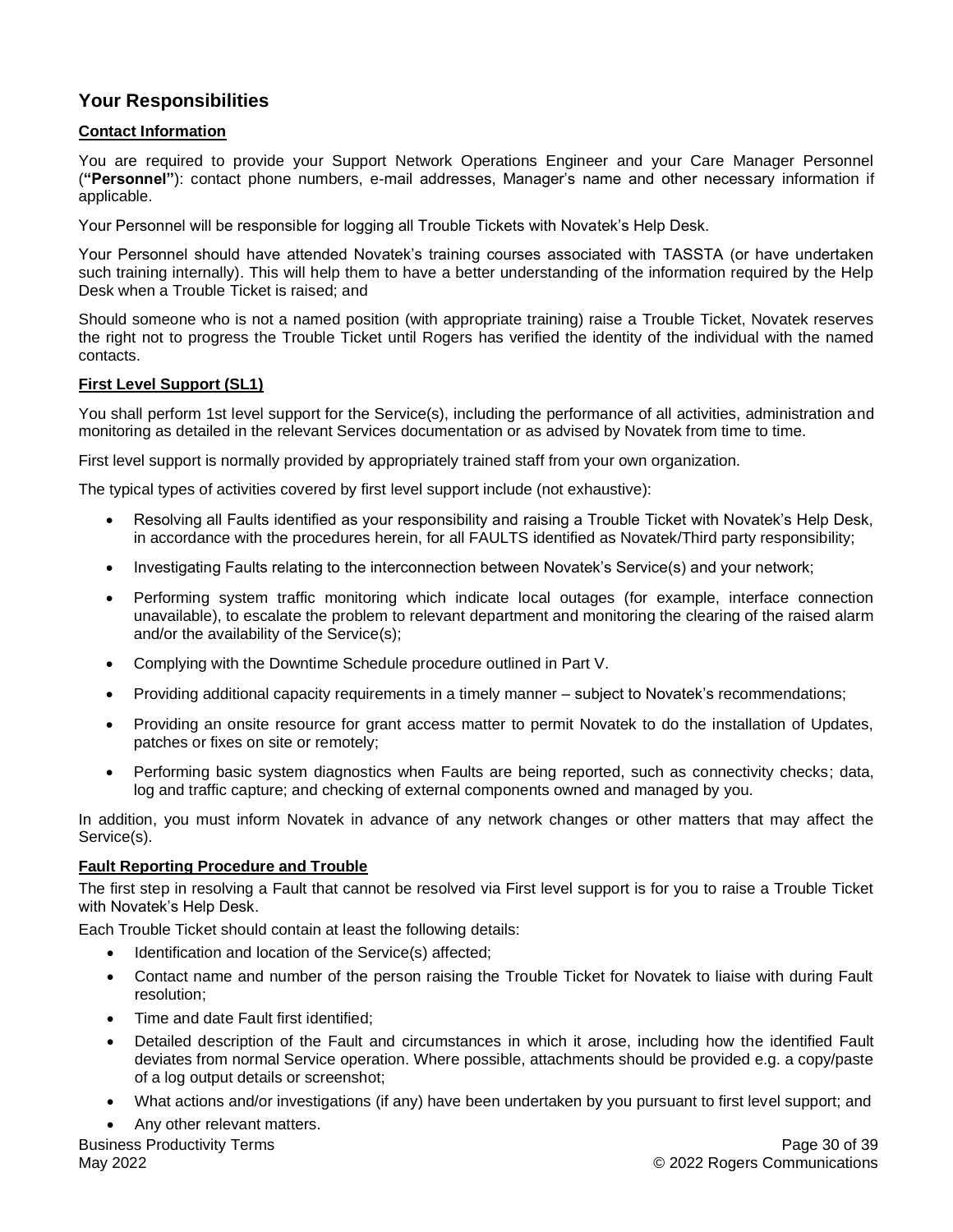In addition, you must inform Novatek in advance of any network changes or other matters that may affect the Service(s).

## **Access and Security**

You shall provide in a timely fashion (if applicable but not exhaustive) remote access to your data network with IP addresses of each of the supplied nodes.

Your technical support personnel shall assist in solving problems interactively with the assistance of Novatek's 2nd level and 3rd level service support teams.

You shall provide appropriate and expedient access, environment and facilities in the event of onsite attendance by Novatek's personnel.

Novatek is not responsible for any delays in correcting Faults due to your failure to comply with the above.

## **Escalation**

You will follow the escalation procedures described below.

# **Service Level Objectives**

This Service Level Objective ("SLO") records the agreed support and maintenance procedures, including:

- How to contact Novatek's Help Desk;
- Raising Trouble Tickets;
- Responsibilities of the parties;
- Fault classification;
- Fault correction process; and
- Escalation process.

Unless otherwise specified, the scope of this SLO does not include SLOs that may be entered into by Rogers or you directly with third parties, including Hardware providers and other suppliers.

Unless otherwise specified, the provision of all support and maintenance services under this SLO and any termination thereof shall be governed by the terms and conditions of the Agreement, including any written variations or amendments made to these instruments from time to time.

#### **SUPPORT PROCESS FLOW**

On a process level all Faults identified by you must be addressed as follows:

- You undertake 1st Level analysis of the Fault as provided herein or as further detailed in any documentation provided to you by Novatek;
- Where you are unable to resolve a Fault via 1st Level analysis, the Fault must be reported to the Novatek's Help Desk as per the contact details provided herein by raising a Trouble Ticket in accordance with this Part V.
- Novatek will record the Trouble Ticket in the Fault Reporting System and either resolves it or forward any issues to the appropriate resource for resolution, pursuant to the terms of this SLO.

## **HELP DESK**

The Novatek 's Help Desk is an interface between your operations and support teams and the Novatek's support team providing you with access to a centralized facility for reporting Faults and raising Queries, receiving Updates, reviewing and installing Upgrades and escalation. The Faults should always be raised via logging of a Trouble Ticket, including the Faults which are reported directly to Call Centre via Novatek's Help Desk.

#### **EMERGENCY SUPPORT SERVICES**

Business Productivity Terms May 2022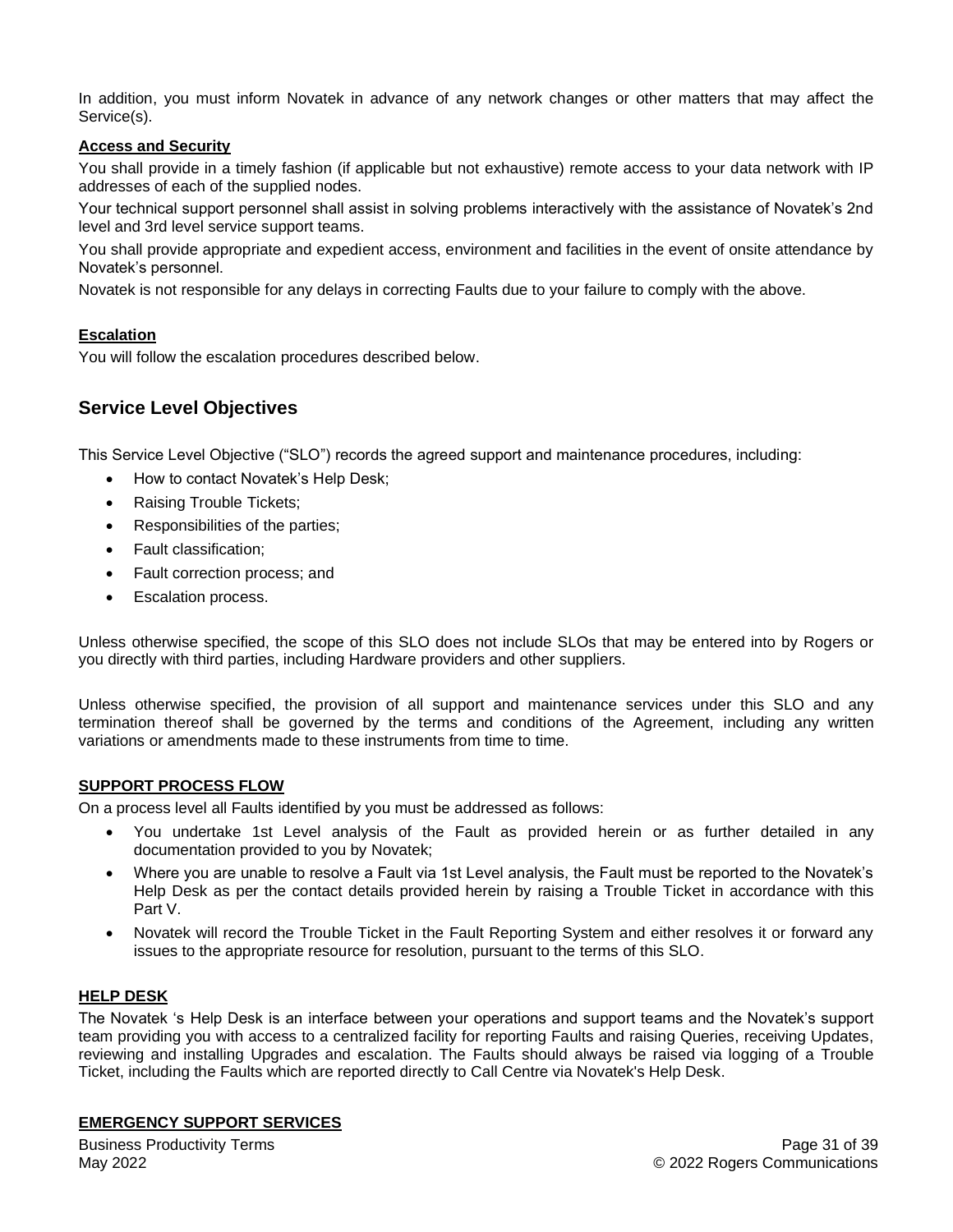The Fault Reporting System (for SL1 and SL2) is available 24 hours a day, 7 days a week via WEB interface on service portal (additional fee applies). Calls to help line number are generally answered immediately (during Working Hours only). During the call an initial description of the problem must be clearly communicated to the Novatek support engineer. At that time, the Novatek engineer will if possible give immediate instructions to help alleviate the problem.

You should also immediately log a Trouble Ticket into the Fault Reporting System and send a supporting email to support@ novatekint.com with a clear written description of the Fault. Remote access to the system MUST also be immediately activated by you and details provided to the Novatek engineer verbally and in email.

A Novatek technical engineer shall respond within fault reaction time schedule of a Trouble Ticket being raised, to assess and help resolve the problem via phone, email, remote access or other viable means. A tracking number for the incident will be issued to you during this follow up process.

## **RECONFIGURATION AND CUSTOMISATION SERVICES (CHANGE REQUESTS)**

Novatek will provide technical services for reconfiguration and customization services known as "Change Requests". Change Requests must be agreed to in writing and will be quoted separately.

## **SECOND SERVICE LEVEL SUPPORT (SL2)**

The typical types of activities covered by second level support are:

- Second service level support provides application failure assessments and corrections associated with a support call.
- The elimination of an error condition in a Software application, which is impacting the operability of a production system.
- Second service level support covers all associated coding, testing, change control, Software distribution, documentation, job rerun, and file recovery required to fix the error condition.
- System reconfiguration (including LAN configuration);
- Fault trouble-shooting diagnostics;
- Software Updates.

Novatek's Second Level Basic Support Services include the following:

- Provide immediate assistance to Level 1 Support (Help Desk);
- Assist Level 1 in problem (Trouble Ticket) prioritization;
- Provide immediate support and priority on application failure;
- Providing application recovery from outages;
- Fixing job failures;
- Fixing production system problems;
- Correcting erroneous data, data fill and flow problems;
- Provides feedback and status report to level 1 until problem is resolved and problem is closed;
- Use surveillance and data collection tools to gather application level fault information;
- Analyze application fault information and conduct root cause analysis;
- Disseminate information to help prevent problems and ensure effective client support;
- Discuss and review with application developers, system designer's operations personnel and third-party supplier's future upgrades, changes and quality standards;
- Coordinate problem resolution with Help Desk, Operation Management and Service Partners;
- Provide technical recommendations in negotiations involving service/technology enhancements.

Notwithstanding anything herein to the contrary, Novatek's Second Level basic support services at level two does not include the following: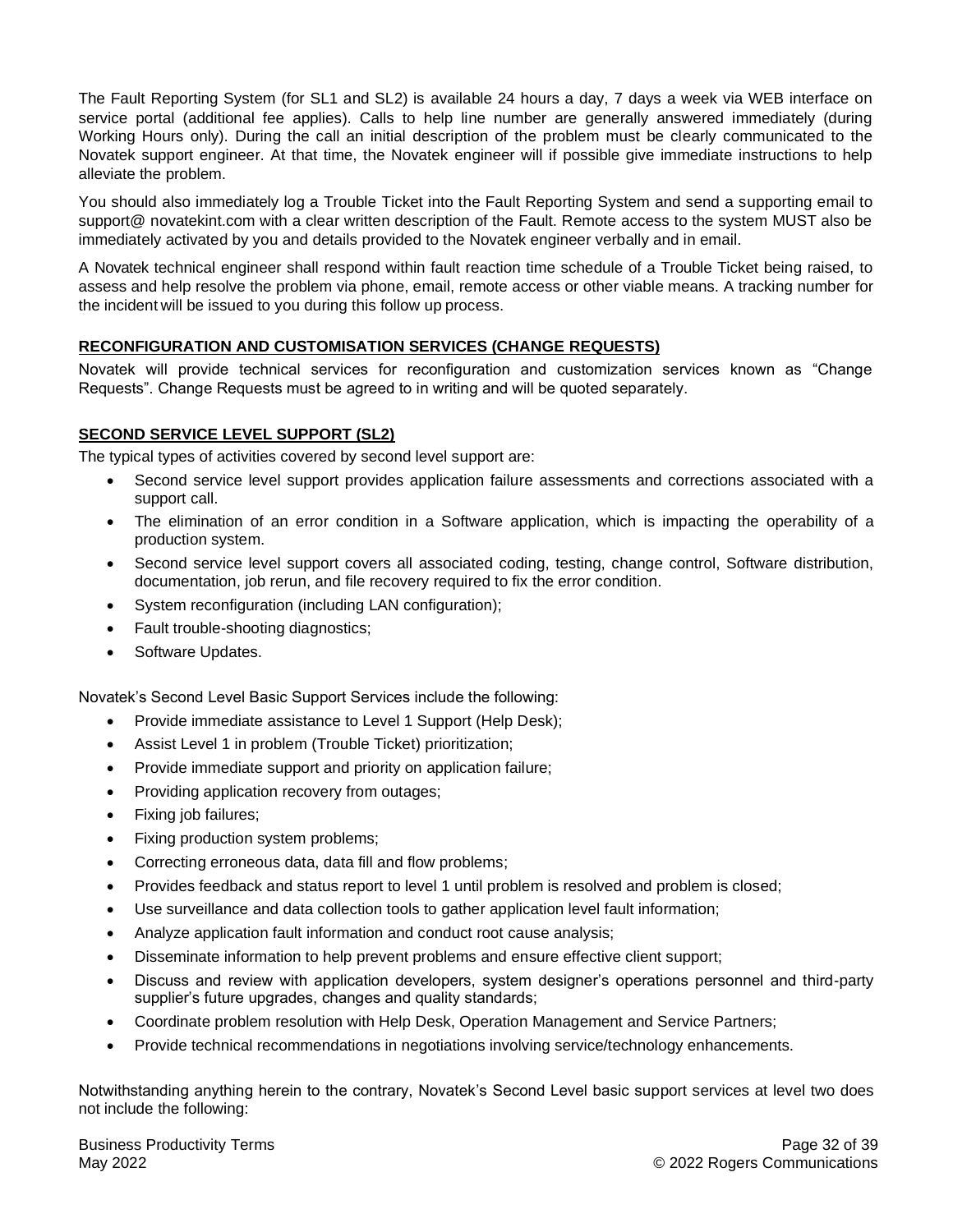- Software Update and Upgrade;
- Adaptive maintenance whatever activities to adapt the system to changed operating environments; and
- Perfective maintenance whatever activity related to system code optimization.

Novatek's second Level basic support services can be extended with additional services at your request at an additional cost. The enhanced support services are subject of Change Request and appropriate service charges.

Novatek's Second Level enhanced support services may include but not limited to the following:

- Software Update or/and Upgrade;
- Adaptive maintenance means activity to adapt system to changed operating environments;
- Perfective maintenance means system Software optimization to current system working environments (e.g. optimization of scripts code, system configuration, algorithm logic and etc.);
- Factory Acceptance Tests (FAT)
- Hardware installation, update, upgrade on your premises;
- Software installation, update, upgrade on your premises;
- System commissioning;
- Site Acceptance Tests (SAT);
- Preventive maintenance;
- Corrective maintenance; and
- O&M training.

## **THIRD SERVICE LEVEL SUPPORT (SL3)**

The typical types of activities covered by third level support are:

- Third service level support includes such work as is necessary to ensure the Service remains in conformity with the specified functionality. Novatek shall independently or in response to an escalation from second level support, provide Workarounds or Updates to the Services that will ensure the restoration and operation of a Service(s);
- Fault technical diagnostics;
- Interim Workarounds; and
- Software Update generation.

Novatek's third level support services include the following:

- raising Trouble Tickets for any Faults identified during routine maintenance including providing Novatek's
- recommendations or Updates to resolve;
- (during Business Hours only) an advisory and explanatory service with respect to the Service including the provision of a telephone consultation service;
- for some solutions to assist your designated person to identify transaction status and deal with any routine problems;
- following the raising of a Trouble Ticket, a Fault correction process;
- the deployment of Updates;
- where Upgrades are not included within the agreed commercials, Novatek shall provide technical and functional details and quote prices to you regarding such Upgrades from time to time; and
- other reasonable general assistance in the use of the Services as may be requested by you.

Notwithstanding anything herein to the contrary, the support services do not include the following services or facilities: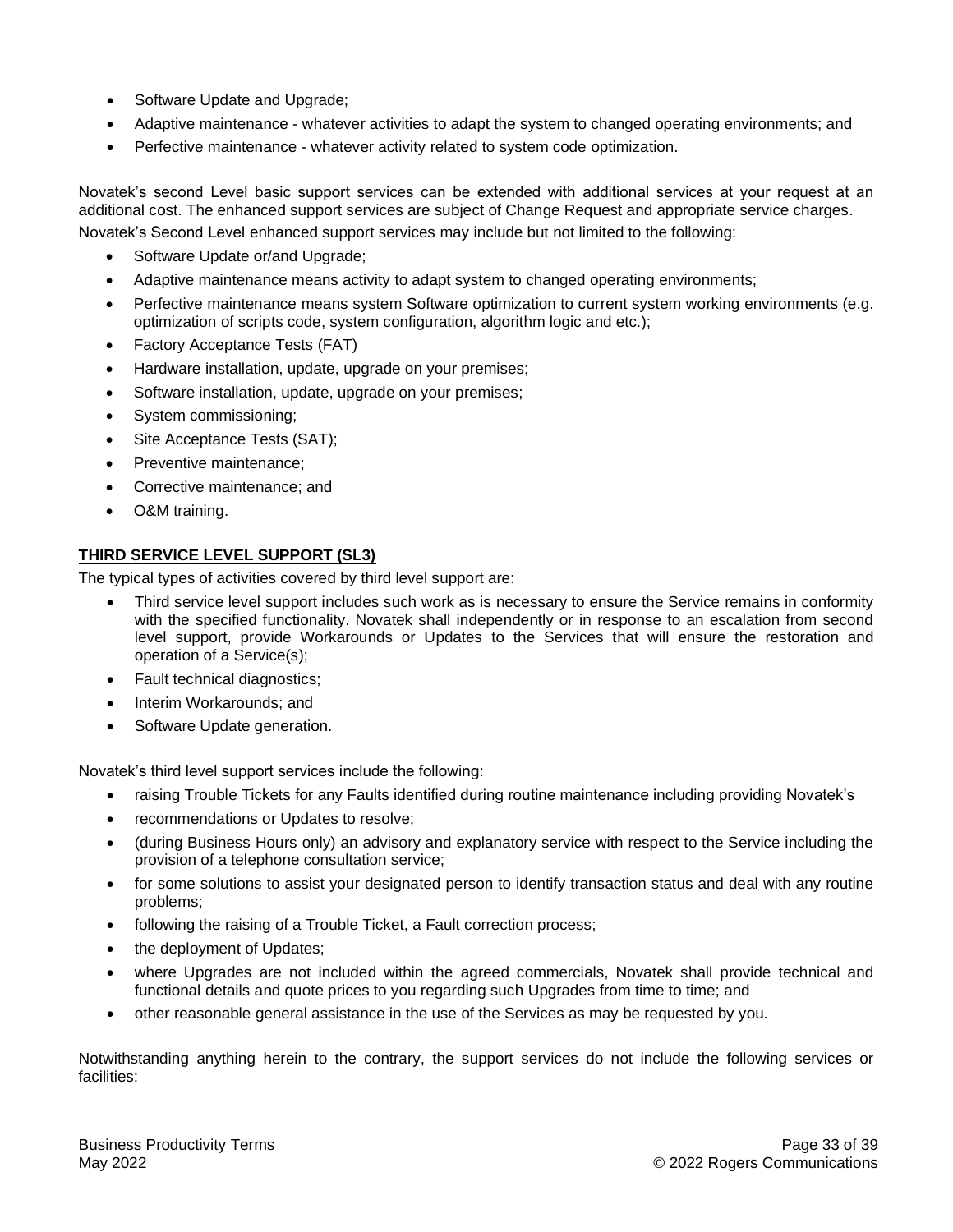- an advisory and explanatory service to users of the Service who have not attended the appropriate level of training or who have not adequately reviewed the Documentation (including FAQ's, release notes, product description and other information materials provided by Novatek) as amended from time to time; or
- post-installation configuration(s) or customization(s) of the Service, outside of the agreed solution functionality, unless such configuration(s) or customization(s) have been supplied and paid for in accordance with the Agreement or otherwise agreed to by Novatek;
- any services required or requested due to problems arising in your internal systems including Faults arising in the interface between Novatek and your systems where the Fault is caused by your system not complying with the agreed specifications;
- problems arising from the inappropriate use of the Service; or
- configuration requirements resulting from addition by you of new network elements, interfaces, applications, etc.

## **THIRD PARTY COMPONENTS**

Notwithstanding anything herein to the contrary, Rogers does not take any responsibility in providing any type of goods from a third party or anybody else during the delivery process nor will Rogers be responsible in any event for any sort of damage, neither any type of Fault concerning the non- functioning of goods provided by third parties.

Any guarantee of these goods mentioned above, should be given by the applicable third party and Rogers from its side, will only provide the same service to you as the one that the third party offers as well.

#### **ACCESS TO FAULT REPORTING SYSTEM**

Novatek will provide you with remote access to the Fault Reporting System whereby they will be in a position to monitor the progress of Faults raised.

#### **SOFTWARE UPDATES AND SCHEDULED DOWNTIME**

Wherever is possible, Workarounds and Updates shall be installed by Novatek remotely via VPN or SSH connections.

Subject to the above, Novatek will:

- consult with you from time to time regarding scheduled Updates to the Service;
- promptly notify you three (3) Business Days before each scheduled Update to the Service which is likely to have an operational effect on your network and perform Downtime Scheduled out of hours in order to minimize service disruption;
- Novatek will provide with that notification any updated documentation, including release notes specifying the nature of the modification, adaptation or improvement in the scheduled Update, and the necessary steps (if any) to be taken by you;
- work with you to ensure that all scheduled Updates are adequately tested prior to implementation in your network; and
- not implement any scheduled Updates into your network until the above steps have been completed and a time and process agreed with you for implementing such Update;
- ensure that a fall back condition is applied on any unsuccessful Updates; and
- complete a production test with you after each successful Update.

#### **SOFTWARE UPDATES AND UNSCHEDULED DOWNTIME**

Software Updates and Downtime Scheduled shall not apply to Downtime Unscheduled where urgent Update(s) is/are required for security purposes or to restore service following an SL1 or SL2 Fault. In these circumstances, an unscheduled Workaround or Update may be applied by Novatek to enable satisfactory operation of the Service.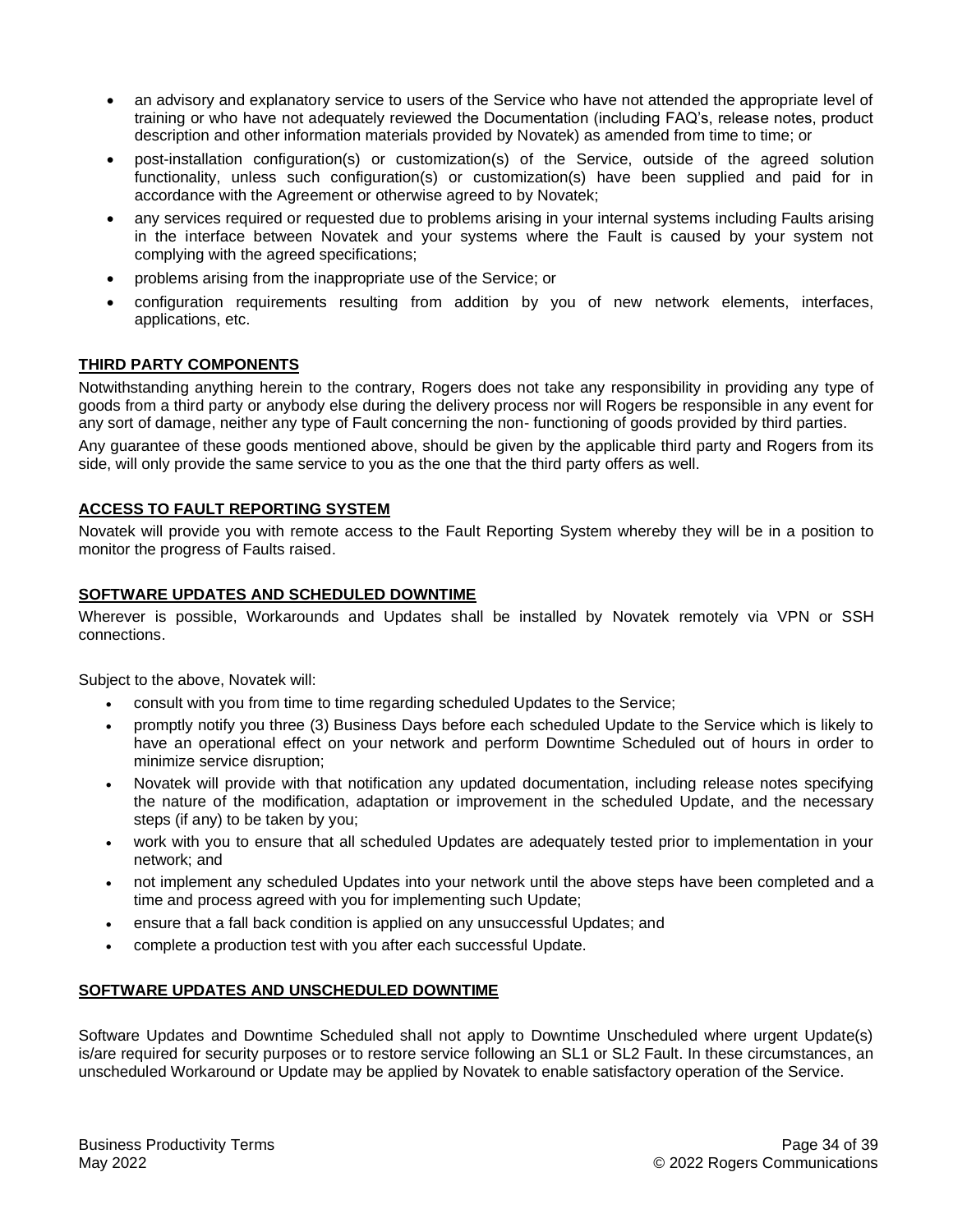Novatek shall provide notice as soon as possible that Downtime Unscheduled is required and will use best efforts to ensure that Downtime Unscheduled only occurs during your low traffic hours to minimize service and network disruption.

Novatek understands that data may be valuable. Data loss during service is always a possibility, and in some cases, data may be unrecoverable, erased, or reformatted during service. For this reason, you agree and acknowledges that notwithstanding anything contained hereinto the contrary, it is your sole responsibility to back up all existing data, Software, and/or programs from the Service, and to decide whether to erase any such data from the Service, prior to receiving the Services. Notwithstanding anything herein to the contrary, Rogers is not responsible for loss, recovery, or compromise of data, Software or programs, or loss of use of product or other equipment arising out of the Services. you represent, warrant and covenant that' all Devices using the Services do not and shall not contain any illegal files or data.

If service is needed due to failure of components that are not original to the delivered Services or due to damage caused by abuse, misuse or any external cause, Rogers reserves the right to leave the Services to you without servicing it and may hold you responsible for any indicated diagnostic fee.

Notwithstanding anything herein to the contrary, Rogers will not be responsible for any damage to the Services that occurs during the service process that is a result of any unauthorized modifications or repairs or replacements not performed by Rogers. If damage results, Rogers will seek your authorization for any additional costs for completing service even if the Services are covered by warranty or SLO. If you decline authorization, Rogers may leave your Services unrepaired in the damaged condition without any liability.

## **FAULT PRIORITY**

Each fault will be assigned a priority rating using either: Critical, Major, Minor, Query.

Novatek severity level determines the priority of the Fault, the Fault Correction Process target time frames and the escalation procedures. Novatek, acting in good faith and using reasonable judgment, will allocate the initial severity classification of the Fault to the Trouble Ticket in the Fault Reporting System.

The following outlines Fault severity levels based upon the nature of the Fault:

**Critical:** Critical means an existing network or environment is down or there is a critical impact to your business operation. You and Novatek both will commit full-time resources to resolve the situation.

**Major:** Major means operation of an existing network or environment is severely degraded or significant aspects of your business operation are negatively impacted by unacceptable network or environment performance. you and Novatek both will commit full-time resources during Business Hours to resolve the situation.

**Minor:** Minor means operational performance of the network or environment is impaired, although most business operations remain functional. You and Novatek both are willing to commit resources during Business Hours to restore service to satisfactory levels.

**Query:** Query means information is required on TASSTA capabilities, installation, or configuration. There is little or no impact to your business operation. You and Novatek both are willing to provide resources during Business Hours to provide information or assistance as requested.

## **FAULT RESPONSE TIME**

Response time is defined as the time from when a fault has been submitted in the Fault Reporting System by you to the time when a support engineer has made contact regarding the issue reported in the fault.

The following table outlines the objectives that Novatek strives to achieve to respond to submitted faults based on their fault severity.

In some cases, the assigned Fault severity may be adjusted to align with the Fault priority levels set out above.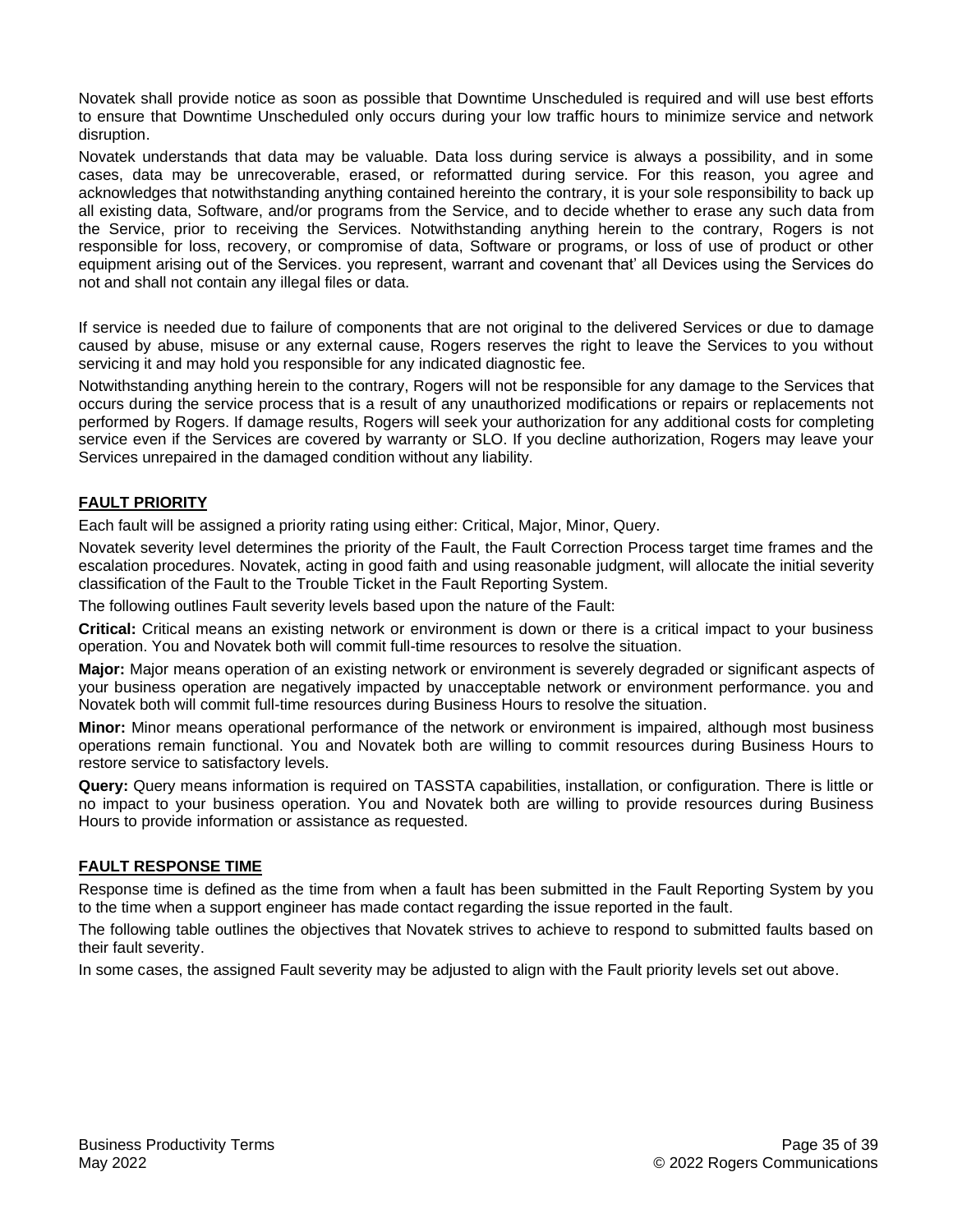| Software<br>Support Service | Technical support coverage                                                   | Response time for Objective for<br>fault severity Critical and Major | Response time for Objective for fault<br>severity Minor and Query |
|-----------------------------|------------------------------------------------------------------------------|----------------------------------------------------------------------|-------------------------------------------------------------------|
| <b>Basic</b>                | Standard SLA, availability is<br>defined in 2.4 in table 2.4.1               | Response within 8 working hours                                      | Response within next business day                                 |
| <b>Enhanced</b>             | <b>Enhanced SLA, availability</b><br>is a subject of additional<br>agreement | Response within 4 hours                                              | Response within the same business day                             |

The above times are not applicable in the following circumstances:

- Remote access is not available;
- On-site access is required;
- External factors such as your network related problems;
- You have not complied with the Fault logging procedure described in Part IV.;
- Where Novatek needs to wait for a specific event to occur in order to collect certain information(s) not available in the system or where you need to provide Novatek with information that is not readily available; or
- The target time frames for Novatek are all with reference to the time the Fault was recorded 'Open'.

#### **ESCALATION PROCEDURES**

If you do not believe that adequate progress is being made or that the quality of Novatek service is unsatisfactory, you are encouraged to escalate the problem to the appropriate level of management by asking for the Help Desk duty manager. Refer to the Fault severity levels (described above), Fault status in (described above) and Fault response time of current document associated with the case severity.

## **ESCALATION TIME**

The table below indicates the time after which a "Critical" or "Major" fault may be escalated following expiry of the Fault correction timeframe

| <b>Elapsed</b><br>Time (5.5.2.) | <b>Critical</b>                                                             | Major                                                             | Minor                                                                                   | Query                                                                                   |
|---------------------------------|-----------------------------------------------------------------------------|-------------------------------------------------------------------|-----------------------------------------------------------------------------------------|-----------------------------------------------------------------------------------------|
| 4 hours                         | <b>Technical support team</b><br>(Head of technical<br>department msg copy) |                                                                   |                                                                                         |                                                                                         |
| 12 hours                        | <b>Head of technical</b><br>department (General<br>Manager msg copy)        | Technical support team (Head of<br>technical department msg copy) | <b>Technical support</b><br>team alert                                                  |                                                                                         |
| 24 hours                        | <b>General Manager</b>                                                      | Head of technical department<br>(General Manager msg copy)        | <b>Technical support</b><br>team alert (Head<br>of technical<br>department msg<br>copy) | <b>Technical support</b><br>team alert                                                  |
| 48 hours                        | <b>General Manager</b>                                                      | General Manager aler                                              | <b>Technical support</b><br>team alert (Head<br>of technical<br>department msg<br>copy) | <b>Technical support</b><br>team alert (Head<br>of technical<br>department msg<br>copy) |
| 72 hours                        | <b>General Manager</b>                                                      | General Manager aler                                              | <b>Head of technical</b><br>department                                                  | <b>Head of technical</b><br>department                                                  |

• Severity "Critical", escalation times are measured in calendar hours - 24 hours per day, 7 days per week. Severity 2, 3, and 4 escalation times correspond with Business Hours.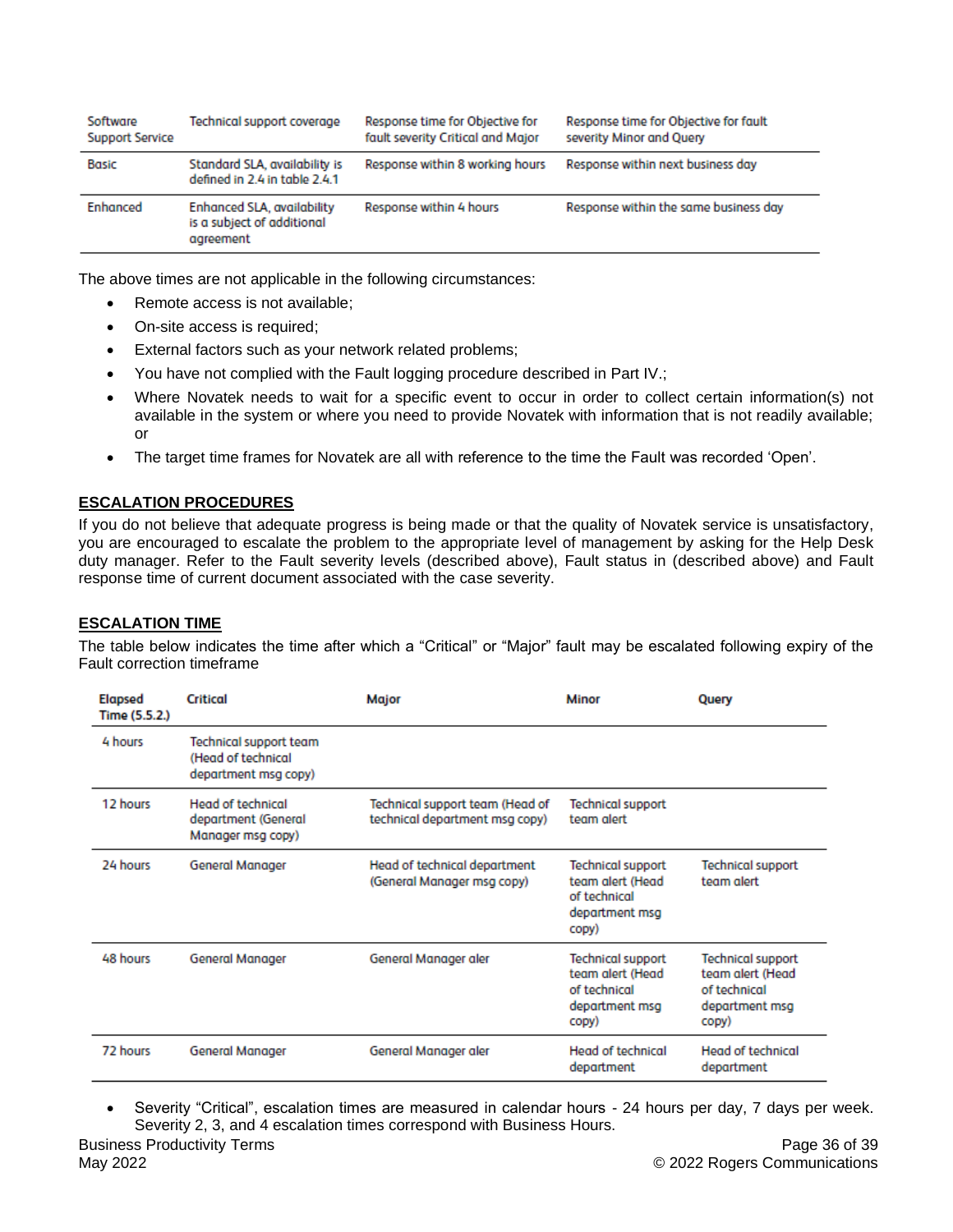- "Critical" or "Major" fault shall only be escalated where it becomes evident that the parties are unable to reach agreement on the process or date to resolve such Faults.
- All times are with reference to the time that the Fault was recorded "Open"

# **Terms and Conditions**

- **1. Termination:** Upon termination of the Service by you, termination will be effective on the last day of your bill cycle and you will be responsible for all Fees due for the Services up until that date.
- **2. Devices.** All Devices purchased from Rogers are covered solely by the Hardware manufacturer's original warranty. Upon request, the Rogers sales team will provide you with up-to-date warranty information for the Hardware. The risk of loss or damage to any Device shall pass to the you upon receipt at your premises. Title to any Device purchased outright from Rogers or subsidized via Rogers' device subsidy program shall pass to the you upon receipt at your premises. You acknowledge that rights in respect of trademarks, trade names, copyrights, patents and other intellectual property rights connected with the Devices do not pass to you.
- **3. Data Rounding and Rating.** Actual billed rates for data usage may vary from those quoted as a result of, without limitation, rounding, minimum message length, and usage patterns. You agree that, to the extent there is any dispute as to the amount of data transmitted to and from a SIM in a particular period of time, then the amount of data transmitted as calculated by Rogers' systems and verified by the call detail records (CDRs) from such systems shall govern. You acknowledge that the Services' typical usage is defined as service calls and GPS location used over a period of an 8 hour shift x 7 days per week and that this usage does not include allowances for large data or media file transfers.
- **4. Data Protocols/Transmission.** Transmission Control Protocol/Internet Protocol overhead characters shall be added to all data transmissions which characters shall be included in the calculation of data usage. Compression may impact the total amount billed to your account. The application may resend data packets to ensure complete delivery and you will be billed for these resent packets. Retransmissions by the application will be counted. All transmissions due to the Rogers Wireless Network on the air link are not included in the count of application resent packets as the usage records are picked up by the network after the air link retransmissions. You will be charged for all data usage sent through the Rogers Wireless Network, including any advertisements that appear on your Device(s), regardless of whether such Device(s) actually receives the information.
- **5. Data Pooling.** For all corporately paid lines activated on the same shared pricing plan, smartphone data is Pooled, giving you access to draw data from the pool for a monthly fee, plus applicable overage charges.
- **6. Long Distance Rounding.** Canadian, United States and International Long Distance will be charged in increments of sixty (60) seconds, rounded up to the nearest minute on a per call basis.
- **7. Additional Features.** Additional service details and additional plans and features that you may purchase from Rogers are set out at rogers.com/business, subject to certain eligibility requirements. Your discount, if any, does not apply to these additional plans and features.
- **8. Rogers Facilities.** The Services will be provided to you using the Rogers Wireless Network within the area that Rogers provides the Services (which area may be enlarged or reduced in scope from time to time by Rogers in its sole discretion). You acknowledge that the geographic areas within which Rogers provides different Services may vary. You acknowledge and agree that Rogers reserves the right in its discretion and without notice to you, from time to time to make changes in any aspect of the Rogers Wireless Network.

In addition to Rogers' rights set forth in the Agreement, Rogers shall have the right to suspend all or part of the Services or access to the Services immediately if Rogers reasonably suspects or determines that there is a malfunction, abuse, incorrect configuration or use of the Devices, your Equipment, the Services, the Third Party Services, or the Rogers Wireless Network. You agree that, to maintain or improve service, or for other business reasons, Rogers may at its sole discretion modify or temporarily restrict or suspend all or part of the Services without notice.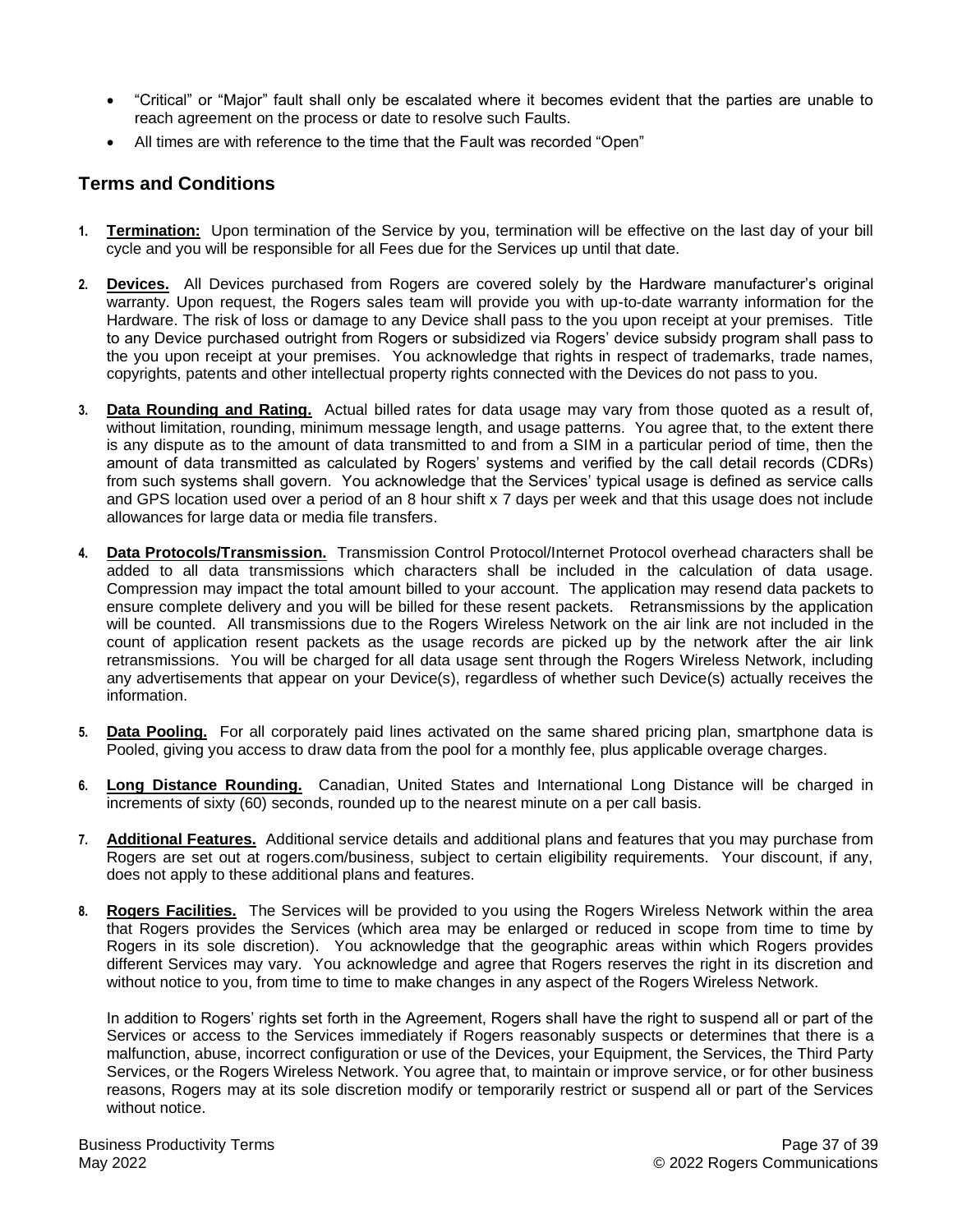You acknowledge that the Services are subject to transmission limitations caused by atmospheric or topographical conditions or equipment failures beyond the reasonable control of Rogers. The Services may be temporarily refused, interrupted or curtailed due to governmental regulations or orders, system capacity limitations or equipment modifications, upgrades, reallocations, repairs, maintenance and similar activities necessary for the proper operation of the Services.

#### **9. Limits on Rogers Liability for Emergency Services Provided on a Mandatory Basis**

This Section applies only to the provision of emergency services on a mandatory basis. For the purposes of this provision "you" means yourself and your end users. In respect of the provision of emergency services on a mandatory basis, Rogers is not liable for:

- 9.1.1. libel, slander, defamation or the infringement of copyright arising from material or messages transmitted over Rogers' Wireless Network from your property or premises or recorded by your Equipment or Rogers Equipment;
- 9.1.2. damages arising out of your act, default, neglect or omission in the use or operation of equipment provided by Rogers;
- 9.1.3. damages arising out of the transmission of material or messages over the Rogers Wireless Network on your behalf which is in any way unlawful;
- 9.1.4. any act, omission or negligence of other companies or telecommunications systems when their facilities are used in establishing connections to or from your facilities and equipment.

Furthermore, except in cases where negligence on Rogers part results in physical injury, death or damage to your property or premises, Rogers' liability for negligence related to the provision of emergency services on a mandatory basis is limited to the greater of \$20 and three times the amount (if any) you would otherwise be entitled to receive as a refund for the provision of defective service under the Agreement. However, Rogers' liability is not limited by this Section 21 of Part II in cases of deliberate fault, gross negligence or anti-competitive conduct on Rogers' part or in cases of breach of contract where the breach results from Rogers' gross negligence.

**10. No Warranty.** YOU ACKNOWLEDGE AND AGREE THAT THE SERVICES AND ALL DEVICES, OTHER ROGERS EQUIPMENT AND THIRD PARTY SERVICES ARE PROVIDED BY ROGERS "AS IS" AND "AS AVAILABLE" AND, TO THE EXTENT PERMITTED BY LAW, WITHOUT WARRANTY BY ROGERS OF ANY KIND WHATSOEVER, EXPRESS OR IMPLIED, INCLUDING, BUT NOT LIMITED TO, WARRANTIES OF MERCHANTABLE QUALITY, FITNESS FOR A PARTICULAR PURPOSE, INFRINGEMENT, OR THOSE ARISING FROM A COURSE OF DEALING OR USAGE OF TRADE. WITHOUT LIMITING THE GENERALITY OF THE FOREGOING, ROGERS SHALL HAVE NO LIABILITY WHATSOEVER TO YOU FOR: (I) ANY INTERRUPTIONS OR DISRUPTIONS OF THE SERVICES, THE INTERNET OR THE THIRD PARTY SERVICES OR ANY OTHER DAMAGES SUFFERED BY YOU WHICH ARE CAUSED BY DIRECTLY OR INDIRECTLY BY ANY FAILURES OF THE DEVICES, OTHER ROGERS EQUIPMENT, THE SERVICES, THE ROGERS WIRELESS NETWORK, THE INTERNET OR THE THIRD PARTY SERVICES; (II) ANY POWER FAILURES; (III) ANY ACTS OR OMISSIONS OF YOU OR YOUR OFFICERS, EMPLOYEES, AGENTS OR CONTRACTORS INCLUDING, WITHOUT LIMITATION, DEFAMATION OR COPYRIGHT INFRINGEMENT; (IV) ANY DISRUPTION OF ANY PART OF THE EQUIPMENT USED TO PROVIDE THE SERVICES BY PARTIES OTHER THAN ROGERS; (V) ANY INFRINGEMENT OF INTELLECTUAL PROPERTY RIGHTS ARISING FROM OR IN CONNECTION WITH YOUR USE OF THE DEVICES, OTHER ROGERS EQUIPMENT, THE SERVICES OR THE THIRD PARTY SERVICES; (VI) ANY EVENT OF FORCE MAJEURE, AS DESCRIBED IN THE AGREEMENT; OR (VII) ANY SUSPENSION OR TERMINATION OF THE SERVICES.

FURTHER, TO THE EXTENT PERMITTED BY LAW, ROGERS DOES NOT WARRANT THE PERFORMANCE, AVAILABILITY, UNINTERRUPTED USE OF OR OPERATION OF THE INTERNET OR YOUR CONNECTION TO THE INTERNET. ROGERS DOES NOT WARRANT THAT ANY DATA OR FILES SENT BY OR TO YOU (WHETHER BY E-MAIL OR OTHERWISE) WILL BE TRANSMITTED, TRANSMITTED IN UNCORRUPTED FORM, OR TRANSMITTED WITHIN A REASONABLE PERIOD OF TIME.